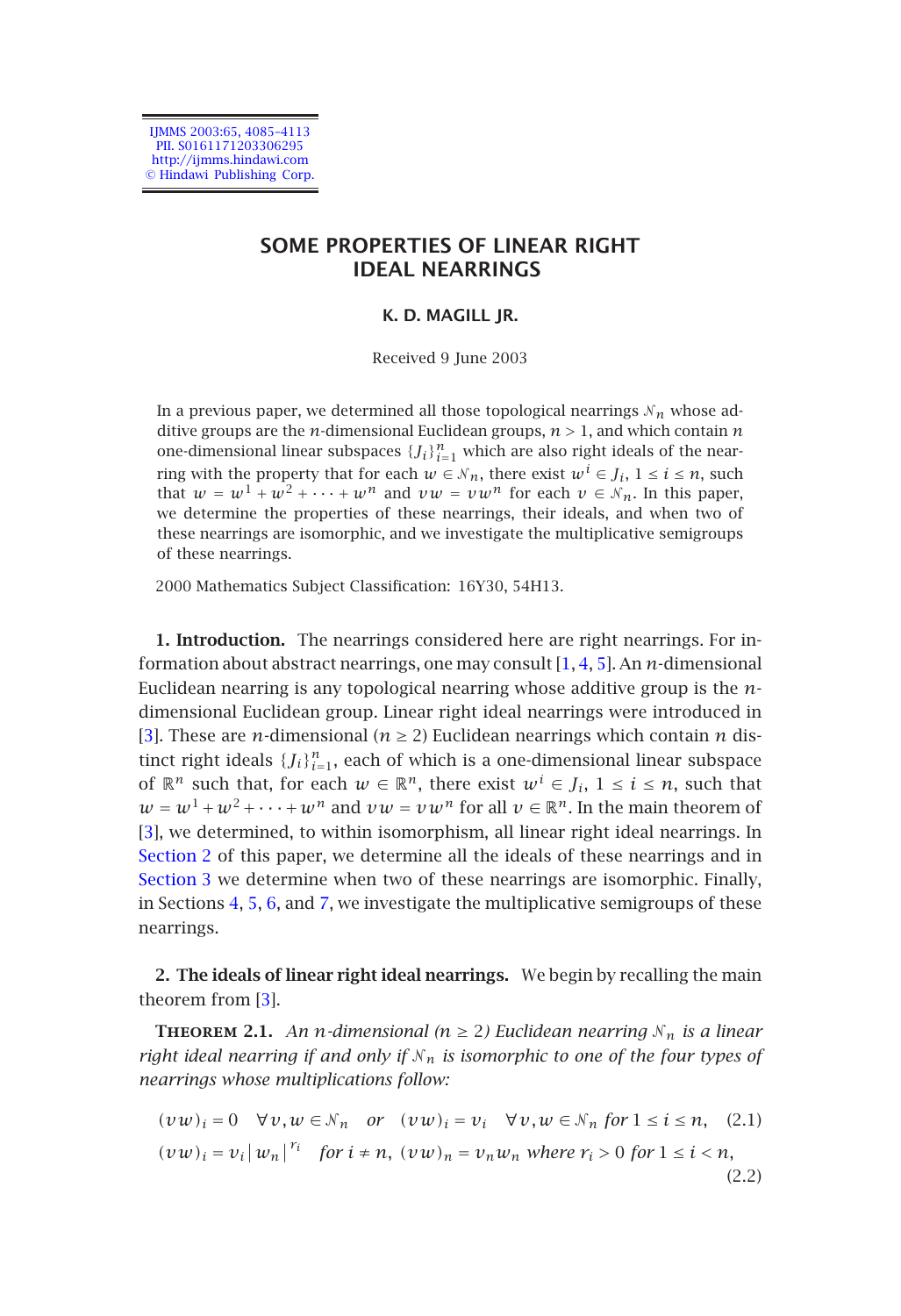$$
(\nu w)_i = \begin{cases} \nu_i w_n^{r_i} & \text{for } w_n \ge 0, \\ -\nu_i |w_n|^{r_i} & \text{for } w_n < 0, \end{cases}
$$
 (2.3)

*for*  $i \neq n$ *,*  $(vw)_n = v_nw_n$  where  $r_i > 0$ *,* 

<span id="page-1-1"></span><span id="page-1-0"></span>
$$
(\nu w)_i = \begin{cases} v_i (a w_n)^{r_i} & \text{for } w_n \le 0, \\ v_i (b w_n)^{r_i} & \text{for } w_n > 0, \end{cases}
$$
 (2.4)

*for*  $i \neq n$ *,* 

$$
(\nu w)_n = \begin{cases} av_n w_n & \text{for } w_n \le 0, \\ bv_n w_n & \text{for } w_n > 0, \end{cases}
$$
 (2.5)

*where*  $r_i > 0$ ,  $a \le 0$ ,  $b \ge 0$ , and  $a^2 + b^2 \ne 0$ .

An *n*-dimensional Euclidean nearring whose multiplication is given by (2.1), (2.2), (2.3), (2.4) will be referred to as a Type I, Type II, Type III, Type IV nearring, respectively.

**Theorem 2.2.** *Let be a Type I nearring. Denote by N the collection (which may be empty) of all positive integers <i>i* such that  $(vw)_i = 0$  for all  $v, w \in \mathbb{N}$ *and define an endomorphism of the group*  $(\mathbb{R}^n,+)$  *by*  $(\varphi(v))_i = 0$  *for*  $i \in N$ *and*  $(\varphi(v))_i = v_i$  *for*  $i \notin N$ *. The right ideals of N are precisely the additive subgroups J of*  $(\mathbb{R}^n, +)$  *with the property that*  $\varphi[J] \subseteq J$  *and the left ideals of N are precisely the additive subgroups J of*  $(\mathbb{R}^n, +)$ *. Consequently, the two-sided ideals of N* are precisely the additive subgroups *J* of  $(\mathbb{R}^n,+)$  with the property *that*  $\varphi[J] \subseteq J$ *.* 

**PROOF.** Let *J* be any subgroup of  $(\mathbb{R}^n, +)$ . Let  $u, v \in \mathcal{N}$  and  $w \in J$ . **CASE 1**  $((uv)_i = 0$  for all  $u, v \in \mathcal{N}$ ). Then

$$
(u(v + w) - uv)_i = (u(v + w))_i - (uv)_i = 0.
$$
 (2.6)

**CASE** 2  $((uv)_i = u_i$  for all  $u, v \in \mathcal{N}$ ). Then

$$
(u(v + w) - uv)_i = (u(v + w))_i - (uv)_i = u_i - u_i = 0.
$$
 (2.7)

It follows from (2.6) and (2.7) that  $(u(v+w)-uv)_i = 0$  for  $1 \le i \le n$ . Thus,  $u(v + w) - uv = 0 \in J$  and we conclude that *J* is a left ideal of *N*.

It follows immediately that  $vw = \varphi(v)$  for all  $v, w \in \mathcal{N}$  and this readily implies that an additive subgroup *J* of  $\mathcal N$  is a right ideal if and only if  $\varphi$ [*J*]  $\subseteq$  *J*. This concludes the proof.  $\Box$ 

**EXAMPLE 2.3.** Let  $\mathcal{N}$  be a Type I nearring. It follows easily that  $J_i = \{v \in \mathcal{N} :$  $v_j = 0$  for  $j \neq i$ } is a right ideal (and hence, a two-sided ideal of  $N$ ) but there are many more right ideals in addition to these. Denote by  $\mathcal{N}_4$  the four-dimensional Type I nearring whose multiplication is given by  $vw = (v_1, 0, 0, v_4)$  for all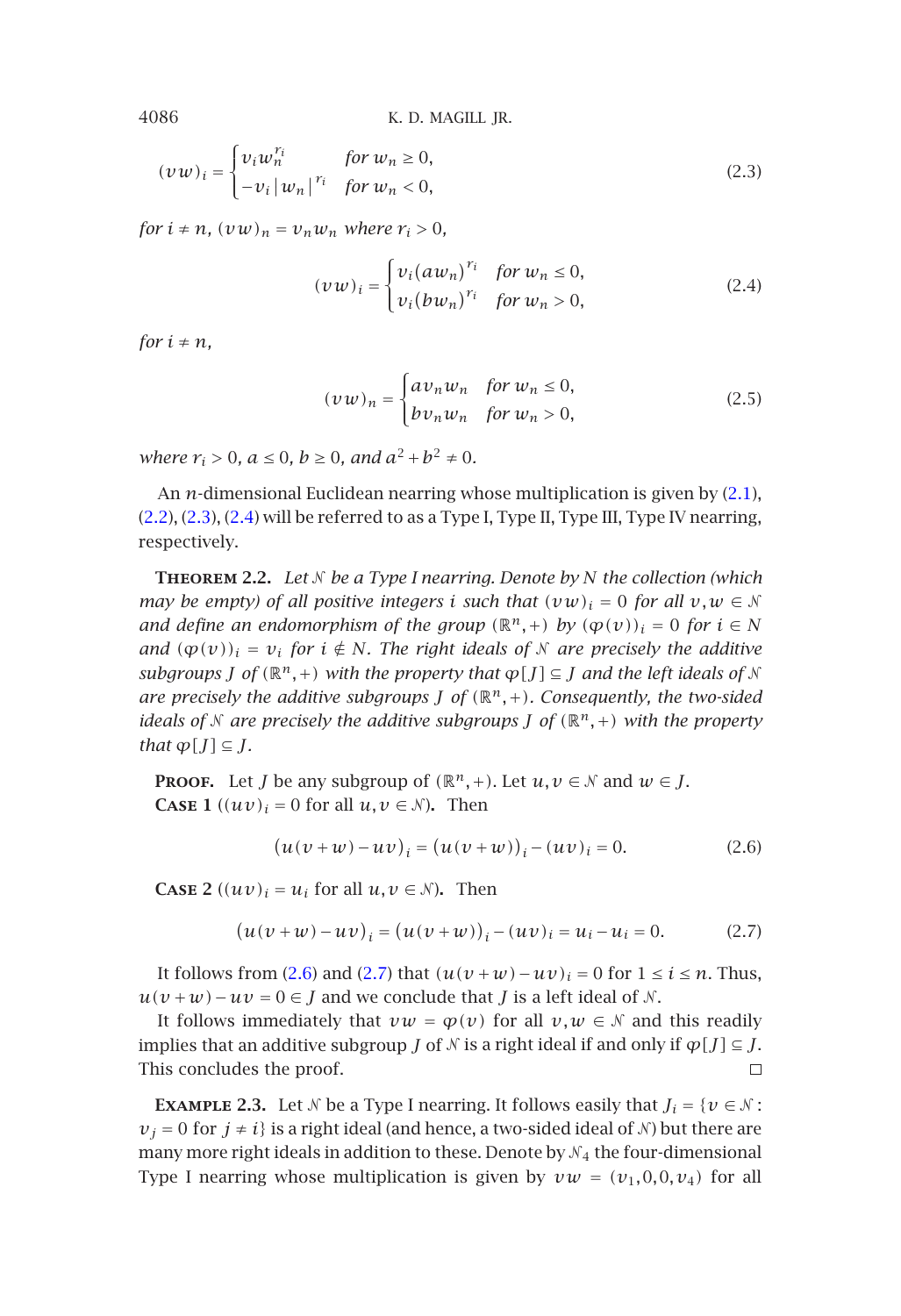<span id="page-2-3"></span> $\nu, w \in \mathcal{N}_4$ . In this case, the additive endomorphism  $\varphi$  of Theorem 2.2 is given by  $\varphi(v) = (v_1, 0, 0, v_4)$ . Let  $J = \{(x, x, x, x) : x \in \mathbb{R}\}$ . In view of Theorem 2.2, *J* is a left ideal of  $\mathcal{N}_4$  but it is not a right ideal since  $\varphi[J] \nsubseteq J$ . This time, let *J* = {*v* ∈  $\mathcal{N}_4$  : *v*<sub>1</sub> = *v*<sub>4</sub>*, v*<sub>2</sub> = *v*<sub>3</sub>}. For any *v* ∈ *J*, we have *v*<sub>1</sub> = *v*<sub>4</sub> which means that  $\varphi(v) = (v_1, 0, 0, v_4) = (v_1, 0, 0, v_1) \in J$ . Thus, *J* is a two-sided ideal of  $\mathcal{N}_4$ . Denote by  $\mathcal{N}_2$  the two-dimensional Type I nearring whose multiplication is given by  $vw = (v_1, 0)$ . It happens that  $\mathcal{N}_4 / J$  is isomorphic to  $\mathcal{N}_2$ . To see this, just note that  $\psi(v) = (v_1 - v_4, v_2 - v_3)$  is a homomorphism from  $\mathcal{N}_4$  onto  $\mathcal{N}_2$ whose kernel is *J*.

<span id="page-2-0"></span>**DEFINITION 2.4.** For any Euclidean nearring  $N_n$ , let  $M = \{v \in N_n : v_n = 0\}$ .

**THEOREM** 2.5. Let  $N_n$  be either a Type II, a Type III, or a Type IV nearring. A *subset J* of  $N_n$  *is a proper left ideal of*  $N_n$  *if and only if J is an additive subgroup of M.*

**Proof.** Suppose *J* is an additive subgroup of *M*. In order to show that *J* is a left ideal of  $\mathcal{N}_n$ , we must verify that  $u(v + w) - uv \in J$  for all  $u, v \in \mathcal{N}_n$ and all  $w \in J$ . Since  $w \in J \subseteq M$ , we ha[v](#page-2-1)e  $w_n = 0$  $w_n = 0$  [so](#page-2-0) that  $(v + w)_n = v_n$  and it follows that

$$
(u(v + w) - uv)_i = (u(v + w))_i - (uv)_i = 0 \text{ for } 1 \le i < n
$$
 (2.8)

and similarly

<span id="page-2-2"></span><span id="page-2-1"></span>
$$
(u(v + w) - uv)_n = (u(v + w))_n - (uv)_n = 0.
$$
 (2.9)

Consequently,  $u(v + w) - uv = 0 \in J$  in view of (2.8) and (2.9).

Now suppose that *J* is a proper left ideal of  $N_n$ . For this portion of the proof, we give t[he d](#page-1-0)etails only in the case of Type IV nearrings since the remaining cases are similar and even somewhat simpler in the case of Type II nearrings. Evidently, *J* is a proper subgroup of  $N_n$  but suppose that  $J \not\in M$ . This means that  $w_n \neq 0$  for some  $w \in J$ . Now,  $u(v + w) - uv \in J$  for all  $u, v \in \mathcal{N}_n$  and the vector  $w$  under consideration. Take  $v = 0$  and conclude that

$$
uw \in J \quad \forall u \in \mathcal{N}_n. \tag{2.10}
$$

Let  $x = (x_1, x_2, \ldots, x_n)$  be an arbitrary element of  $N_n$ . The multiplication here is given by (2.4) where not both *a* and *b* can be zero. There is no loss in generality in assuming that *a* ≠ 0 and since  $-w, w \in J$  we may assume that  $w_n < 0$ . For 1 ≤ *i* < *n*, define  $u^i$  ∈  $\mathcal{N}_n$  by  $u^i_j$  = 0 for  $j \neq i$  and  $u^i_i = x_i/(aw_n)^{r_i}$ . It follows from  $(2.10)$  that

$$
u^i w \in J, \quad \text{where } (u^i w)_j = 0 \text{ for } j \neq i, \ (u^i w)_i = x_i \text{ for } 1 \leq i < n. \tag{2.11}
$$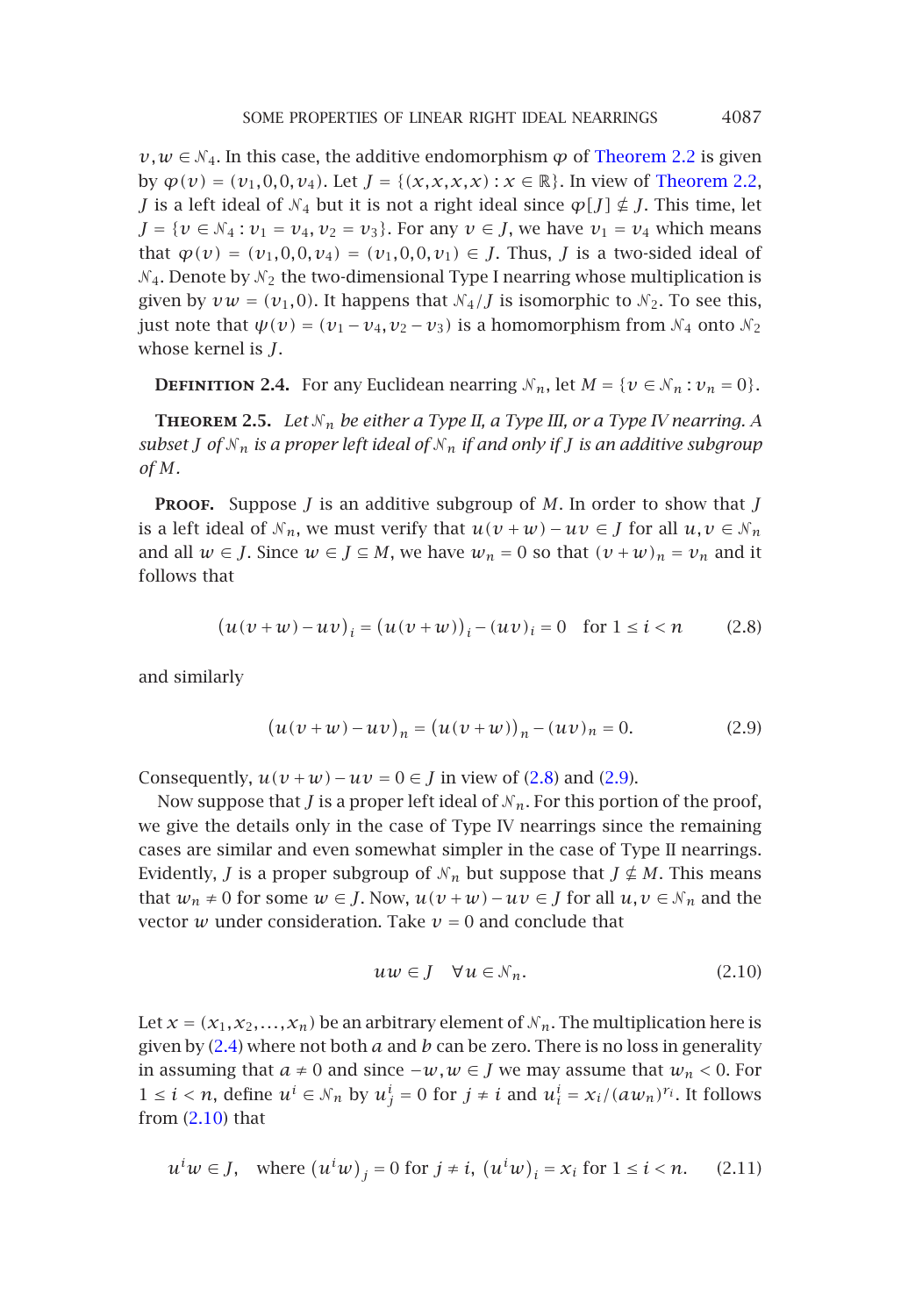This time, define  $u_j^n = 0$  for  $j \neq n$  and  $u_n^n = x_n/aw_n$  and conclude that

$$
u^n w \in J
$$
, where  $(u^i w)_j = 0$  for  $j \neq n$ ,  $(u^n w)_n = x_n$ . (2.12)

It follows from (2.11) and (2.12) that  $x = u^1w + u^2w + \cdots + u^n w \in J$ . But this is a contradiction since *J* is a proper left ideal of  $N_n$ . Consequently, we conclude that  $J \subseteq M$  and the proof is complete.  $\Box$ 

**COROLLARY 2.6.** *Let*  $N_n$  *be either a Type II, a Type III, o[r a Type IV ne](#page-2-3)arring. Then M is the unique maximal ideal of*  $N_n$ *. If*  $N_n$  *is either a Type II or a Type III nearring, then*  $N_n/M$  $N_n/M$  *is isomorphic to the field of real numbers and if*  $N_n$  *is a Type IV nearring, then*  $\mathcal{N}_n/M$  *is isomorphic to the nearring*  $(\mathbb{R}, +, *)$  *where (*R*,*+*) is the additive group of real numbers and the multiplication is given by*

$$
x * y = \begin{cases} axy & \text{for } y \le 0, \\ bxy & \text{for } y > 0. \end{cases}
$$
 (2.13)

**PROOF.** The ideal *M* is a left ideal of  $N_n$  in view of Theorem 2.5 and it readily follows that  $MN_n \subseteq M$  so that *M* is also a right ideal of  $N_n$ . It also follows from Theorem 2.5 that *M* is maximal. If  $N_n$  is either a Type II or a Type III nearring, then the mapping  $\varphi$ , defined by  $\varphi(v) = v_n$ , is easily shown to be a homomorphism from  $N_n$  onto the real field whose kernel is M. If  $N_n$  is a Type IV nearring, one verifies that the mapping *ϕ*, defined as before, is a homomorphism from  $\mathcal{N}_n$  onto the nearring  $(\mathbb{R}, +, *)$  whose multiplication is given by  $(2.13)$ . Since the kernel of  $\varphi$  is *M*, the proof is complete.  $\Box$ 

**THEOREM 2.7.** Let  $N_n$  be either a Type II, a Type III, or a Type IV nearring *and suppose that*  $r_i = r$  *for*  $1 \leq i \leq n$ *. Let*  $v \in \mathcal{N}_n$  *and let* 

$$
J_{\nu} = \{ (c\,\nu_1, c\,\nu_2, \dots, c\,\nu_{n-1}, d\,\nu_n) \},\tag{2.14}
$$

where  $c = \sum_{k=1}^{m} e_k c_k$ ,  $c_k \ge 0$ ,  $e_k = \pm 1$  for  $1 \le k \le m$ , and  $d = \sum_{k=1}^{m} e_k c_k^{(1/r)}$ . Then  $J_{\nu}$  *is the smallest right ideal of*  $N_{n}$  *which contains the element*  $\nu$ *.* 

**PROOF.** Take  $c = c_1 = d = m = e_1 = 1$  and conclude that  $v \in J_v$ . Let  $x, y \in$  $J_{\nu}$ . Then  $x = (cv_1, cv_2,...,cv_{n-1}, dv_n)$  and  $y = (sv_1, sv_2,...,sv_{n-1}, tv_n)$  where

$$
c = \sum_{k=1}^{m} e_{c_k} c_k, \qquad d = \sum_{k=1}^{m} e_{c_k} c_k^{(1/r)}, \qquad s = \sum_{k=1}^{j} e_{s_k} s_k, \qquad t = \sum_{k=1}^{j} e_{s_k} s_k^{(1/r)}.
$$
\n(2.15)

Define  $e_k^* = e_{c_k}$  and  $c_k^* = c_k$  for  $1 \le k \le m$  and define  $e_k^* = -e_{s_{k-m}}$  and  $c_k^* = s_{k-m}$ for  $m+1 \leq k \leq m+j$ . Then

$$
c - s = \sum_{k=1}^{m+j} e_k^* c_k^*, \qquad d - t = \sum_{k=1}^{m+j} e_k^* (c_k^*)^{(1/r)}, \tag{2.16}
$$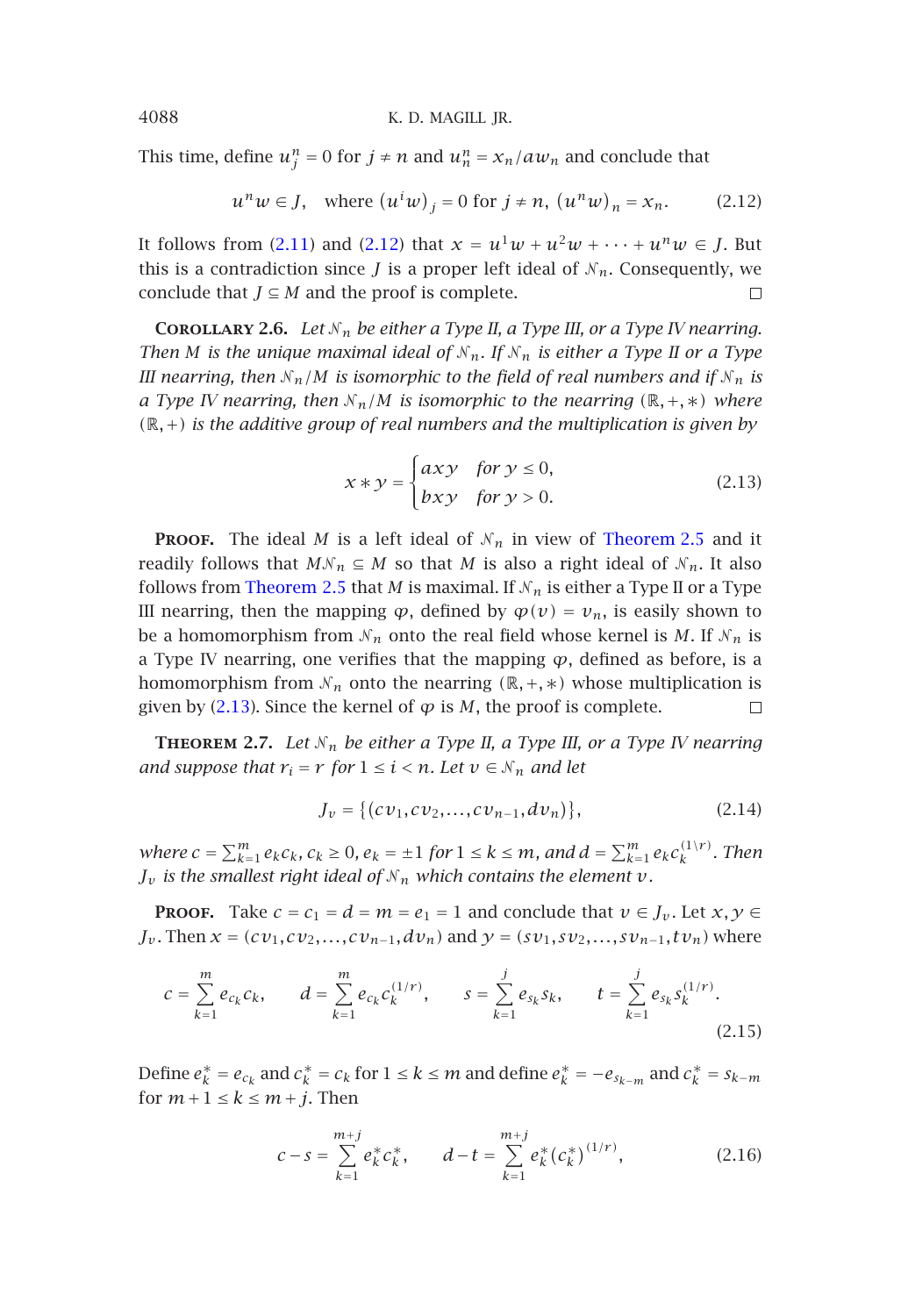SOME PROPERTIES OF LINEAR RIGHT IDEAL NEARRINGS 4089

and it follow[s](#page-1-0) [fro](#page-1-0)m (2.16) that

$$
x - y = ((c - s)v_1, (c - s)v_2, \dots, (c - s)v_{n-1}, (d - t)v_n) \in J_v.
$$
 (2.17)

Thus  $J_\nu$  is an additive subgroup of  $(\mathbb{R}^n, +)$ . For the remaining portion of the proof, we give the details only in the case where  $N_n$  is a Type IV nearring since the remaining cases are quite similar. Let  $u = (cv_1, cv_2,...,cv_{n-1}, dv_n) \in J_v$ where  $c = \sum_{k=1}^m e_k c_k$  and  $d = \sum_{k=1}^m e_k c_k^{(1/r)}$  and let  $w \in \mathcal{N}_n$ . Suppose  $w_n \leq 0$ . According to (2.4),  $(uw)_i = cv_i(aw_n)^r$  for  $1 \le i \le n-1$  and  $(uw)_n = daw_nv_n$ . Let  $c_k^* = (aw_n)^r c_k$ ,  $c^* = \sum_{k=1}^m e_k c_k^*$ , and  $d^* = \sum_{k=1}^m e_k (c_k^*)^{(1/r)}$ . Then

$$
(uw)_i = cv_i(aw_n)^r = v_i \sum_{k=1}^m e_k(aw_n)^r c_k
$$
  
=  $v_i \sum_{k=1}^m e_k c_k^* = c^* v_i$  for  $1 \le i < n$ ,  

$$
(uw)_n = daw_n v_n = aw_n v_n \sum_{k=1}^m e_k c_k^{(1/r)}
$$
  
=  $v_n \sum_{k=1}^m e_k ((aw_n)^r c_k)^{(1/r)} = v_n \sum_{k=1}^m e_k c_k^* = d^* v_n.$  (2.18)

Consequently,  $uw = (c * v_1, c * v_2, \ldots, c * v_{n-1}, d * v_n) \in J_v$ . One verifies, in a similar manner, that  $vw \in J_v$  whenever  $w_n > 0$ . Thus  $J_v$  is a rig[ht](#page-4-0) [idea](#page-4-0)l of  $\mathcal{N}_n$ . Next, let *J* be any right ideal of  $\mathcal{N}_n$  which contains  $v$ . Choose any  $w \in \mathcal{N}_n$  with  $w_n \geq 0$ . According to (2.4),  $(vw)_i = v_i(bw_n)^r$  for  $1 \le i \le n-1$  and  $(vw)_n = bv_nw_n$ . Let  $c = (bw_n)^r$ . Then  $bw_n = c^{(1/r)}$  and we conclude that

<span id="page-4-0"></span>
$$
vw = (cv_1, cv_2,...,cv_{n-1},c^{(1/r)}) \in J \quad \forall c \ge 0.
$$
 (2.19)

Since finite sums and differences of elements of the form (2.19) must belong to *J*, we conclude that if  $c = \sum_{k=1}^{m} e_k c_k$  and  $d = \sum_{k=1}^{m} e_k c_k^{(1/r)}$  where  $c_k \ge 0$  and  $e_k = \pm 1$  for  $1 \leq k \leq m$ , then  $(cv_1, cv_2,...,cv_{n-1}, dv_n) \in J$ . Thus  $J_v \subseteq J$  and  $J_v$ is, indeed, the smallest right ideal of  $N_n$  which contains the element  $v$ .  $\Box$ 

If we take  $v_n = 0$  in the previous theorem, we immediately get the following corollary.

**COROLLARY 2.8.** Let  $N_n$  be either a Type II, a Type III, or a Type IV nearring *and suppose that*  $r_i = r$  *for*  $1 \le i \le n$ *. Let*  $v \in N_n$  *and suppose that*  $v_n = 0$ *. Then*  $J_{\nu} = \{cv : c \in \mathbb{R}\}\$ is the smallest right ideal of  $N_n$  which contains the element  $v$ *.*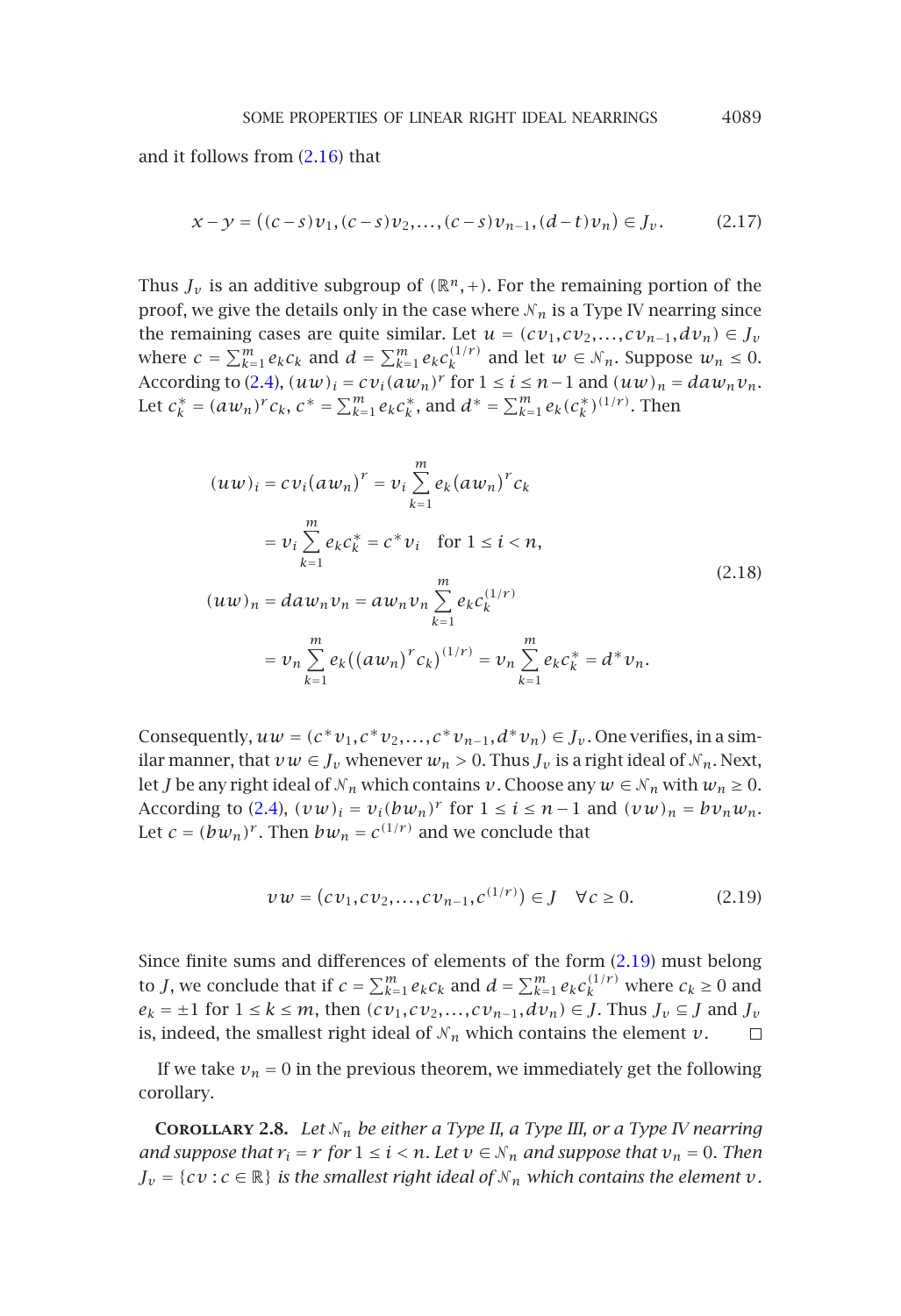**THEOREM 2.9.** Let  $N_n$  be either a Type II, a Type III, or a Type IV nearring. *Then each proper ideal of*  $N_n$  *is a linear subspace of M. Moreover, the proper ideals of <sup>n</sup> are precisely the linear subspaces of M if and only if there exists a positive number*  $r$  *such that*  $r = r_i$  *for*  $1 \le i \le n$ *.* 

**PROOF.** Once again, we give the details only in the case where  $N_n$  is a Type IV nearring. Suppose  $r = r_i$  for  $1 \le i < n$  and *J* is a proper ideal of  $N_n$ . Then *J* ⊆ *M* according to [Theorem 2.5](#page-2-3). Choose a maximal linearly independent subset  $\{v^i\}_{i=1}^m$  of vectors from *J*. Then  $J_{v^i} \subseteq J$  for  $1 \le i \le m$  by Corollary 2.8 and it follows easily that the vector space *V* which is generated by the vectors  $\{v^i\}_{i=1}^m$  is contained in *J*. On the other hand, for any  $w \in J$ , we have  $w = a_1v^1 + a_2v^2 + \cdots + a_mv^m$  since  $\{v^i\}_{i=1}^m$  is a maximal linearly independent collection of vectors from *J* and we see that  $w \in V$ . That is, *J* is a linear subspace *V* of *M*.

Now suppose  $r = r_i$  for  $1 \le i < n$ . We already know that each proper ideal of *<sup>n</sup>* is a linear subspace of *M*. Let *L* be any linear subspace of *M* which is a left ideal of  $\mathcal{N}_n$  according to Theorem 2.5. Let  $v \in L$  and  $w \in \mathcal{N}_n$ . There is no loss of generality in assuming that  $w_n \leq 0$ . Then, according to (2.4),  $(vw)_i = (aw_n)^r v_i$ and  $(vw)_n = av_nw_n = 0$  since  $v_n = 0$ . Consequently,  $vw = (aw_n)^{r}v \in L$  so that *L* is also a right ideal. We have now shown that if  $r = r_i$  for  $1 \le i \le n$ , then the proper ideals of  $N_n$  are precisely the linear subspaces of  $M$ .

Suppose, conversely, that the proper ideals of  $N_n$  are precisely the linear subspaces of *M*. Let  $1 \le i, j < n$  and let  $J = \{v \in M : v_i = v_j \text{ and } v_k = 0 \text{ for } k \ne j\}$ *i, j*}. Let *v* be the vector such that  $v_i = v_j = 1$  and  $v_k = 0$  for  $k \neq i, j$ . Not both *a* and *b* can be zero and there is no loss of generality if we suppose  $b \neq 0$ . Let *w* be any vector in  $\mathcal{N}_n$  such that  $bw_n > 1$ . Now,  $v \in J$  and since *J* is an ideal of *N*<sub>n</sub>, we must have *v w* ∈ *J*. Thus, we have  $(bw_n)^{r_i} = (vw)_i = (vw)_j = (bw_n)^{r_j}$ which readily implies that  $r_i = r_j$ .  $\Box$ 

**THEOREM 2.10.** Let  $N_n$  be either a Type II, a Type III, or a Type IV nearring. *Let J be a proper ideal of*  $N_n$  *and let*  $N(J)$  *consist of all*  $i, 1 \le i \le n$ *, such that*  $v_i \neq 0$  *for some*  $v \in J$  *and suppose that*  $r_i \neq r_j$  *for all distinct*  $i, j \in N(J)$ *. Then*  $J = \{v \in M : v_i = 0 \text{ for } i \notin N(J)\}.$ 

**PROOF.** In this case we give the details only in the case where  $N_n$  is a Type II nearring since, again, the remaining cases are similar. If  $N(J) = \emptyset$ , then  $J = \{0\} = \{v \in M : v_i = 0 \text{ for } i \notin N(J)\}\.$  We next consider the case where *N(J)* ≠ ∅. Choose any  $i \in N(J)$ . According to the hypothesis, there exists a  $\nu \in J$  with  $\nu_i \neq 0$ . We want to show that there exists a  $\omega \in J$  with  $w_i \neq 0$ and  $w_j = 0$  for  $j \neq i$ . Suppose  $v_j \neq 0$  where  $j \neq i$ . Let  $u$  be the vector in  $\mathcal{N}_n$ such that  $u_i = 0$  for  $1 \le i < n$  and  $u_n = e^{(\ln 2)/r_j}$ . Then  $vu - 2v \in J$ . Note that  $(vu-2v)_i = 0$  while  $(vu-2v)_i = (e^{(r_i \ln 2)/r_j} - 2)v_i \neq 0$  since  $r_i \neq r_j$ . We have now shown that, for each  $i \in N(J)$ , there exists a vector  $w^i \in J$  such that  $w_i^i \neq 0$  while  $w_j^i = 0$  for  $j \neq i$ . There is no loss of generality if we suppose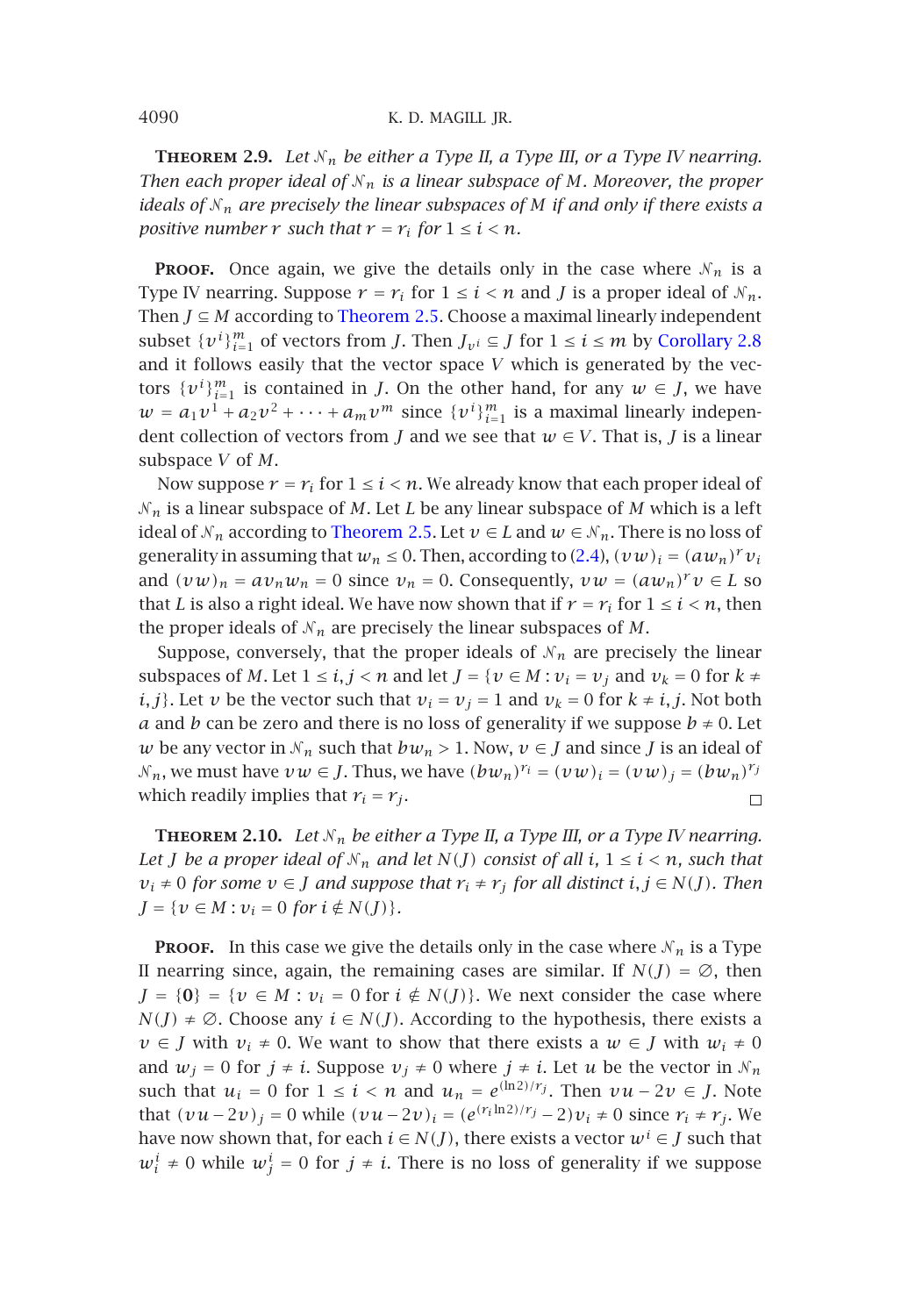that  $w_i^i > 0$ . Let  $a \ge 0$  and let  $u$  be the vector such that  $u_j = 0$  for  $j \ne n$  and  $u_n = (a/w_i^i)^{1/r_i}$ . Then  $w^i u \in J$ . Note that  $(w^i u)_i = a$  while  $(w^i u)_j = 0$  for *j* ≠ *i*. That is, {*v* ∈  $N_n$  : *v<sub>i</sub>* ≥ 0 and *v<sub>j</sub>* = 0 for *j* ≠ *i*} ⊆ *J*. Since the negative of a vector in *J* also belongs to *J*, we conclude that

<span id="page-6-0"></span>
$$
V_i = \{ v \in \mathcal{N}_n : v_j = 0 \text{ for } j \neq i \} \subseteq J.
$$
 (2.20)

<span id="page-6-1"></span>Evidently,  $J \subseteq \{v \in M : v_i = 0 \text{ for } i \notin N(J)\}$ . Suppose  $v_i = 0$  for  $i \notin N(J)$ . We want to show that  $v \in J$ . For each  $i \in N(J)$ , there exists a  $w^i \in V_i \subseteq J$  such that  $w_i^i = v_i$  and  $w_i^j = 0$  for  $i \neq j$ . Thus,  $v = \sum_{i \in N(J)} w^i \in J$  in view of (2.20). Consequently,  $J = \{v \in M : v_i = 0 \text{ for } i \notin N(J)\}\$  and the proof is complete.  $\Box$ 

Our next result is an easy consequence of the previous theorem.

**COROLLARY 2.11.** *Let*  $N_n$  *be either a Type II, a Type III, or a Type IV nearring where*  $r_i \neq r_j$  *for*  $i \neq j$ *. Let*  $K \subseteq \{1, 2, ..., n\}$ *, let*  $n \in K$ *, and let*  $J(K) = \{v \in \mathcal{N}_n :$ *v*<sub>*i*</sub> = 0 *for all i* ∈ *K*}. Then each *J*(*K*) *is a [proper](#page-6-1) ideal of*  $N_n$  *and ev[ery](#page-6-1) proper ideal of*  $N_n$  *is of this form. Consequently,*  $N_n$  *has exactly*  $2^{n-1}$  *proper ideals.* 

**COROLLARY 2.12.** *Let*  $n \geq 3$  *and let*  $N_n$  *be either a Type II, a Type III, or a Type IV nearring where*  $r_i \neq r_j$  *for*  $i \neq j$ *. Then each quotient ring of*  $N_n$  *by a proper ideal of <sup>n</sup> different from M is a Type II, a Type III, or a Type IV nearring, respectively.*

PROOF. We give the details only in the case of Type II nearrings as the remaining cases are similar. Let  $\mathcal{N}_n$  be a Type II nearring. According to Corollary 2.11, each proper ideal of  $N_n$  is of the form  $J(K)$  where  $K = \{i_1, i_2, \ldots, i_m\}$ , *i*<sub>*m*</sub> = *n*. Moreover  $|K|$  ≥ 2 since *J*(*K*) ≠ *M*. Define a multiplication  $*$  on  $\mathbb{R}^m$  by

<span id="page-6-2"></span>
$$
(v*w)j = vj |wm|rij for 1 \le j < m,
$$
  

$$
(v*w)m = vm wm.
$$
 (2.21)

Evidently,  $(\mathbb{R}^m, +, *)$  is a Type [II](#page-6-2) [nea](#page-6-2)rring where  $m \geq 2$ . Define a map  $\varphi$  from  $\mathcal{N}_n$ to  $(\mathbb{R}^m, +, *)$  by  $\varphi(v) = (v_{i_1}, v_{i_2}, \ldots, v_{i_m})$ . The map  $\varphi$  is evidently an additive epimorphism. For any  $v, w \in \mathcal{N}_n$  and any  $j < m$ , we have

$$
(\varphi(vw))_j = (vw)_{i_j} = v_{i_j} |w_n|^{r_{i_j}},
$$
  

$$
(\varphi(v) * \varphi(w))_j = (\varphi(v))_j |(\varphi(w))_m|^{r_{i_j}} = v_{i_j} |w_{i_m}|^{r_{i_j}} = v_{i_j} |w_n|^{r_{i_j}}
$$
 (2.22)

since  $n = i_m$ . It follows from (2.22) that  $(\varphi(vw))_j = (\varphi(v) * \varphi(w))_j$  for  $1 \leq$ *j<m*.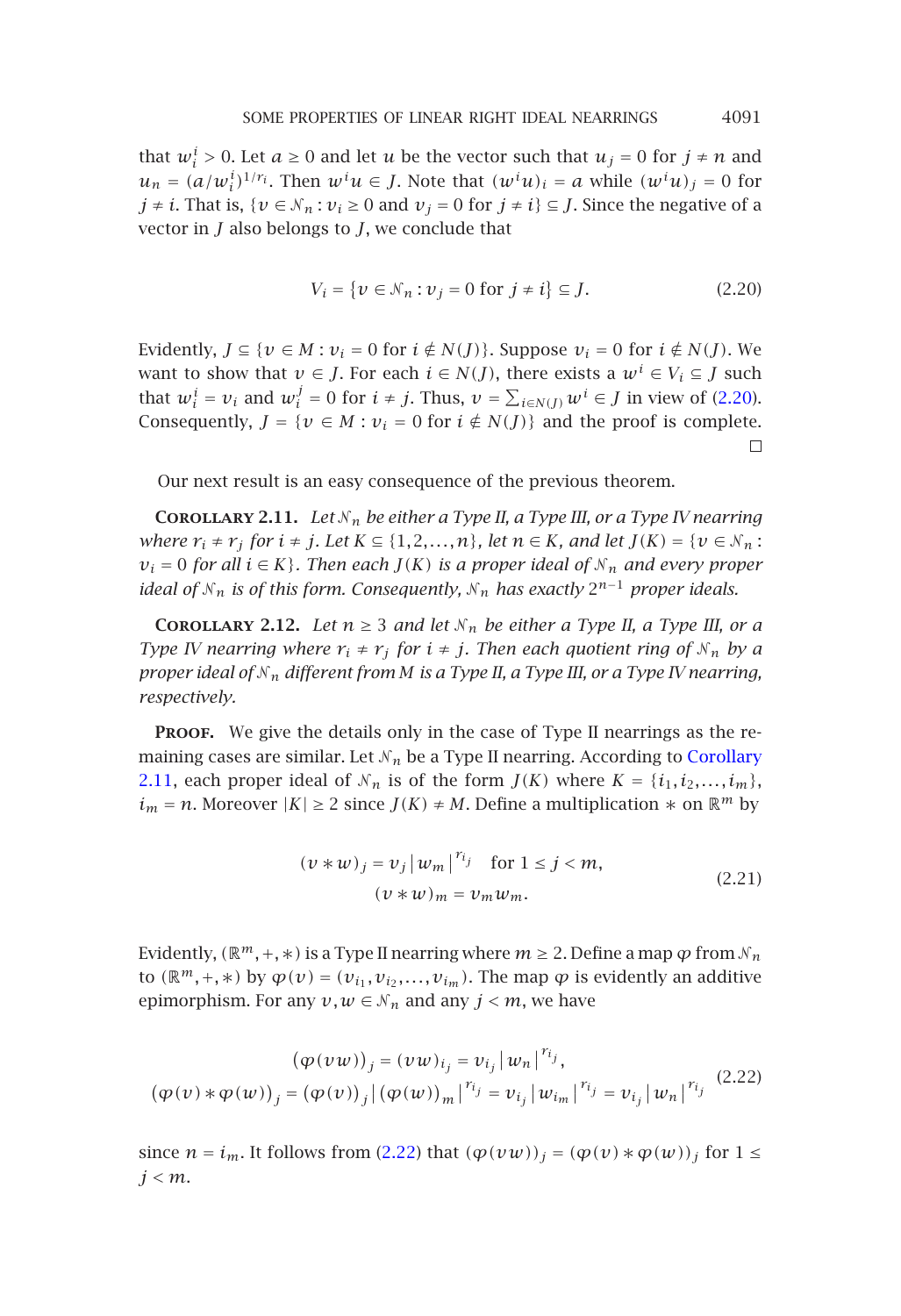In addition to this, we have

$$
(\varphi(vw))_m = (vw)_{i_m} = (vw)_n = v_nw_n,
$$
  

$$
(\varphi(v) * \varphi(w))_m = (\varphi(v))_m (\varphi(w))_m = v_{i_m}w_{i_m} = v_nw_n.
$$
 (2.23)

<span id="page-7-3"></span>Thus,  $(\varphi(vw))_m = (\varphi(v) * \varphi(w))_m$  as well and we conclude that  $\varphi(vw) =$  $\varphi(v) * \varphi(w)$  for all  $v, w \in \mathcal{N}_n$ . That is,  $\varphi$  is an epimorphism from  $\mathcal{N}_n$  onto  $(R<sup>m</sup>, +, ∗)$ . Since the kernel of  $\varphi$  is *J*(*K*), the proof is complete.  $\Box$ 

**3. Isomorphisms between linear right ideal nearrings.** By a nonassociative Euclidean nearring we mean any triple  $(\mathbb{R}^n, +, \cdot)$  where  $(\mathbb{R}^n, +)$  is the *n*dimensional Euclidean group, multiplication is continuous and right distributive over addition but may or may not be associative. We first prove a result about isomorphisms for two nonassociative Euclidean nearrings.

**Theorem 3.1.** *Let* {*fi*}*<sup>n</sup> <sup>i</sup>*=<sup>1</sup> *be n distinct, nonconstant, continuous self-maps of*  $\mathbb{R}$ *. Similarly, let*  ${g_i}_{i=1}^n$  *be n distinct, nonconstant, continuous self-maps of* R *and define two binary operations*  $∗$  *and* ◦ *on*  $\mathbb{R}^n$  *by*  $(v * w)_i = v_i f_i(w_n)$ *and*  $(v \circ w)_i = v_i g_i(w_n)$  *for*  $1 \le i \le n$ *. Then both*  $(\mathbb{R}^n, +, *)$  *and*  $(\mathbb{R}^n, +, \circ)$  *are nonassociative Euclidean nearrings. Moreover, they are isomorphic if and only if there exist a permutation p of*  $\{1, 2, ..., n\}$  *such that*  $p(n) = n$  *and a nonzero real number c such that*  $g_i(cx) = f_{p(i)}(x)$  *for*  $1 \le i \le n$  *and all*  $x \in \mathbb{R}$ *.* 

**PROOF.** Suppose first that there exist a permutation  $p$  of  $\{1, 2, ..., n\}$  such that  $p(n) = n$  and a nonzero real number *c* such that  $g_i(cx) = f_{p(i)}(x)$  for all  $x \in \mathbb{R}$ . Define a self-map  $\varphi$  of  $\mathbb{R}^n$  by  $(\varphi(v))_i = v_{\varphi(i)}$  for  $1 \leq i \leq n$  and  $(\varphi(v))_n = cv_n$ . Then  $\varphi$  is a linear automorphism which implies that it is an additive automorphism of  $\mathbb{R}^n$ . For  $1 \leq i \leq n$ , we have

$$
(\varphi(v \ast w))_i = (v \ast w)_{p(i)} = v_{p(i)} f_{p(i)}(w_n),
$$
  
\n
$$
(\varphi(v) \circ \varphi(w))_i = (\varphi(v))_i g_i((\varphi(w))_n) = v_{p(i)} g_i(cw_n) = v_{p(i)} f_{p(i)}(w_n).
$$
  
\n(3.1)

Thus  $(\varphi(v * w))_i = (\varphi(v) \circ \varphi(w))_i$  for  $1 \leq i \leq n$ .

Furthermor[e, we](#page-7-1) hav[e](#page-7-2)

<span id="page-7-2"></span><span id="page-7-1"></span>
$$
(\varphi(\nu \ast \nu))_n = c(\nu \ast \nu)_n = c\nu_n f_n(\nu_n) \tag{3.2}
$$

and since  $p(n) = n$ , we also have

$$
(\varphi(v) \circ \varphi(w))_n = (\varphi(v))_n g_n((\varphi(w))_n) = c v_n g_n(c w_n)
$$
  
=  $c v_n f_{p(n)}(w_n) = c v_n f_n(w_n).$  (3.3)

It follows from (3.2) and (3.3) that  $(\varphi(v*w))_n = (\varphi(v) \circ \varphi(w))_n$ . Consequently,

<span id="page-7-0"></span>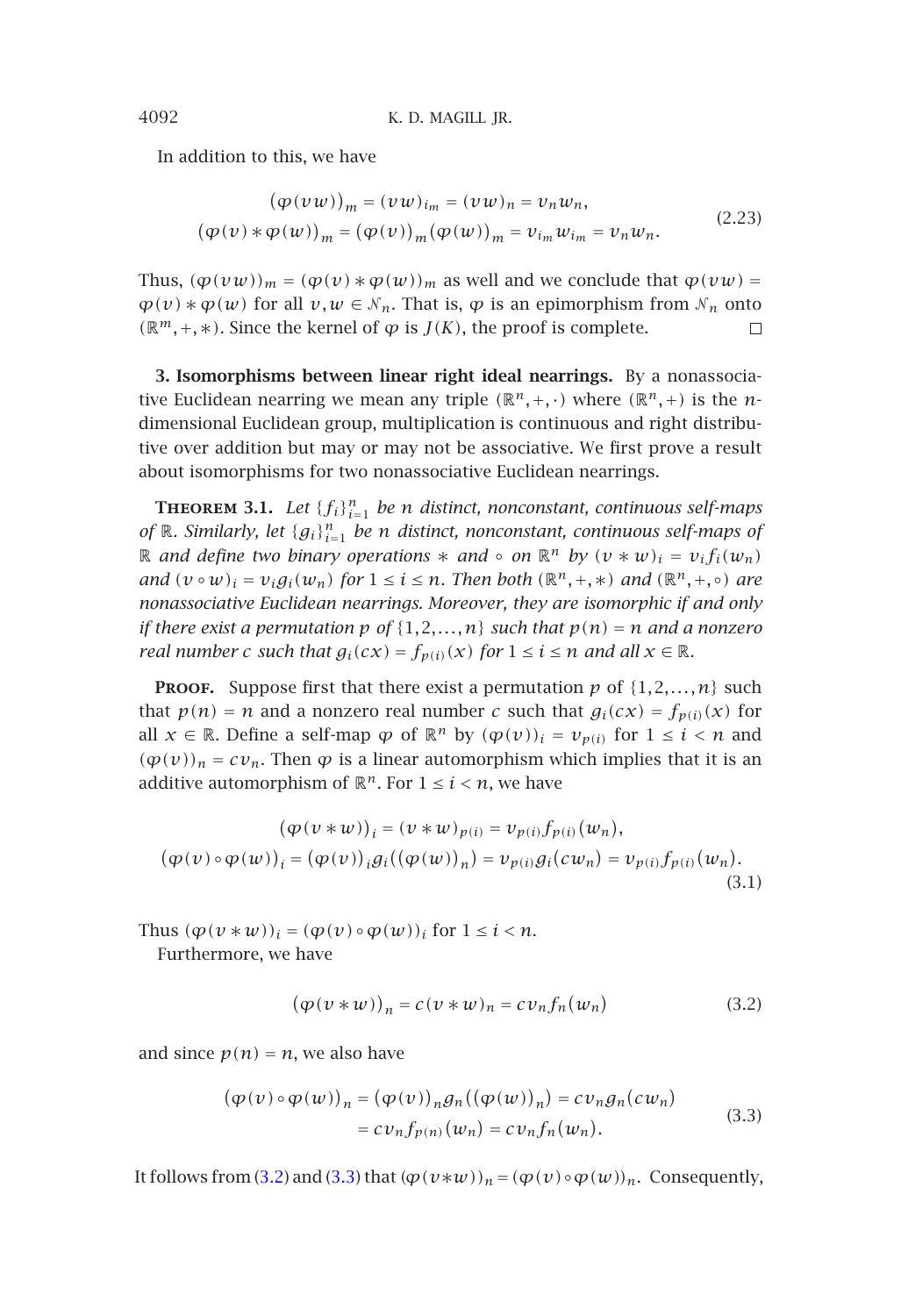$(\varphi(v * w))_i = (\varphi(v) \circ \varphi(w))_i$  for  $1 \leq i \leq n$ . That is,  $\varphi(v * w) = \varphi(v) \circ \varphi(w)$ and we conclude that  $\varphi$  is an isomorphism from  $(\mathbb{R}^n, +, *)$  onto  $(\mathbb{R}^n, +, \circ)$ .

Suppose, conversely, that  $(\mathbb{R}^n, +, *)$  and  $(\mathbb{R}^n, +, \circ)$  are isomorphic and that  $\varphi$  is an isomorphism from  $(\mathbb{R}^n, +, *)$  onto  $(\mathbb{R}^n, +, \circ)$ . Since *ϕ* is an additive automorphism, it is a linear automorphism which means that there exists an  $n \times n$  nonsingular matrix

<span id="page-8-3"></span>
$$
A = \begin{bmatrix} a_{11} & a_{12} & \cdots & a_{1n} \\ a_{21} & a_{22} & \cdots & a_{2n} \\ \vdots & \vdots & \ddots & \vdots \\ a_{n1} & a_{n2} & \cdots & a_{nn} \end{bmatrix}
$$
 (3.4)

such that

$$
\varphi(v) = \begin{bmatrix} a_{11} & a_{12} & \cdots & a_{1n} \\ a_{21} & a_{22} & \cdots & a_{2n} \\ \vdots & \vdots & \ddots & \vdots \\ a_{n1} & a_{n2} & \cdots & a_{nn} \end{bmatrix} \begin{bmatrix} v_1 \\ v_2 \\ \vdots \\ v_n \end{bmatrix} = \begin{bmatrix} \sum_{j=1}^{n} a_{1j} v_j \\ \sum_{j=1}^{n} a_{2j} v_j \\ \vdots \\ \sum_{j=1}^{n} a_{nj} v_j \end{bmatrix} .
$$
 (3.5)

Recall that  $(v * w)_i = v_i f_i(w_n)$  and  $(v \circ w)_i = v_i g_i(w_n)$ . It follows from this and  $(3.5)$  that

<span id="page-8-1"></span><span id="page-8-0"></span>
$$
(\varphi(\nu * w))_i = \sum_{j=1}^n a_{ij} (\nu * w)_j = \sum_{j=1}^n a_{ij} \nu_j f_j(w_n).
$$
 (3.6)

Similarly,

$$
(\varphi(\nu) \circ \varphi(w))_i = (\varphi(\nu))_i g_i((\varphi(w))_n) = \left(\sum_{j=1}^n a_{ij} v_j\right) g_i\left(\sum_{j=1}^n a_{nj} w_j\right),\tag{3.7}
$$

and it follows from (3.6) and (3.7) that

<span id="page-8-2"></span>
$$
\sum_{j=1}^{n} a_{ij} v_j f_j(w_n) = \left(\sum_{j=1}^{n} a_{ij} v_j\right) g_i\left(\sum_{j=1}^{n} a_{nj} w_j\right)
$$
(3.8)

for  $1 \le i \le n$ . Now fix *i*. Since the matrix *A* is nonsingular, there exists a *j* such that  $a_{ij} \neq 0$ . Let  $v_k = 0$  for  $k \neq j$  and  $v_j = 1/a_{ij}$  in (3.8) and conclude that

$$
f_j(w_n) = g_i\left(\sum_{k=1}^n a_{nk} w_k\right). \tag{3.9}
$$

Suppose  $a_{ir} \neq 0$ . The technique used previously yields the fact that

$$
f_r(w_n) = g_i\left(\sum_{k=1}^n a_{nk} w_k\right),\tag{3.10}
$$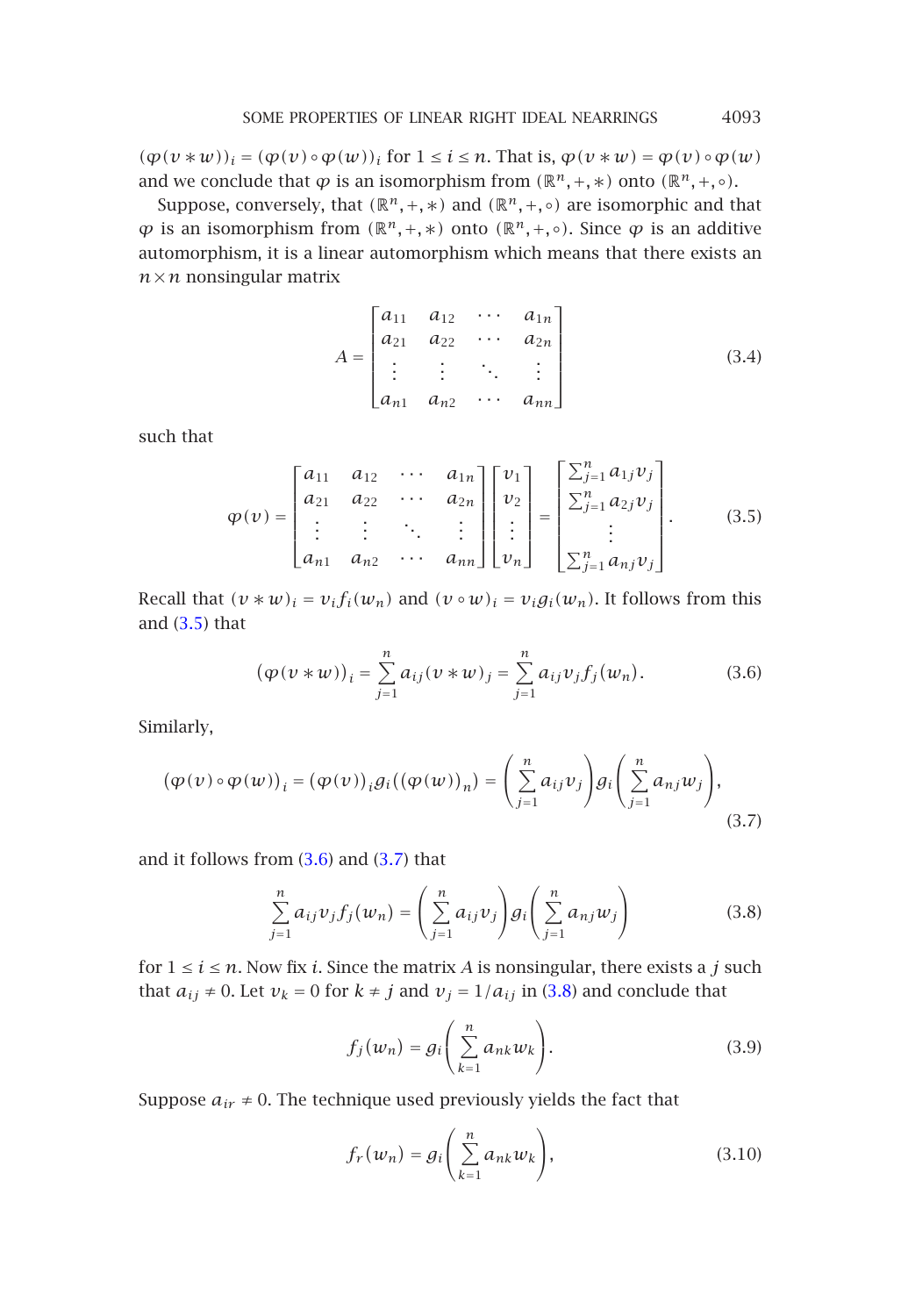[a](#page-8-2)nd since  $w_n$  can [be](#page-8-2) any real number, it follows from  $(3.9)$  and  $(3.10)$  that  $f_r = f_j$ . This means that  $r = j$  since the functions  $\{f_i\}_{i=1}^n$  are all distinct. We therefore conclude that for each *i*, there exists exactly one *j* such that  $a_{ij} \neq 0$  and we define a self-map p of  $\{1, 2, ..., n\}$  by  $p(i) = j$  $p(i) = j$  where *i* and *j* are the subscripts in (3.9). Again, we appeal to the fact that *A* is nonsingular to conclude that  $a_{nk} \neq 0$  for some *k*. Suppose  $k \neq n$ . Let  $w_j = 0$  for  $j \neq k$ and from (3.9) conclude [tha](#page-8-3)t  $g_i(a_{nk}w_k) = f_i(0)$  for all  $w_k \in \mathbb{R}$ . But this is a contradiction since each  $g_i$  is nonconstant. Consequently,  $k = n$ ,  $a_{nn} \neq 0$ , and we appeal again to (3.9) to conclude that

<span id="page-9-1"></span><span id="page-9-0"></span>
$$
f_{p(i)}(w_n) = g_i(a_{nn}w_n) \quad \text{for } 1 \le i \le n, \ \forall w_n \in \mathbb{R}.\tag{3.11}
$$

Since the functions  ${g_i}_{i=1}^n$  are distinct, it follows from (3.11) that the function  $p$  is injective and, co[nseq](#page-8-3)[uently](#page-9-0), is a [permu](#page-9-1)tation of  $\{1,2,\ldots,n\}$ . It remains for us to show that  $p(n) = n$ . Since there is exactly one *j* such that  $a_{nj} \neq 0$  and  $a_{nn} \neq 0$ , it follows from (3.5) that

<span id="page-9-3"></span><span id="page-9-2"></span>
$$
(\varphi(v))_n = a_{nn}v_n \quad \forall v \in \mathbb{R}^n. \tag{3.12}
$$

It follows from  $(3.5)$  [a](#page-9-2)nd  $(3.12)$  $(3.12)$  that

$$
(\varphi(\nu \ast \nu))_n = a_{nn} \nu_n f_n(\nu_n) \tag{3.13}
$$

and it follows f[rom](#page-19-0)  $(3.5)$ ,  $(3.11)$ , and  $(3.12)$  that

$$
(\varphi(\nu) \circ \varphi(w))_n = (\varphi(\nu))_n g((\varphi(w))_n) = a_{nn} \nu_n g_n(a_{nn} w_n)
$$
  
=  $a_{nn} \nu_n f_{p(n)}(w_n)$ . (3.14)

It follows from (3.13) and (3.14) that  $f_n = f_{p(n)}$  and since the functions  $\{f_i\}_{i=1}^n$ are all distinct, we conclude that  $p(n) = n$ . Take *c* in the statement of the theorem to be  $a_{nn}$  and it follows from  $(3.11)$  that the proof is complete.  $\Box$ 

We will see in Section 7 that if two linear right ideal nearrings are isomorphic, then they must be of the same type.

For a Euclidean nearring  $N_n$ , let  $I(N_n) = \{i : (vw)_i = 0 \text{ for all } v, w \in N_n\}.$ The cardinality of a set *A* will be denoted by |*A*|. The constant function which maps all of  $\mathbb R$  into the real number *a* will be denoted by  $\langle a \rangle$  and the range of a function *f* will be denoted by Ran*f* .

**THEOREM** 3.2. *Two n-dimensional Type I nearrings*  $N_{n_1} = (\mathbb{R}^n, +, *)$  *and*  $N_{n_2} = (\mathbb{R}^n, +, \circ)$  *are isomorphic if and only if*  $|I(N_{n_1})| = |I(N_{n_2})|$  *and either n* ∈ *I*( $N_{n_1}$ )∩*I*( $N_{n_2}$ ) *or*  $n \notin I(N_{n_1}) \cup I(N_{n_2})$ *.* 

**PROOF.** Let  $N = \{1, 2, ..., n\}$ . For each  $i \in I(\mathcal{N}_{n_1})$  define the constant selfmap  $f_i$  of  $\mathbb R$  by  $f_i = \langle 0 \rangle$  and for each  $i \in N \setminus I(\mathcal N_{n_1})$  define  $f_i = \langle 1 \rangle$ . Similarly, for each  $i \in I(\mathcal{N}_{n_2})$ , define  $g_i = \langle 0 \rangle$  and for each  $i \in N \setminus I(\mathcal{N}_{n_2})$  define  $g_i = \langle 1 \rangle$ . Note that  $(v * w)_i = v_i f_i(w_n)$  and  $(v \circ w)_i = v_i g_i(w_n)$  for  $1 \le i \le n$ . Therefore it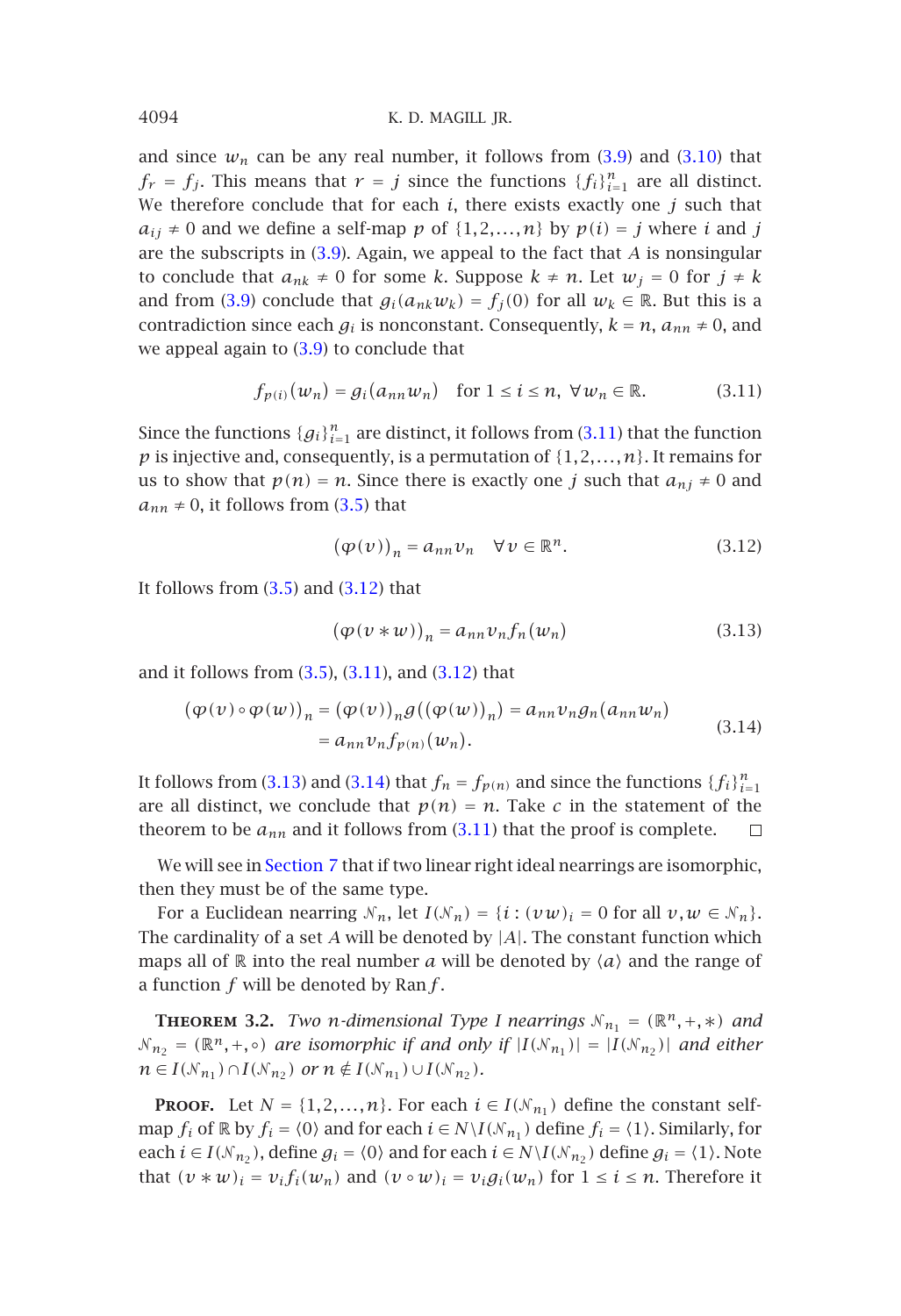follows from Theorem 3.1 that  $\mathcal{N}_{n_1}$  and  $\mathcal{N}_{n_2}$  are isomorphic if and only if there exist a permutation  $p$  of  $\{1, 2, ..., n\}$  such that  $p(n) = n$  and a nonzero real number *c* such that  $g_i(cx) = f_{p(i)}(x)$  for all  $x \in \mathbb{R}$ . It readily follows that the latter holds if and only if  $|I(\mathcal{N}_{n_1})| = |I(\mathcal{N}_{n_2})|$  and either  $n \in I(\mathcal{N}_{n_1}) \cap I(\mathcal{N}_{n_2})$  or  $n \notin I(\mathcal{N}_{n_1}) \cup I(\mathcal{N}_{n_2}).$  $\Box$ 

**DEFINITION 3.3.** A Type II, III, or IV nearring  $N_n$  is said to be *distinguished* if  $r_i$  ≠  $r_j$  whenever  $i ≠ j$ .

<span id="page-10-0"></span>**THEOREM** 3.4. *Let*  $N_* = (\mathbb{R}^n, +, *)$  *and*  $N_* = (\mathbb{R}^n, +, \circ)$  *be two distinguished Type II nearrings where*  $(v * w)_i = v_i |w_n|^{r_i}$  *for*  $1 \le i < n$  *and*  $(v * w)_n = v_n w_n$ *and where*  $(v \circ w)_i = v_i|w_n|^{s_i}$  *for*  $1 \le i < n$  *and*  $(v * w)_n = v_n w_n$ *. Then*  $\mathcal{N}_*$  *and* ◦ *are isomorphic if and only if there exist a permutation p of* {1*,*2*,...,n*−1} *such that*  $s_i = r_{p(i)}$  *for*  $1 \le i \le n-1$ *.* 

**PROOF.** Suppose first that there exist a permutation  $p$  of  $\{1, 2, ..., n-1\}$ such that  $s_i = r_{p(i)}$  for  $1 \le i \le n-1$ . Define a self-map  $\varphi$  of  $\mathbb{R}^n$  by  $(\varphi(v))_i =$  $v_{p(i)}$  for  $1 \leq i < n$  and  $(\varphi(v))_n = v_n$ . For  $1 \leq i < n$ , we have

<span id="page-10-1"></span>
$$
(\varphi(\nu \ast w))_i = (\nu \ast w)_{p(i)} = \nu_{p(i)} |w_n|^{r_{p(i)}} = \nu_{p(i)} |w_n|^{s_i},
$$
  

$$
(\varphi(\nu) \circ \varphi(w))_i = (\varphi(\nu))_i |(\varphi(w))_n|^{s_i} = \nu_{p(i)} |w_n|^{s_i}.
$$
 (3.15)

Since

$$
(\varphi(\nu \ast w))_n = (\nu \ast w)_n = \nu_n w_n = (\varphi(\nu))_n (\varphi(w))_n = (\varphi(\nu) \circ \varphi(w))_n,
$$
\n(3.16)

it follows from  $(3.15)$  and  $(3.16)$  that  $\varphi$  is a multiplicative isomorphism from  $\mathcal{N}_∗$  onto  $\mathcal{N}_ ∘$ . This proves that  $\mathcal{N}_∗$  is isomorphic to  $\mathcal{N}_ ∘$  since it is evident that  $\varphi$ is also an additive automorphism.

Suppose, conversely, that  $\mathcal{N}_*$  and  $\mathcal{N}_\circ$  are isomorphic. Define continuous selfmaps of R by  $f_i(x) = |x|^{r_i}$  and  $g_i(x) = |x|^{s_i}$  for  $1 \le i < n$  and  $f_n(x) = x =$  $g_n(x)$ . It readily follows that  $(v * w)_i = v_i f_i(w_n)$  and  $(v \circ w)_i = v_i g_i(w_n)$  for  $1 \leq i \leq n$ . According to Theorem 3.1, there exist a permutation p of  $\{1, 2, ..., n\}$ such that  $p(n) = n$  and a nonzero real number *c* such that  $g_i(cx) = f_{p(i)}(x)$ for  $1 \le i \le n$ . For  $1 \le i \le n$ , we have

$$
|c|^{s_i} |x|^{s_i} = |cx|^{s_i} = g_i(cx) = f_{p(i)}(x) = |x|^{r_{p(i)}} \tag{3.17}
$$

which implies that  $|c|^{s_i} = |x|^{r_{p(i)} - s_i}$ . Since *x* can be any real number, this, in turn, implies that  $s_i = r_{p(i)}$  and the proof is complete. □

The proof of the following result is quite similar to the preceding proof and, for that reason, will be omitted.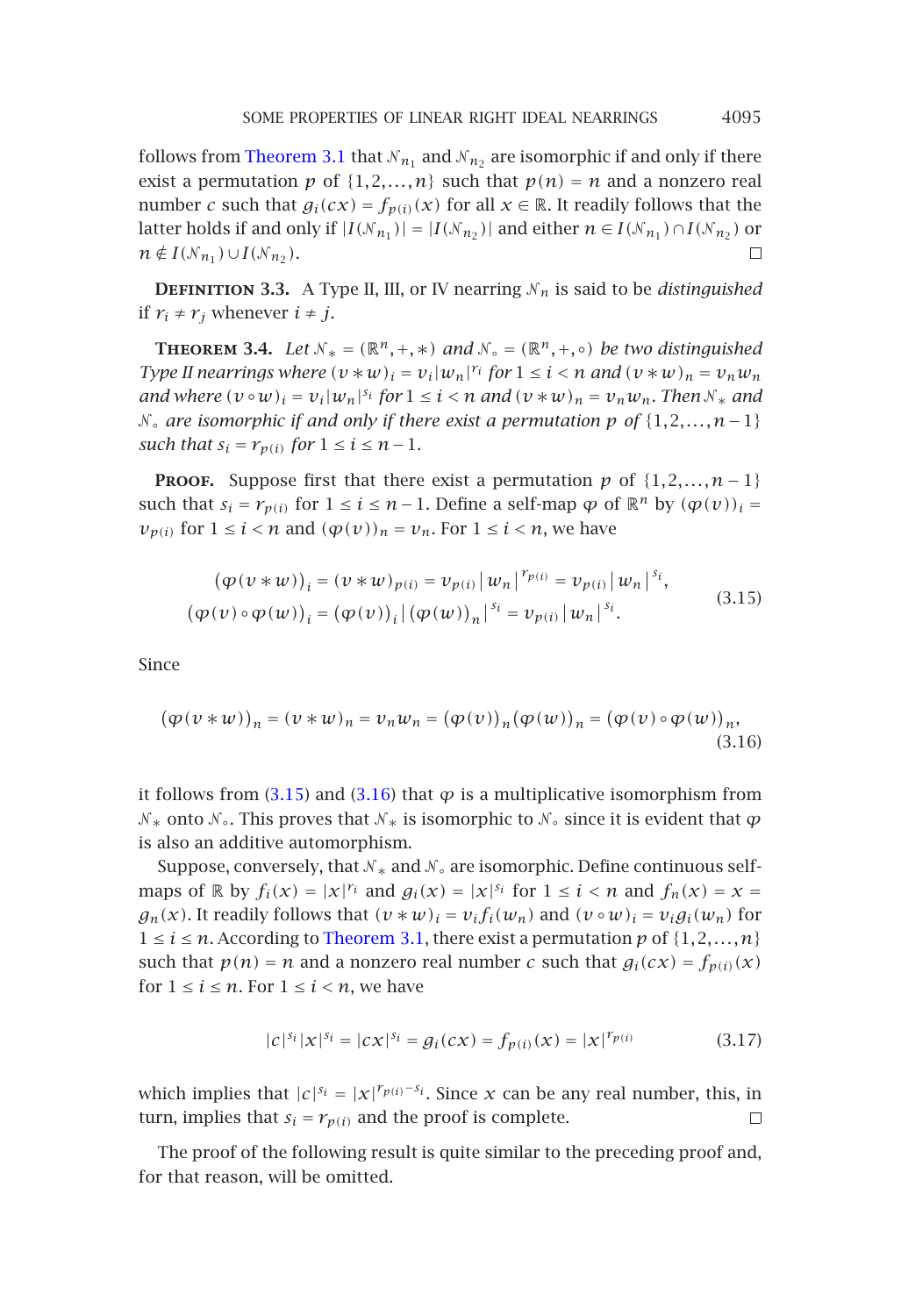**THEOREM** 3.5. *Let*  $N_* = (\mathbb{R}^n, +, *)$  *and*  $N_* = (\mathbb{R}^n, +, \circ)$  *be two distinguished Type III nearrings where*

$$
(\nu * w)_i = \begin{cases} v_i (w_n)^{r_i} & \text{for } w_n \ge 0, \\ -v_i |w_n|^{r_i} & \text{for } w_n < 0, \end{cases}
$$
 (3.18)

*for*  $i \neq n$ *,*  $(v * w)_n = v_n w_n$  *where*  $r_i > 0$ *,* 

$$
(\nu \circ \nu)_i = \begin{cases} \nu_i (\nu_n)^{s_i} & \text{for } \nu_n \ge 0, \\ -\nu_i |\nu_n|^{s_i} & \text{for } \nu_n < 0, \end{cases}
$$
(3.19)

*for*  $i \neq n$ *,*  $(v \circ w)_n = v_n w_n$  *where*  $s_i > 0$ *.* 

Then  $\mathcal{N}_*$  and  $\mathcal{N}_\circ$  are isomorphic if and only if there exist a permutation  $p$  of {1,2*,...,n*−1} such that  $s_i = r_{p(i)}$  for  $1 \le i \le n-1$ .

**THEOREM 3.6.** *Let*  $N_* = (\mathbb{R}^n, +, *)$  *and*  $N_* = (\mathbb{R}^n, +, \circ)$  *be two distinguished Type IV nearrings where*

$$
(\nu * w)_i = \begin{cases} v_i (a_1 w_n)^{r_i} & \text{for } w_n \le 0, \\ v_i (b_1 w_n)^{r_i} & \text{for } w_n > 0, \end{cases}
$$
 (3.20)

*for*  $i \neq n$ *,* 

$$
(\nu * w)_n = \begin{cases} a_1 v_n w_n & \text{for } w_n \le 0, \\ b_1 v_n w_n & \text{for } w_n > 0, \end{cases}
$$
 (3.21)

*where*  $r_i > 0$ ,  $a_1 \le 0$ ,  $b_1 \ge 0$ , and  $a_1^2 + b_1^2 \ne 0$ 

$$
(\nu \circ w)_i = \begin{cases} v_i (a_2 w_n)^{s_i} & \text{for } w_n \le 0, \\ v_i (b_2 w_n)^{s_i} & \text{for } w_n > 0, \end{cases}
$$
(3.22)

*for*  $i \neq n$ *,* 

$$
(\nu \circ w)_n = \begin{cases} a_2 v_n w_n & \text{for } w_n \le 0, \\ b_2 v_n w_n & \text{for } w_n > 0, \end{cases}
$$
 (3.23)

*where*  $s_i > 0$ ,  $a_2 \le 0$ ,  $b_2 \ge 0$ , and  $a_2^2 + b_2^2 \ne 0$ .

*Then*  $N_*$  *and*  $N_*$  *are isomorphic if and only if there exists a positive number*  $c$ *such that*  $a_1 = ca_2$  *and*  $b_1 = cb_2$  *or a negative number c such that*  $a_1 = cb_2$  *and b*<sub>1</sub> = *ca*<sub>2</sub> *and there exist a permutation p of* {1,2*,...,n*−1} *such that*  $s_i = r_{p(i)}$ *for*  $1 \le i \le n-1$ *.*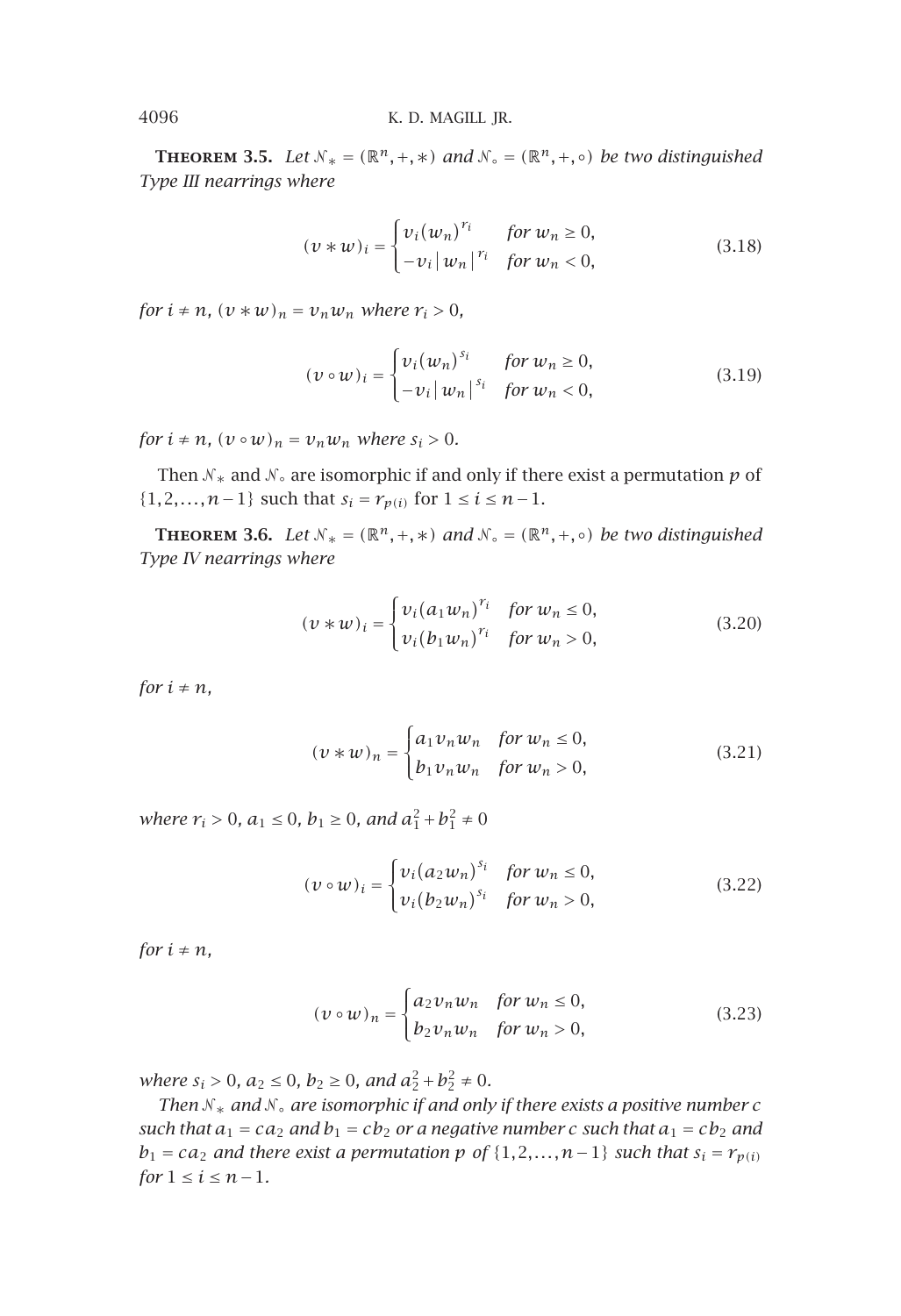**PROOF.** Suppose that there exists a negative number *c* such that  $a_1 = cb_2$ and *b*<sub>1</sub> = *ca*<sub>2</sub> and there exist a permutation *p* of {1,2*,...*,*n* − 1} such that  $s_i$  = *r*<sub>*p*(*i*)</sub> for 1 ≤ *i* ≤ *n*−1. Define a linear automorphism  $\varphi$  of  $\mathbb{R}^n$  by  $(\varphi(v))_i = v_{p(i)}$ for  $1 \le i < n$  and  $(\varphi(v))_n = cv_n$ . For  $w_n \le 0$  and for  $1 \le i < n$ , we have

$$
(\varphi(\nu \ast \nu))_i = (\nu \ast \nu)_{p(i)} = \nu_{p(i)} (a_1 w_n)^{r_{p(i)}} = \nu_{p(i)} (a_1 w_n)^{s_i},
$$
  
\n
$$
(\varphi(\nu) \circ \varphi(\nu))_i = (\varphi(\nu))_i (c b_2 w_n)^{s_i} = \nu_{p(i)} (a_1 w_n)^{s_i}.
$$
\n(3.24)

In addition to this, we have

$$
(\varphi(\nu \ast \nu))_n = c(\nu \ast \nu)_n = ca_1 \nu_n \nu_n = b_2 c \nu_n c \nu_n = (\varphi(\nu) \circ \varphi(\nu))_n.
$$
\n(3.25)

It follows from (3.24) and (3.25) that  $\varphi(v * w) = \varphi(v) \circ \varphi(w)$  whenever  $w_n \leq$ 0. One verifies, in a similar manner, that  $\varphi(v * w) = \varphi(v) \circ \varphi(w)$  whenever  $w_n$  > 0 and we conclude that  $\varphi$  is an isomorphism from  $\mathcal{N}_*$  onto  $\mathcal{N}_\circ$  whenever there exists a negative number *c* such that  $a_1 = cb_2$  and  $b_1 = ca_2$  and there exist a permutation *p* of  $\{1, 2, ..., n-1\}$  such that  $s_i = r_{p(i)}$  for  $1 \le i \le n-1$ . The remaining case is similar to the preceding one so we omit the details.

Now suppose that  $\mathcal{N}_*$  and  $\mathcal{N}_\circ$  are isomorphic. For  $1 \leq i \leq n$  define continuous self-maps  $f_i$  and  $g_i$  of  $\mathbb R$  by

$$
f_i(x) = \begin{cases} (a_1 x)^{r_i} & \text{for } x \le 0, \\ (b_1 x)^{r_i} & \text{for } x > 0, \end{cases} \qquad g_i(x) = \begin{cases} (a_2 x)^{s_i} & \text{for } x \le 0, \\ (b_2 x)^{s_i} & \text{for } x > 0 \end{cases}
$$
 (3.26)

and define continuous self-maps  $f_n$  and  $g_n$  by

$$
f_n(x) = \begin{cases} a_1 x & \text{for } x \le 0, \\ b_1 x & \text{for } x > 0, \end{cases} \qquad g_n(x) = \begin{cases} a_2 x & \text{for } x \le 0, \\ b_2 x & \text{for } x > 0. \end{cases} \tag{3.27}
$$

<span id="page-12-0"></span>It readily follows that  $(v * w)_i = v_i f_i(w_n)$  and  $(v \circ w)_i = v_i g_i(w_n)$  for  $1 \leq$  $i \leq n$ . Consequently, Theorem 3.1 assures that there exist a permutation *p* of  $\{1,2,...,n\}$  such that  $p(n) = n$  and a nonzero real number *c* such that  $g_i(cx) = f_{p(i)}(x)$  for  $1 \le i \le n$  and for all  $x \in \mathbb{R}$ . We consider the case where  $c < 0$ . For  $x < 0$ , we have  $cb_2x = g_n(cx) = f_n(x) = a_1x$  a[nd](#page-27-2) it follows that  $a_1 = cb_2$ . In a similar manner, one chooses  $x > 0$  and shows that  $b_1 = ca_2$ . For all  $x < 0$ , we have  $f_{p(i)}(x) = (a_1x)^{r_{p(i)}}$  and  $g_i(cx) = (cb_2x)^{s_i} = (a_1x)^{s_i}$ , and since  $g_i(cx) = f_{p(i)}(x)$ , it follows that  $s_i = r_{p(i)}$  for  $1 \le i \le n$ . The case where *c >* 0 is similar so we omit the details.  $\Box$ 

**4. The multiplicative semigroups of Type I nearrings.** For any semigroup *S*, we denote by *S*<sup>1</sup> the semigroup *S* with an identity adjoined when *S* has no identity. We take  $S^1 = S$  when *S* does have an identity. For a detailed discussion of Green's relations and related concepts, one may consult [2, Chapter 2]. We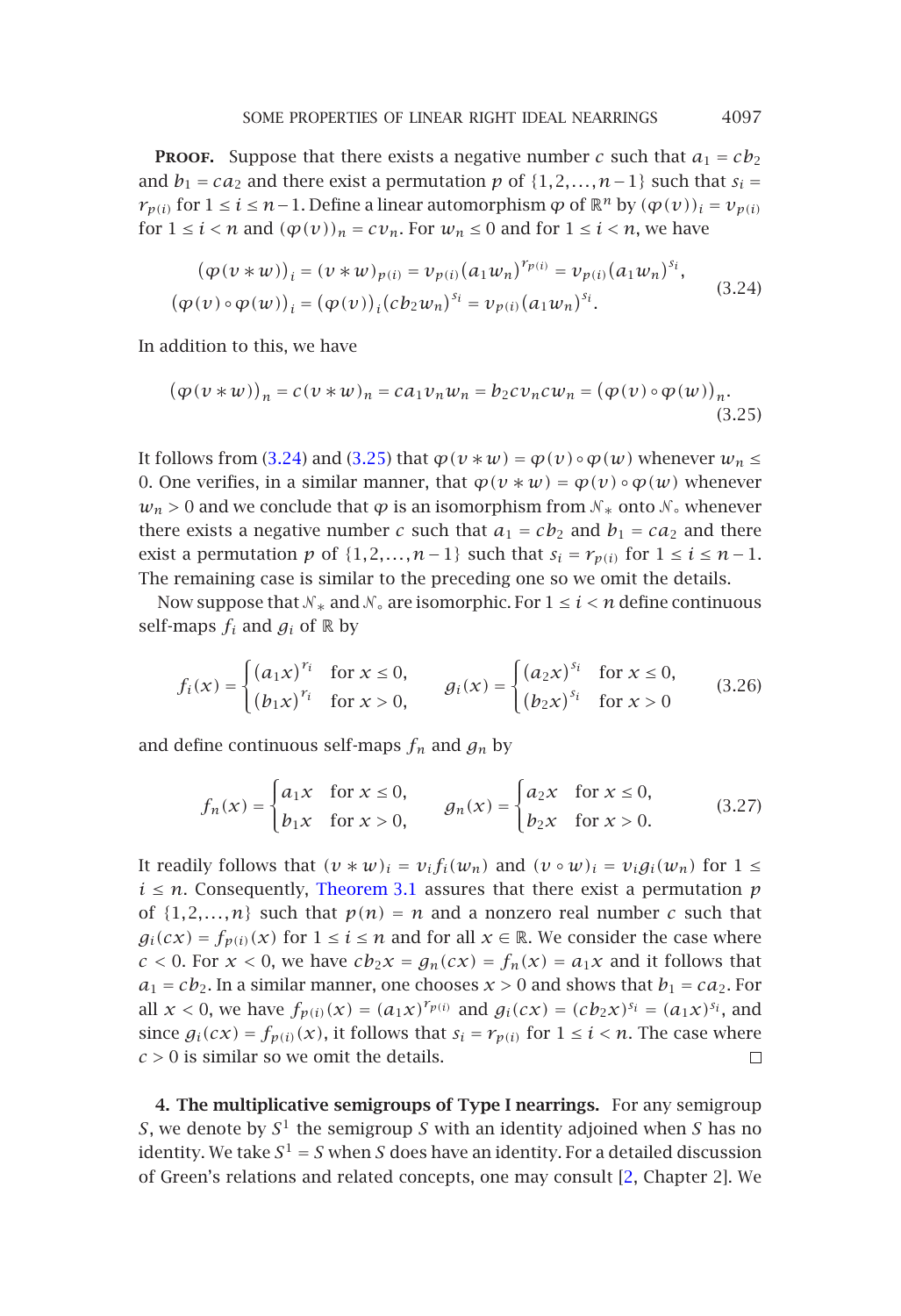now recall the definitions of Green's five equivalence relations  $\mathscr{L}, \; \mathscr{R}, \; \mathscr{X}, \; \mathscr{D},$ and  $\oint$  for any semigroup *S*. Two elements  $\nu$  and  $\nu$  of a semigroup *S* are  $\mathcal{L}$ equivalent if  $S^1 v = S^1 w$ . They are  $\Re$ -equivalent if  $vS^1 = wS^1$  and  $\Im$ -equivalent if  $S^1 v S^1 = S^1 w S^1$ . The *H* and  $\mathcal D$  relations are defined by  $\mathcal H = \mathcal L \cap \mathcal R$  and  $\mathcal D =$  $\mathscr{L}\circ\mathscr{R}$  which is also an equivalence relation since  $\mathscr{L}\circ\mathscr{R}=\mathscr{R}\circ\mathscr{L}.$  Types I, II, III, and IV semigroups will be the multiplicative semigroups of Types I, II, III, and IV nearrings, respectively. For a Type I semigroup *S*, we let  $I(S) = {i : (vw)_i =}$ 0 for all  $v, w \in \mathbb{R}^n$ .

<span id="page-13-2"></span>**THEOREM 4.1.** Let *S* be a Type I semigroup and let  $v, w \in S$ . Then  $v \mathcal{L}w$  if *and only if*  $v = w$  *or*  $v_i = 0 = w_i$  *for all*  $i \in I(S)$ *.* 

**PROOF.** Suppose  $v_i = 0 = w_i$  for all  $i \in I(S)$ . For  $i \in I(S)$ , we have  $(vw)_i =$  $0 = v_i$  and for  $i \notin I(S)$ , we have  $(vw)_i = v_i$ . Thus,  $v = vw$ . One shows, in a similar manner, that  $w = wv$  and we conclude that  $v \mathcal{L}w$ . Now suppose that *v* $\mathcal{L}w$  and *v* ≠ *w*. Then *v* = *uw* for some *u*, and for each *i* ∈ *I(S)*, we have  $v_i = (uw)_i = 0$ . Similarly, we have  $w_i = 0$  for each  $i \in I(S)$  and the proof is  $\Box$ complete.

<span id="page-13-5"></span><span id="page-13-3"></span>**THEOREM 4.2.** *Let S be a Type I semigroup and let*  $v, w \in S$ *. Then*  $v \Re w$  *if and only if*  $v = w$ *.* 

**PROOF.** Suppose  $v \Re w$ . Then  $v = wx$  and  $w = v \gamma$  for  $x, \gamma \in S^1$ . If either  $x = 1$  or  $y = 1$ , then  $y = w$ . Consider the case where  $x \neq 1 \neq y$ . Then  $x, y \in S$ . For  $i \in I(S)$ , we have  $v_i = (wx)_i = 0$  and  $w_i = (vy)_i = 0$ . For  $i \notin I(S)$ , we have  $v_i = (w \, x)_i = w_i$ . Consequently,  $v = w$  in this case also.  $\Box$ 

Since  $\mathcal{H} = \mathcal{L} \cap \mathcal{R}$  and  $\mathcal{D} = \mathcal{L} \circ \mathcal{R}$ , the following result is an immediate consequence of Theorems 4.1 and 4.2.

**THEOREM 4.3.** Let S be a Type I semigroup. Then  $\mathcal{H} = \mathcal{R}$  and  $\mathcal{D} = \mathcal{L}$ .

**THEOREM 4.4.** *Let S be a Type I semigroup and let*  $v, w \in S$ *. Then*  $v \notin w$  *if and only if*  $v = w$  *or*  $v_i = 0 = w_i$  *for all*  $i \in I(S)$ *[.](#page-13-2) In other words,*  $\mathcal{J} = \mathcal{L}$ *.* 

<span id="page-13-4"></span><span id="page-13-0"></span>**[Pr](#page-13-3)oof.** Suppose that either  $v = w$  or  $v_i = 0 = w_i$  for all  $i \in I(S)$ . Then  $v \mathcal{L} w$ by Theorem 4.1 which implies  $v \circ w$ . Next, suppose that  $v \circ w$  and consider the case where  $v \neq w$ . Then  $v = uwr$  for  $u, r \in S^1$ . Since  $v \neq w$ , we must have either  $u \neq 1$  or  $r \neq 1$ . In either event, we have  $v_i = (uwr)_i = 0$  for all  $i \in I(S)$ . In a similar manner, one shows that  $w_i = 0$  for all  $i \in I(S)$  and the proof is complete.  $\Box$ 

It is well known that the maximal subgroups of a semigroup are precisely the  $H$ -classes which contain idempotents. It follows from Theorems 4.2 and 4.3 that all subgroups of a Type I semigroup consist of a single element.

# **5. The multiplicative semigroups of Type II nearrings**

**THEOREM** 5.1. Let *S* be a Type II semigroup and let  $v, w \in S$ . Then  $v \mathcal{L}w$  if *and only if*  $v = w$  *or*  $v_n \neq 0 \neq w_n$ *.* 

<span id="page-13-1"></span>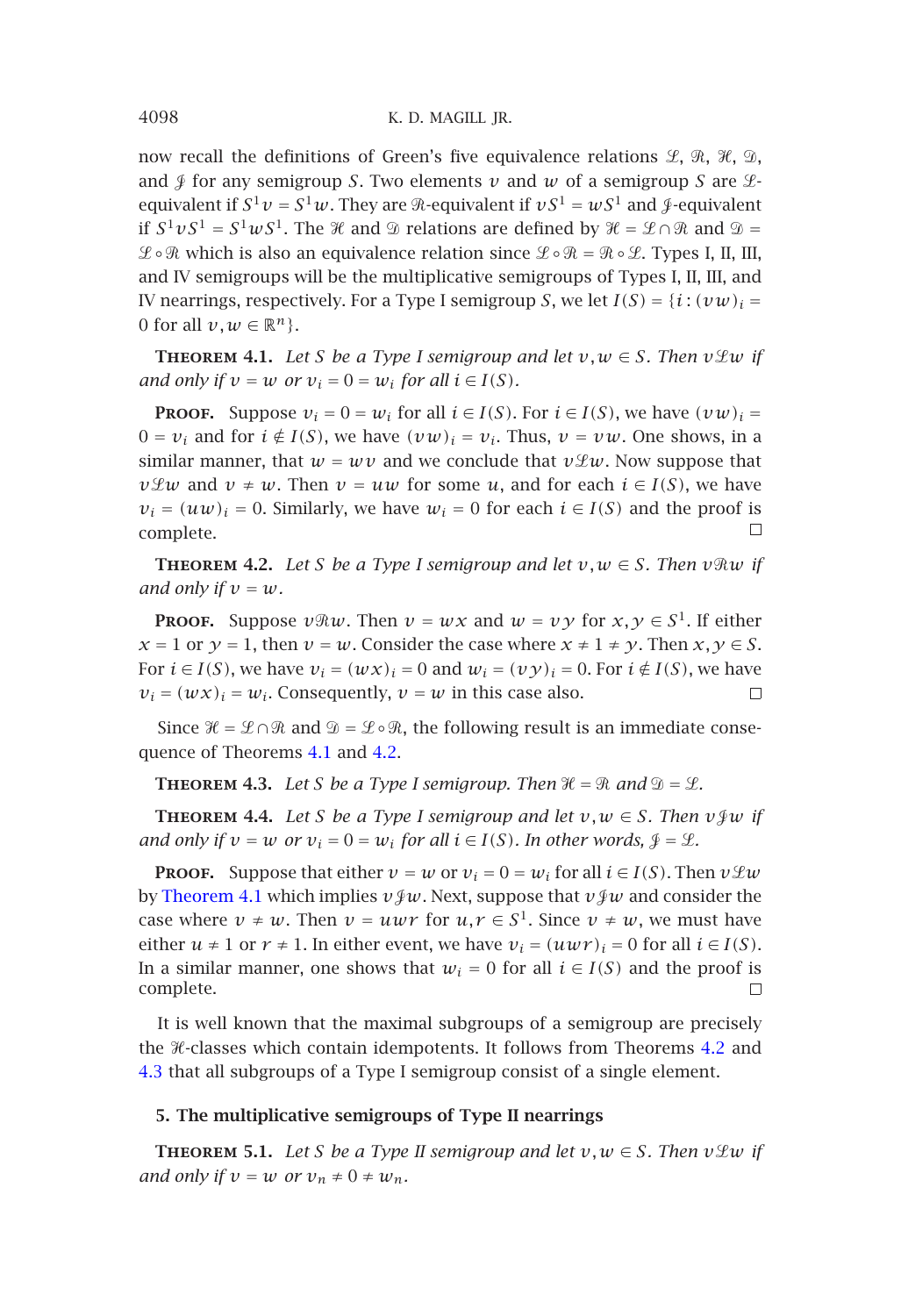**PROOF.** Suppose  $v_n \neq 0 \neq w_n$ . Define  $u_n = v_n/w_n$  and  $u_i = v_i/|w_n|^{r_i}$  for  $1 \leq i \leq n$ . One easily verifies that  $v = uw$ . One shows, in a similar manner, that  $w = uv$  for some  $u \in S$  and we conclude that  $v \mathcal{L}w$ .

<span id="page-14-0"></span>Now suppose that  $v \mathcal{L}w$  and that  $v \neq w$ . Then  $v = uw$  for some  $u \in S$ . Suppose  $w_n = 0$ . Then  $v_n = (uw)_n = u_nw_n = 0$  and  $v_i = u_i|w_n|^{r_i} = 0$  for  $1 \leq i \leq n$ . Thus,  $v_i = 0$  for all *i*. One shows, in a similar manner, that  $w_i = 0$ for all *i* but this means that  $v = w$  which is a contradiction. Thus, we conclude that  $w_n \neq 0$ . In the same manner, one shows that  $v_n \neq 0$  and the proof is complete.  $\Box$ 

It will be convenient to denote the element of  $\mathbb{R}^n$ , whose all coordinates are 0, by the symbol **0**.

**THEOREM** 5.2. *Let S be a Type II semigroup and let*  $v, w \in S$ *. Then*  $v \Re w$  *if and only if there exists a real number*  $c \neq 0$  *such that*  $v_n = c w_n$  *and*  $v_i = |c|^{r_i} w_i$ *for*  $1 \leq i \leq n$ *.* 

**PROOF.** Suppose there exists a real number  $c \neq 0$  such that  $v_n = c w_n$  and  $v_i = |c|^{r_i} w_i$  for  $1 \le i < n$ . Let  $x_i$  be arbitrary for  $1 \le i < n$  and let  $x_n = c$ . Then

$$
\nu_i = |x_n|^{r_i} w_i = (w \times)_i \quad \text{for } 1 \le i < n,
$$
\n
$$
\nu_n = w_n c = w_n x_n = (w \times)_n \tag{5.1}
$$

<span id="page-14-1"></span>which means that  $v = wx$ . Now  $w_i = |1/c|^r v_i$  $w_i = |1/c|^r v_i$  $w_i = |1/c|^r v_i$  for  $1 \le i < n$  a[nd](#page-13-4)  $w_n = (1/c)v_n$ . Let  $y_i$  be arbitrary for  $1 \le i < n$  and let  $y_n = 1/c$ . It follows that  $w = vy$  and we conclude that *vw*.

Now suppose  $v \Re w$ . If  $v = w$ , take  $c = 1$ . Now consider the case where  $v \neq w$ . Then  $v = wx$  for some  $x \in S$ . Thus,  $v_n = w_n x_n$  and  $v_i = (wx)_i = w_i |x_n|^{r_i}$  for 1 ≤ *i* < *n*. Suppose  $x_n$  = 0. Then  $v$  = 0 and since  $w = v \gamma$  for some  $\gamma \in S$ , it follows that  $w = 0$ . But this contradicts the fact that  $v \neq w$ . Thus,  $w_n \neq 0$  and we take  $c = w_n$ .  $\Box$ 

<span id="page-14-2"></span>The next result is an immediate consequence of Theorems 5.1 and 5.2 since  $\mathscr{H} = \mathscr{L} \cap \mathscr{R}$ .

**Theorem 5.3.** *Let S be a Type II semigroup, then vw if and only if either*  $v = w$  *or*  $v_n \neq 0 \neq w_n$  *and there exists a nonzero real number c such that*  $v_n = c w_n$  *and*  $v_i = |c|^r_i w_i$  *for*  $1 \le i \le n$ *.* 

As we mentioned before, the maximal subgroups of any semigroup are precisely the  $\mathcal H$ -classes which contain idempotents, so our next task is to find the idempotent elements of a Type II semigroup.

**Theorem 5.4.** *An element v of a Type II semigroup is idempotent if and only if*  $v = 0$  *or*  $v_n = 1$ *.*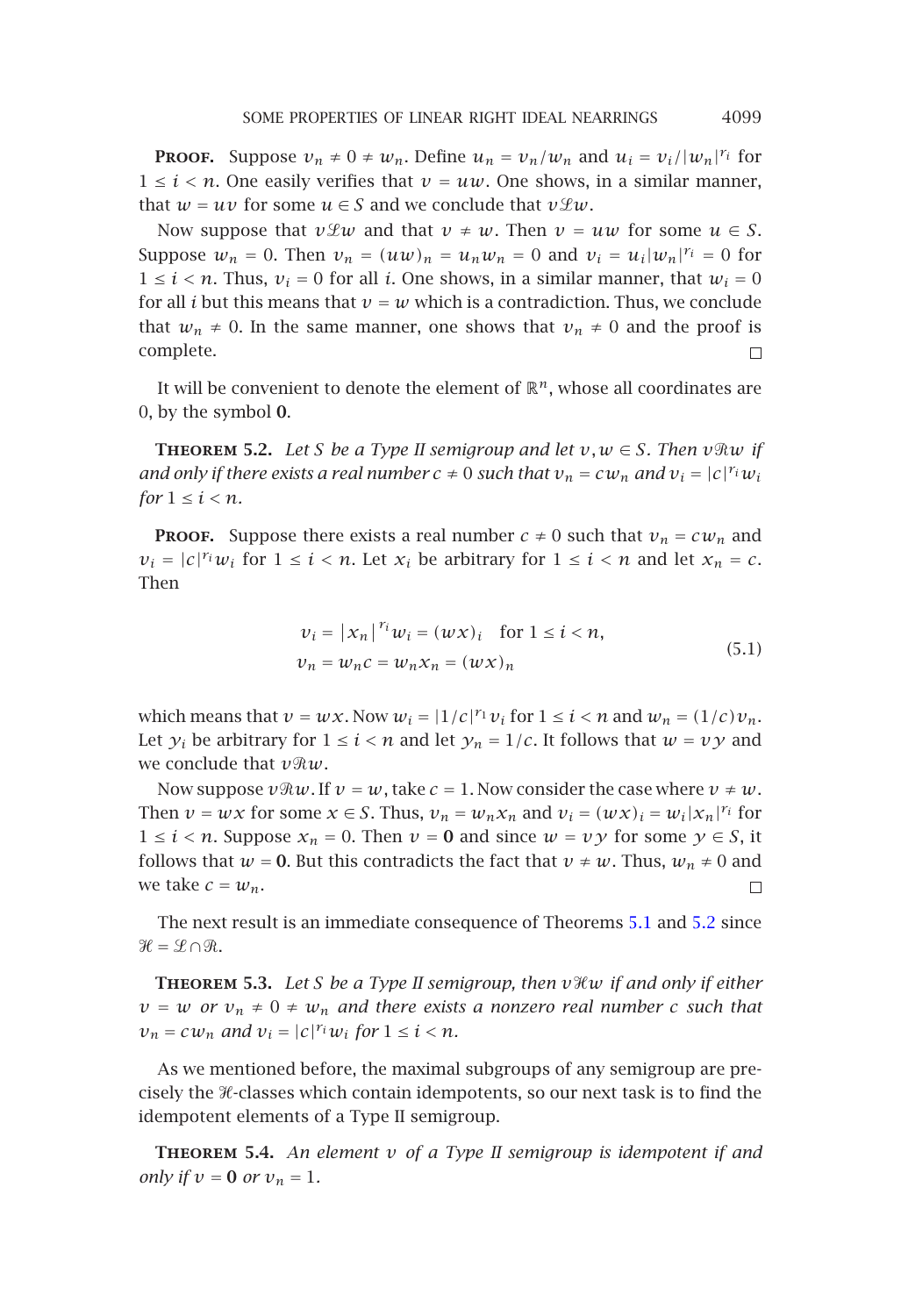**PROOF.** It is immediate that **0** is idempotent and if  $v_n = 1$ , we have  $(vv)_n =$  $v_n v_n = 1 = v_n$  and  $(vv)_i = v_i|v_n|^{\gamma_i} = v_i$  for  $1 \le i \le n$  so that *v* is idempotent as well.

Suppose, conversely, that *v* is idempotent. Then  $v_n = (vv)_n = v_n^2$ . Then  $v_n = 0$  or  $v_n = 1$ . Suppose  $v_n = 0$ . Then  $v_i = (vv)_i = v_i|v_n|^{r_i} = 0$  for  $1 \le i \le n$ [and](#page-14-0) [we](#page-14-1) concl[ude](#page-14-2) that  $v = 0$ .  $\Box$ 

We will denote the *H*-class of *S* containing the idempotent *e* by  $\mathcal{H}_e$  and we will denote by  $\mathbb{R}_M$  the multiplicative group of nonzero real numbers.

<span id="page-15-3"></span>**THEOREM** 5.5. Let *S* be a Type II semigroup. Then  $\mathcal{H}_0 = \{0\}$  and if *e* is a *nonzero idempotent of S*, then  $\mathcal{H}_e = \{v \in S : v_n \neq 0 \text{ and } v_i = |v_n|^{r_i} e_i \text{ for } 1 \leq i \leq n\}$  $i < n$ *}. Moreover,*  $\mathcal{H}_e$  *is isomorphic to*  $\mathbb{R}_M$  *whenever*  $e \neq 0$ *.* 

**PROOF.** The first two assertions are immediate consequences of Theorems 5.2, 5.3, and 5.4 and it remains for us to show that  $\mathcal{H}_e$  is isomorphic to  $\mathbb{R}_M$ for nonzero *e*. Note that  $v_n \neq 0$  for all  $v \in \mathcal{H}_e$ . Define a surjection  $\varphi$  from  $\mathcal{H}_e$ onto  $\mathbb{R}_M$  by  $\varphi(v) = v_n$ . Then  $\varphi(vw) = (vw)_n = v_nw_n = \varphi(v)\varphi(w)$  and we conclude that  $\varphi$  is an epimorphism. Furthermore, if  $\varphi(v) = 1$ , then  $v_n = 1$  and  $v_i = e_i|v_n|^{r_i} = e_i|1|^{r_i} = e_i$  for  $1 \le i \le n$ . Thus,  $v = e$  and  $\varphi$  is an isomorphism from  $\mathcal{H}_e$  onto  $\mathbb{R}_M$ .  $\Box$ 

<span id="page-15-1"></span>**[Corollary](#page-15-0) 5.6.** *Let S be a Type II semigroup. Then S is the union of its nonzero [maximal subgr](#page-14-2)oups, each of which is isomorphic to* R*<sup>M</sup> , together with a subsemigroup Z which has the property that*  $vw = 0$  *for each*  $v \in S$  *and each w* ∈ *Z. Moreover, the identity of each nonzero maximal subgroup of S is a right identity for all of S.*

**PROOF.** Let  $Z = \{w \in S : w_n = 0\}$ . It is immediate that  $vw = 0$  for each *v* ∈ *S* and *w* ∈ *Z*. Suppose *v* ∉ *Z*. Then *v*<sub>*n*</sub> ≠ 0. Define  $e_n = 1$  and  $e_i = v_i / |v_n|^{r_i}$ . Then *e* is idempotent by Theorem 5.4 and  $v \in \mathcal{H}_e$ , which is isomorphic to  $\mathbb{R}_M$ by Theorem 5.5. If *e* is the identity of a nonzero maximal subgroup of *S*, then  $e_n = 1$  by Theorem 5.4 and it readily follows that  $ve = v$  for all  $v \in S$ .  $\Box$ 

<span id="page-15-2"></span>**LEMMA 5.7.** *Let*  $v, w \in S$ , a Type II semigroup, and suppose that  $v \neq 0$ *. Then*  $v \in SwS$  *if and only if*  $w_n \neq 0$ *.* 

**PROOF.** Suppose that  $v \in SwS$ . Then  $v = xwy$  where  $x, y \in S$ . Then  $v_n =$  $x_n w_n y_n$  and  $v_i = x_i |w_n y_n|^{r_i}$  for  $1 \le i < n$ . Since  $v \ne 0$ , it follows that  $w_n y_n \ne$ 0 and hence  $w_n \neq 0$ . Suppose, conversely, that  $w_n \neq 0$ . Let  $y_n = 1$  and let  $y_i$  be arbitrary for  $1 \le i < n$ . Define  $x_n = v_n/w_n$  and let  $x_i = v_i/|w_n|^{r_i}$  for  $1 \le i < n$ . Then  $v_n = x_n w_n y_n$  and  $v_i = x_i |w_n y_n|^{r_i}$  for  $1 \le i \le n$ . Thus,  $v = x w y$  and the proof is complete.  $\Box$ 

**LEMMA 5.8.** *Let*  $v, w \in S$ *, a Type II semigroup, and suppose that*  $v \neq 0$ *. Then*  $v \in WS$  *if and only if there exists a nonzero*  $c \in \mathbb{R}$  *such that*  $v_n = cw_n$  *and*  $v_i = |c|^r_i w_i$  *for*  $1 \leq i \leq n$ *.* 

<span id="page-15-0"></span>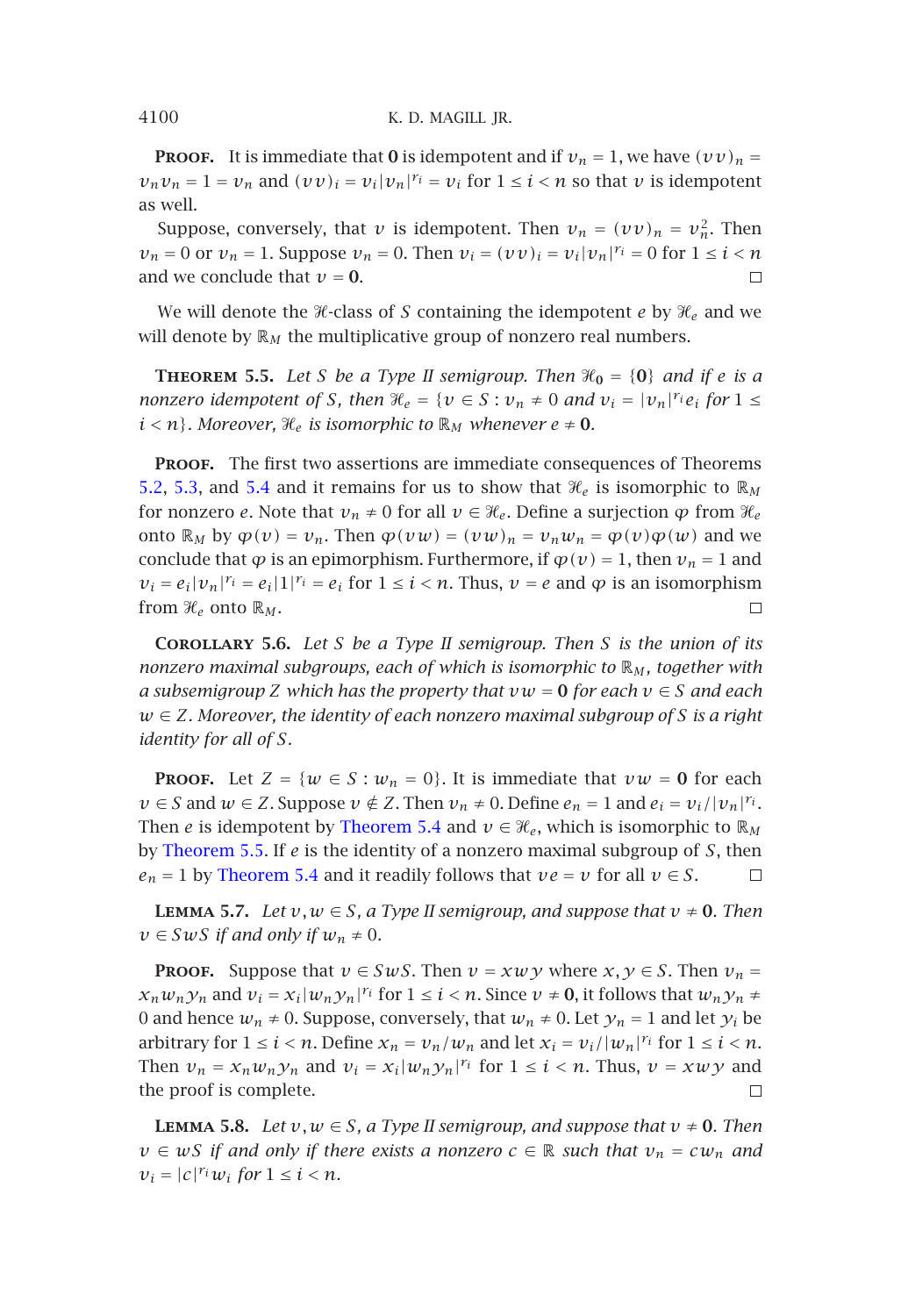**PROOF.** Suppose there exists a nonzero  $c \in \mathbb{R}$  such that  $v_n = c w_n$  and  $v_i = c$  $|c|^{r_i}$  for  $1 \le i < n$ . Define  $y_n = c$  and let  $y_i$  be arbitrary for  $1 \le i < n$ [. Then](#page-15-1)  $v_n =$  $cw_n = w_n y_n$  and  $v_i = |c|^r w_i = w_i |y_n|^r = (w y)_i$  for  $1 \le i \le n$ . Consequently,  $v = w y \in wS$  $v = w y \in wS$ . Suppose, conversely, that  $v \in wS$ . Then  $v = w y$  for some *y* ∈ *S*. Then  $v_n = w_n y_n$  and  $v_i = w_i |y_n|^{r_i}$  for  $1 ≤ i < n$ . Now  $y_n ≠ 0$  since  $v \neq 0$  so we take  $c = y_n$ .  $\Box$ 

**THEOREM** 5.9. Let  $v, w \in S$  $v, w \in S$  $v, w \in S$ , [a](#page-15-2) [Type](#page-15-2) [I](#page-15-2)I semigroup. If  $v = 0$ , then  $v \in S^1 w S^1$ . *If*  $v \neq 0$ *, then*  $v \in S^1 w S^1$  *if and only if*  $w_n \neq 0$  *or there exists a nonzero*  $c \in \mathbb{R}$ *such that*  $v_n = c w_n$  *[and](#page-15-1)*  $v_i = |c|^{r_i} w_i$  *for*  $1 \le i \le n$ *.* 

**PROOF.** Suppose  $v \neq 0$ . If  $w_n \neq 0$ , then  $v \in SwS \subseteq S^1wS^1$  by Lemma 5.7 and if there exists a nonzero number *c* such that  $v_n = cw_n$  and  $v_i = |c|^{r_i}$ for  $1 \le i < n$ , then  $v \in wS \subseteq S^1 wS^1$  by Lemma 5.8. Suppose, conversely, that  $v \in S^1 w S^1$ . Since *S* has a right identity (any element *w* where  $w_n = 1$ ),  $S^1 w S^1 =$  $S^1 wS$  and it follows that  $v = x w \gamma$  where  $x \in S^1$  and  $\gamma \in S$ . If  $x = 1$ , then *v* ∈ *wS* and it follows from Lemma 5.8 that [there exists a](#page-13-4) nonzero *c* ∈ R such that  $v_n = c w_n$  and  $v_i = |c|^{r_i} w_i$  for  $1 \le i < n$ . If  $x \ne 1$ , then  $v = x w y \in S w S$  $\Box$ and it follows from Lemma 5.7 that  $w_n \neq 0$ .

**THEOREM 5.10.** *Let S be a Type II semigroup and let*  $v, w \in S$ *. Then*  $v \notin w$  *if and only if*  $v = w$  *or one of the following two conditions is satisfied:* 

- (i)  $v_n \neq 0 \neq w_n$  *or*
- (ii) *there exists a nonzero real number c such that*  $v_n = c w_n$ *,*  $v_i = |c|^{r_i} w_i$ *for*  $1 \leq i \leq n$ *.*

**PROOF.** Suppose (i) holds. Then  $v \mathcal{L} w$  by Theorem 5.1 which means  $v \mathcal{L} w$ . Suppose (ii) holds. Then  $v \in wS \subseteq wS^1$  by Lemma 5.8. Let  $b = 1/c$ . Then  $b \neq 0$ ,  $w_n = bv_n$ , and  $w_i = |b|^{r_i} v_i$  for  $1 \le i < n$  and it [follows](#page-15-1) [from](#page-15-1) Lemma 5.8 that *w* ∈ *vS* ⊆ *vS*<sup>1</sup>. Consequently, *v* $\Re w$  and we conclude that *v* $\oint w$  in this case as  $\Box$ well.

<span id="page-16-0"></span>Suppose, conversely, that  $v \notin w$  and suppose also that  $v \neq w$ . Then either  $v \neq 0$  or  $w \neq 0$  $w \neq 0$  and there is no loss of generality in assuming that  $v \neq 0$ . We observed in the proof of Theorem 5.9 that  $S^1 uS^1 = S^1 uS$  for all  $u \in S$ . Consequently,  $S^1 vS = S^1 wS$ . Since  $v \in S^1 wS$ , we have  $v = x w y$  where  $x \in S^1$ and  $y \in S$ .

<span id="page-16-1"></span>**CASE 1** ( $x \in S$ ). Then  $v \in SwS$  and  $w_n \neq 0$  by Lemma 5.7. Since  $w \in S^1 vS$ , either  $w = rvs$  or  $w = vs$  where  $r, s \in S$ . Then  $w_n = r_n v_n s_n$  in the former case and  $w_n = v_n s_n$  in the latter. In either event,  $v_n \neq 0$  since  $w_n \neq 0$  and we have  $v_n \neq 0 \neq w_n$ . That is, (i) holds.

**CASE** 2 ( $x \notin S$ ). Then  $x = 1$  and  $v = w \circ w$  and (ii) holds in this case in view of Lemma 5.8.

# **6. The multiplicative semigroups of Type III nearrings**

**THEOREM** 6.1. Let *S* be a Type III semigroup and let  $v, w \in S$ . Then  $v \mathcal{L}w$  if *and only if*  $v = w$  *or*  $v_n \neq 0 \neq w_n$ *.*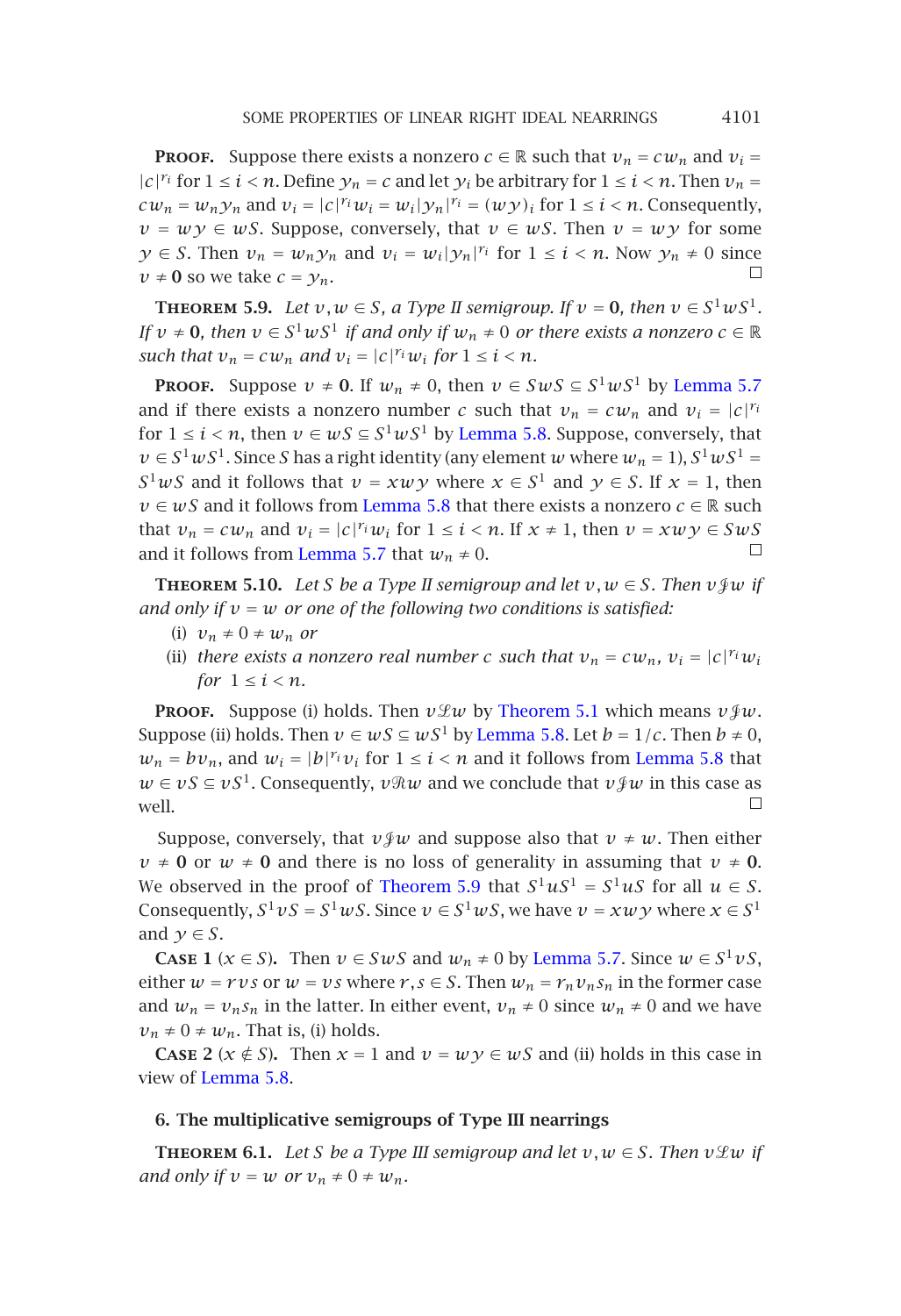<span id="page-17-2"></span>**PROOF.** Suppose  $v_n \neq 0 \neq w_n$  and consider first the case where  $w_n > 0$ . Define  $u_n = v_n/w_n$  and  $u_i = v_i/w_n^{r_i}$ . Then  $v = uw$ . Now consider the case where  $w_n < 0$ . Again, define  $u_n = v_n/w_n$  but this time, define  $u_i = -v_i/|w_n|^{r_i}$ . Again, we have  $v = uw$ . In much the same way, one shows that  $w = uv$  for some  $u \in S$  and we conclude that  $v \mathcal{L}w$ .

Now suppose  $v \mathcal{L} w$  and suppose further that  $v \neq w$ . It follows that  $v = xw$ and  $w = yv$  for appropriate  $x, y \in S$ . Suppose  $v_n = 0$ . Then  $w_n = y_n v_n = 0$ and  $w_i = y_i v_n^{r_i} = 0$  for  $1 \leq i < n$  which means that  $w = 0$ . But we also have  $v_i = x_i w_n^{r_i}$  which means that  $v = 0$ . But this is a contradiction since  $v \neq w$ . Thus  $v_n \neq 0$  and, similarly,  $w_n \neq 0$ .  $\Box$ 

**THEOREM 6.2.** Let *S* be a Type III semigroup and let  $v, w \in S$ . Then  $v \Re w$  if *and only if either*  $v = w$  *or there exists a real number*  $c > 0$  *such that* 

<span id="page-17-1"></span><span id="page-17-0"></span>
$$
\nu_n = c w_n, \qquad \nu_i = c^{r_i} w_i \quad \text{for } 1 \le i < n \tag{6.1}
$$

*or there exists a real number c <* 0 *such that*

$$
v_n = cw_n
$$
,  $v_i = -|c|^{r_i}w_i$  for  $1 \le i < 0$ . (6.2)

**PROOF.** Suppose there exists a positive real number  $c$  such that (6.1) is [satis](#page-17-0)fied. Take  $x_i$  to be arbitrary for  $1 \le i < n$  and let  $x_n = c$ . It readily [follo](#page-17-1)ws that  $v = wx$ . Now let  $y_i$  be arbitrary for  $1 \le i < n$  and let  $y_n = 1/c$ . It follows just easily that  $w = v \gamma$  and we conclude that  $v \Re w$ . One shows, in the same manner, that  $v \Re w$  when (6.2) is satisfied.

<span id="page-17-3"></span>No[w](#page-16-1) [su](#page-16-1)pp[ose](#page-17-2)  $v \Re w$  and suppose further that  $v \neq w$ . Then  $v = wx$  and  $w = vy$  for some  $x, y \in S$ . Suppose  $x_n = 0$ . Then it follows from (2.3) that  $\nu = 0$  and this, together with (2.3), implies that we also have  $\nu = 0$ . But this contradicts the fact that  $v \neq w$ . Thus  $x_n \neq 0$ . Take  $c = x_n$ . If  $c > 0$ , it follows from (2.3) that  $v_n = c w_n$  and  $v_i = (w \times)_{i} = c^{r_i} w_i$  for  $1 \le i \le n$ . Consequently,  $(6.1)$  is satisfied. It follows in much the same way that if  $c < 0$ , then  $(6.2)$  is satisfied.  $\Box$ 

<span id="page-17-4"></span>Since  $\mathcal{H} = \mathcal{L} \cap \mathcal{R}$ , the following result is an immediate consequence of Theorems 6.1 and 6.2.

**THEOREM** 6.3. Let *S* be a Type III semigroup and let  $v, w \in S$ . Then  $v \mathcal{H} w$ *if and only if*  $v = w$  *or*  $v_n \neq 0 \neq w_n$  *and one of the following two conditions is satisfied:*

- (i) *there exists a*  $c > 0$  *such that*  $v_n = cw_n$ ,  $v_i = c^{r_i}w_i$  for  $1 \le i < n$ , or
- (ii) *there exists a*  $c < 0$  *such that*  $v_n = cw_n$ ,  $v_i = -|c|^r w_i$  *for*  $1 \le i < n$ *.*

**Theorem 6.4.** *An element v of a Type III semigroup is idempotent if and only if*  $v = 0$  *or*  $v_n = 1$ *.* 

**PROOF.** It follows immediately from (2.3) that  $\nu$  is idempotent if either  $\nu$  = **0** or  $v_n = 1$ . Suppose, conversely, that *v* is idempotent. Then  $v_n = v_n^2$  which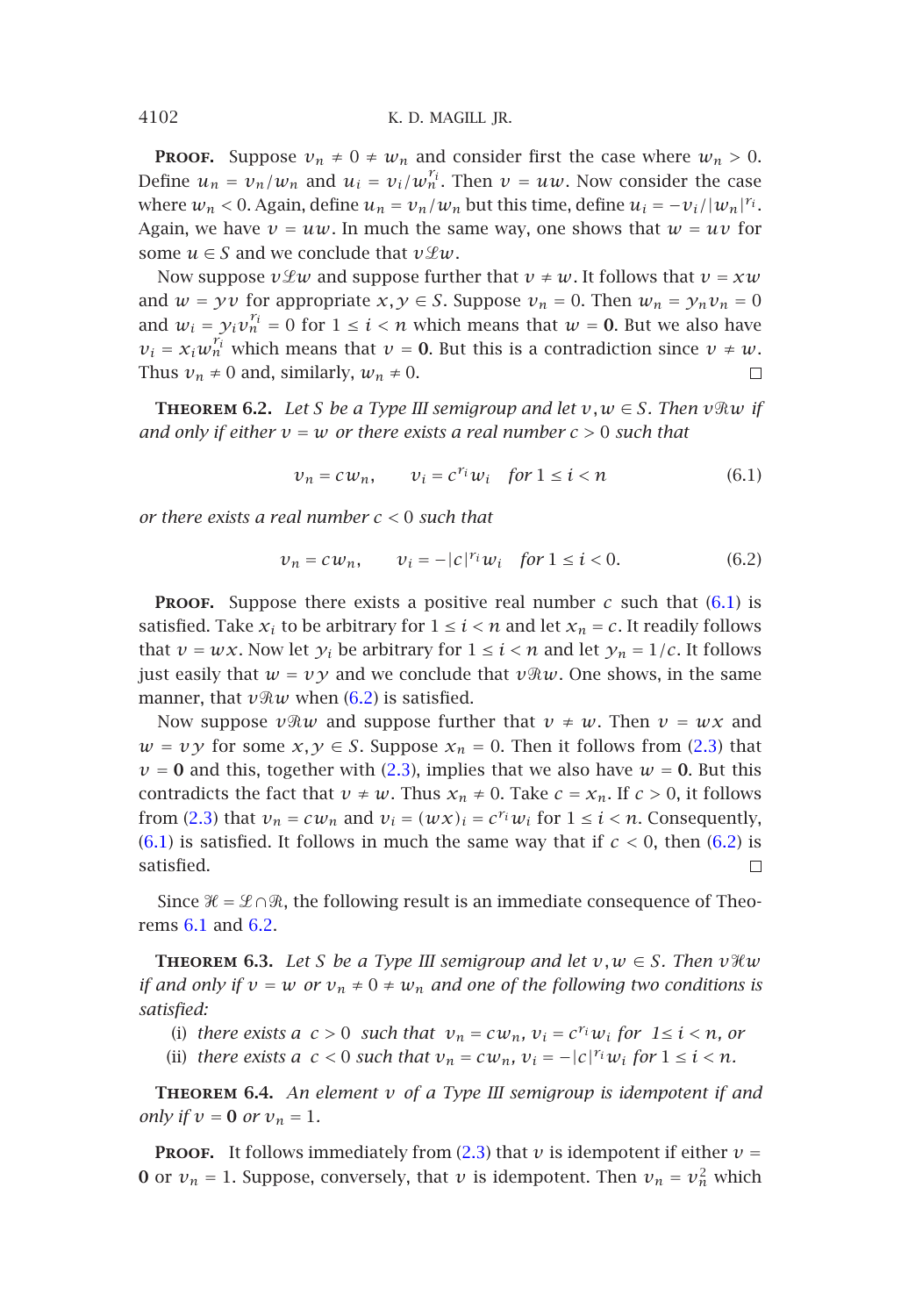$\Box$ 

<span id="page-18-2"></span>means that either  $v_n = 0$  or  $v_n = 1$ . If  $v_n = 0$ , it follows immediately from (2.3) and the fact that  $\nu$  is idempotent that  $\nu = 0$ .

As before  $\mathcal{H}_e$  is [the](#page-17-4)  $\mathcal{H}_e$ -class [containing](#page-17-4) the [idempoten](#page-17-3)t  $e$ .

**Theorem 6.5.** *Let S be a Type III se[migroup and le](#page-17-3)t e be an idempotent of S.* Then  $\mathcal{H}_e = \{0\}$  *if*  $e = 0$ *. If*  $e$  *is a no[nzer](#page-1-1)o idempotent of S, then*  $\mathcal{H}_e$  *consists of all*  $v \in S$  *[such that](#page-17-3)*  $v_n > 0$  *and*  $v_i = v_n^{r_i} e_i$  for  $1 \leq i < n$  together with all  $v \in S$ *such that*  $v_n < 0$  *[and](#page-17-3)*  $v_i = -|v_n|^r e_i$  *for*  $1 \le i < n$ *. Moreover, if*  $e \ne 0$ *, Then*  $\mathcal{H}_e$ *is isomorphic to* R*<sup>M</sup> , the multiplicative group of nonzero real numbers.*

**PROOF.** It follows immediately from Theorem 6.3 that  $\mathcal{H}_e = \{0\}$  if  $e = 0$ . Suppose  $e \neq 0$ . Then  $e_n = 1$  by Theorem 6.4. Suppose  $v_n > 0$  and  $v_i = v_n^{r_i}$  for 1 ≤ *i* < *n*. Take  $c = w_n$  and it follows from [Theore](#page-15-3)m 6.3(i) that *v*<sup>*H*</sup>*e*. Suppose, conversely, that *v*<sup>*He*</sup>. Then  $v_n \neq 0$  by Theorem 6.3. Suppose  $v_n > 0$ . Take  $v_n = c$ . Then  $v_n = c = ce_n$  and by (2.3),  $(ev)_i = e_i v_i^{r_i} = c^{r_i} e_i$  for  $1 \le i < n$ . Thus Theorem 6.3(i) is satisfied. It follows in a similar manner that if  $v$ *He* and  $v_n$  < 0, then Theorem 6.3(ii) is satisfied. Define a surjection  $\varphi$  from  $\mathcal{H}_e$  onto  $\mathbb{R}_M$ by  $\varphi(v) = v_n$ . It is immediate that  $\varphi$  is a homomorphism. Suppose  $\varphi(v) = 1$ . Then  $v_i = e_i$  for all *i*. That is,  $v = e$  and we conclude that  $\varphi$  is an isomorphism from  $\mathcal{H}_e$  onto  $\mathbb{R}_M$ .  $\Box$ 

Our next result is the analogue of Corollary 5.6.

**Corollary 6.6.** *Let S be a Type III semigroup. Then S is the union of its nonzero maximal subgroups, each of which is isomorphic to*  $\mathbb{R}_M$ *, together with a subsemigroup Z which has the property that*  $vw = 0$  *for each*  $v \in S$  *and each w* ∈ *Z. Moreover, the identity of each nonzero maximal subgroup of S is a right identity for all of S.*

<span id="page-18-1"></span>**PROOF.** Let  $Z = \{v \in S : v_n = 0\}$ . Suppose  $v \notin Z$ . Then  $v_n \neq 0$ . Define  $e_n = 1$ . If  $v_n > 0$ , define  $e_i = v_i/v_n^{r_i}$  and it follows from Theorem 6.3(i) that *v* ∈  $\mathcal{H}_e$ . If  $v_n < 0$ , define  $e_i = -v_i/|v_n|^{r_i}$  and it follows from Theorem 6.3(ii) that  $v \in \mathcal{H}_e$ . Thus, we conclude that *S* is the union of its nonzero maximal subgroups, each of which is isomorphic to  $\mathbb{R}_M$ , together with the subsemigroup *Z*. It is immediate that  $vw = 0$  for each  $v \in S$  and each  $w \in Z$  and that each identity of a nonzero maximal subgroup of *S* is a right identity for all of *S*.

<span id="page-18-0"></span>**LEMMA** 6.7. Let *S* be a Type III semigroup. Let  $v, w \in S$  and suppose that  $v \neq 0$ *. Then*  $v \in SwS$  *if and only if*  $w_n \neq 0$ *.* 

**PROOF.** Suppose  $v \in SwS$ . Then  $v = xwy$  for some  $x, y \in S$ . Then  $v_n =$  $x_n w_n y_n$  and  $v_i = x_i (w_n y_n)^{r_i}$  for  $1 \le i < n$  whenever  $w_n y_n \ge 0$ . Then  $w_n \ne 0$ since  $v \neq 0$ . Of course,  $w_n \neq 0$  in the remaining case where  $w_n y_n < 0$ .

Suppose, conversely, that  $w_n \neq 0$ . If  $w_n > 0$ , Take  $y_n = 1$  and if  $w_n < 0$ , take  $y_n = -1$ . Take  $y_i$  to be arbitrary for  $1 \le i \le n$ ,  $x_n = v_n/|w_n|$ , and  $x_i =$  $v_i/|w_n|^{r_i}$  for  $1 \leq i < n$ . It follows that  $v = xw y$ .  $\Box$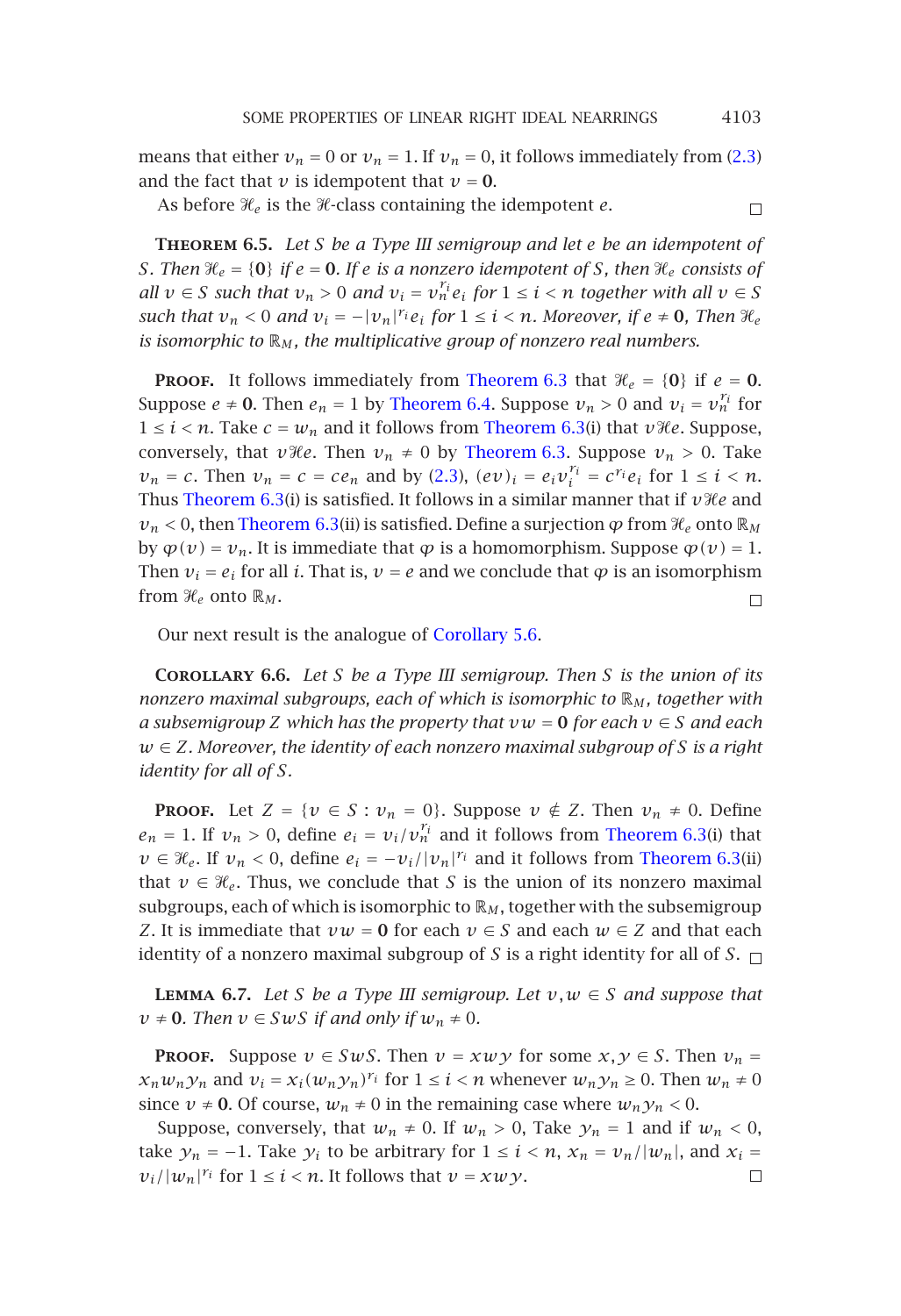**LEMMA 6.8.** *Let S be a Type III semigroup, let*  $v, w \in S$  *and suppose*  $v \neq 0$ *. Then*  $v \in wS$  *if and only if there exists a positive number c such that*  $v_n = cw_n$ *and*

<span id="page-19-1"></span>
$$
\nu_i = c^{r_i} \nu_i \quad \text{for } 1 \le i < n \tag{6.3}
$$

*or a negative number c such that*  $v_n = c w_n$  *and* 

$$
v_i = -|c|^{r_i} w_i \quad \text{for } 1 \le i < n. \tag{6.4}
$$

**PROOF.** Suppose there exists a positive number *c* such that  $v_i = c^{r_i}w_i$  for 1 ≤ *i* < *n*. Define  $y_n = c$  and  $y_i = v_i/c^{r_i}$  for  $1 ≤ i < n$ . Then  $v = w y ∈ w S$ . Now suppose there exists a negative number *c* such that  $v_n = cw_n$  and  $v_i = -|c|^{r_i}w_i$ for  $1 \le i < n$ . Again, let  $y_n = c$  but this time let  $y_i = -v_i/|c|^{r_i}$  for  $1 \le i < n$ . In this case also we have  $v = w y \in w S$ .

Now suppose  $v \neq 0$  and  $v \in wS$ . Then  $v = w \cdot y$  for some  $y \in S$ . Suppose  $y_n = 0$ . Then  $v_n = w_n y_n = 0$  and  $v_i = w_i(y_n)^{r_i} = 0$  for  $1 \le i \le n$ . But this contradicts the fact that  $v \neq 0$ . Thus,  $y_n \neq 0$ . Take  $c = y_n$ . Condition (6.3) is satisfied if  $c > 0$  and condition (6.4) i[s satisfied if](#page-16-1)  $c < 0$ .  $\Box$ 

**THEOREM** 6.9. Let *S* be a Type III ne[arring and l](#page-18-0)et  $v, w \in S$ . Then  $v \notin w$  if *and only if*  $v = w$  *or one of the followi[ng](#page-18-0) [three](#page-18-0) [con](#page-18-0)ditions is satisfied:* 

- (i)  $v_n \neq 0 \neq w_n$
- (ii) *there exists a positive number c such that*  $v_n = c w_n$ ,  $v_i = c^{r_i} w_i$  *for*  $1 \leq i \leq n$ , or
- (iii) *there exists a negative number c such that*  $v_n = cw_n$ ,  $v_i = -|c|^{r_i}w_i$  *for*  $1 \leq i \leq n$ .

**PROOF.** If (i) holds, then  $v \mathcal{L} w$  by Theorem 6.1 and thus[, we have](#page-18-1)  $v \mathcal{L} w$  as well. Suppose (ii) holds. Then  $v \in wS$  by Lemma 6.8. Take  $b = 1/c$ . Then  $w_n =$ *bv<sub>n</sub>* and  $w_i = b^{r_i}v_i$  and it follows from Lemma 6.8 that  $w \in vS$ . Consequently,  $v$ *Rw* which implies  $v$  *yw*. It follows in much the same manner that  $v$  *yw* if (iii) is satisfied.

<span id="page-19-0"></span>No[w suppose t](#page-18-0)hat  $v \notin w$  and suppose further that  $v \neq w$ . Then either  $v \neq 0$ or  $w \neq 0$  and there is no loss of generality if we assume that  $v \neq 0$ . Again, we use the fact that  $S^1 w S^1 = S^1 w S$  to conclude that  $v \in S^1 w S$ . Thus  $v = x w y$ where  $\gamma \in S$ .

**CASE 1** ( $x \in S$ ). Then  $v \in SwS$  which means  $w_n \neq 0$  by Lemma 6.7. Since *w* ∈ *S*<sup>1</sup>*vS*, we have either *w* = *xvy* or *w* = *vy* where *x*, *y* ∈ *S*. In the former case,  $w_n = x_n v_n y_n$  and in the latter case,  $w_n = v_n y_n$ . In either case,  $v_n \neq 0$ since  $w_n \neq 0$  and we conclude that (i) is satisfied.

**CASE 2** ( $x \notin S$ ). then  $x = 1$  and  $v = w \circ y \in wS$  and it follows immediately from Lemma 6.8 that (ii) holds or (iii) holds. This completes the proof.  $\Box$ 

**7. The multiplicative semigroups of Type IV nearrings.** In the case of Type IV nearrings,  $a^2 + b^2 \neq 0$  so we have three cases to consider: (1)  $a = 0$ , (2)  $b = 0$ ,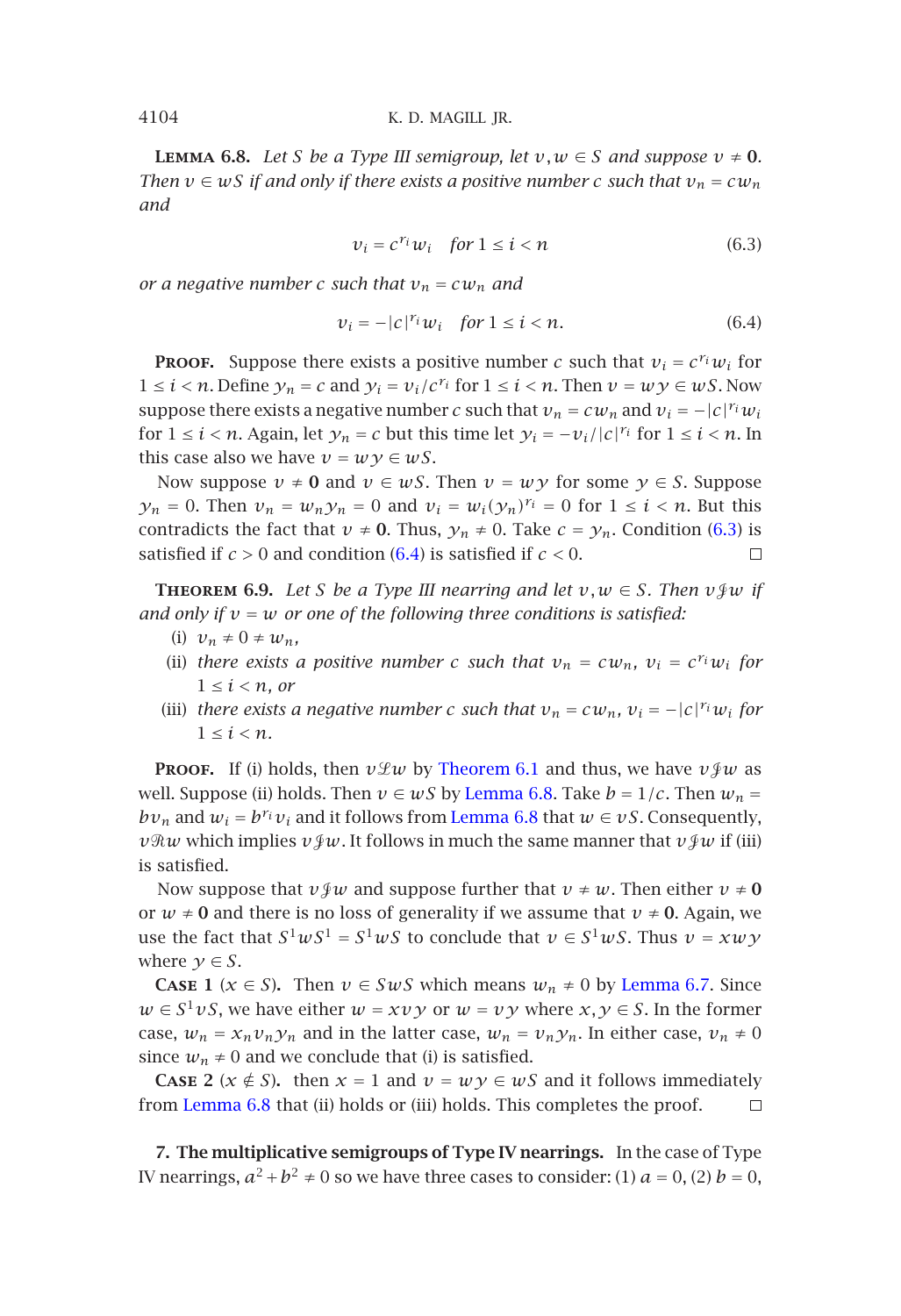and (3)  $a \neq 0 \neq b$ . Of course, whenever  $a = 0$ ,  $b \neq 0$  and the multiplication (2.4) becomes

<span id="page-20-0"></span>
$$
(\nu w)_i = \begin{cases} 0 & \text{for } w_n \le 0, \\ v_i (b w_n)^{r_i} & \text{for } w_n > 0, \end{cases}
$$
 (7.1)

for  $i \neq n$ ,

$$
(\nu w)_n = \begin{cases} 0 & \text{for } w_n \le 0, \\ bv_n w_n & \text{for } w_n > 0, \end{cases}
$$
 (7.2)

where  $r_i > 0$  and  $b > 0$ . Similarly, when  $b = 0$ , then  $a \neq 0$  and the multiplication (2.4) becomes

$$
(\nu w)_i = \begin{cases} v_i (a w_n)^{r_i} & \text{for } w_n < 0, \\ 0 & \text{for } w_n \ge 0, \end{cases}
$$
 (7.3)

<span id="page-20-1"></span>for  $i \neq n$ ,

$$
(\nu w)_n = \begin{cases} av_n w_n & \text{for } w_n < 0, \\ 0 & \text{for } w_n \ge 0, \end{cases}
$$
 (7.4)

where  $r_i > 0$  and  $a < 0$ .

In particul[ar,](#page-20-0)  $vw = 0$  whenever  $a = 0$  and  $w_n \le 0$  and  $vw = 0$  whenever  $b = 0$  $b = 0$  $b = 0$  and  $w_n \geq 0$ .

**THEOREM 7.1.** Let *S* be a Type *IV* semigroup and let  $v, w \in S$ . If  $a = 0$ , then *v* $\mathcal{L}w$  *if and only if*  $v = w$  *or*  $v_n, w_n > 0$ *. If*  $b = 0$ *, then*  $v \mathcal{L}w$  *if and only if*  $v = w$ *or*  $v_n, w_n < 0$  *and if*  $a \neq 0 \neq b$ *, then*  $v \mathcal{L}w$  *if and only if*  $v = w$  *or*  $v_n \neq 0 \neq w_n$ *.* 

**PROOF.** We consider first the case where  $a = 0$ . Suppose  $v \mathcal{L} w$  and suppose further that  $v \neq w$ . Then, either  $v \neq 0$  or  $w \neq 0$  and there is no loss of generality if we assume  $v \neq 0$ . We have  $v = xw$  and  $w = yv$  for  $x, y \in S$ . Since  $v \neq 0$ , it follows from (7.1) that  $w_n > 0$ . Then  $w \neq 0$  and since  $w = yv$ , it follows from (7.1) that  $v_n > 0$ . Suppose, conversely, that  $v_n, w_n > 0$ . Define  $x_n = v_n/bw_n$ and  $x_i = v_i/(bw_n)^{r_i}$  for  $1 \le i < n$ . Then  $v = xw \in S^1w$ . In a similar manner, one produces a  $y \in S$  such that  $w = yv$  and we conclude that  $v \mathcal{L} w$ . The case where  $b = 0$  is similar so no details will be given.

Now consider the case where  $a \neq 0 \neq b$ . Suppose  $v \mathcal{L} w$  and suppose further that  $v \neq w$ . Then, either  $v \neq 0$  or  $w \neq 0$  and, again, there is no loss of generality if we assume *v* ≠ **0**. Here also we have *v* = *xw* for some *x* ∈ *S* and since  $v \neq 0$ , we must have  $w_n \neq 0$ . Thus  $w \neq 0$  and since  $w = yv$  for some  $y \in S$ , we conclude that  $v_n \neq 0$ . Suppose, conversely, that  $v_n \neq 0 \neq w_n$ . If  $w_n > 0$ , define  $x_n = v_n/bw_n$  and  $x_i = v_i/(bw_n)^{r_i}$  for  $1 \le i \le n$ . If  $w_n \le 0$ , define  $x_n =$  $v_n/aw_n$  and  $x_i = v_i/(aw_n)^{r_i}$  for  $1 \le i < n$ . In either event,  $v = xw \in S^1w$ . In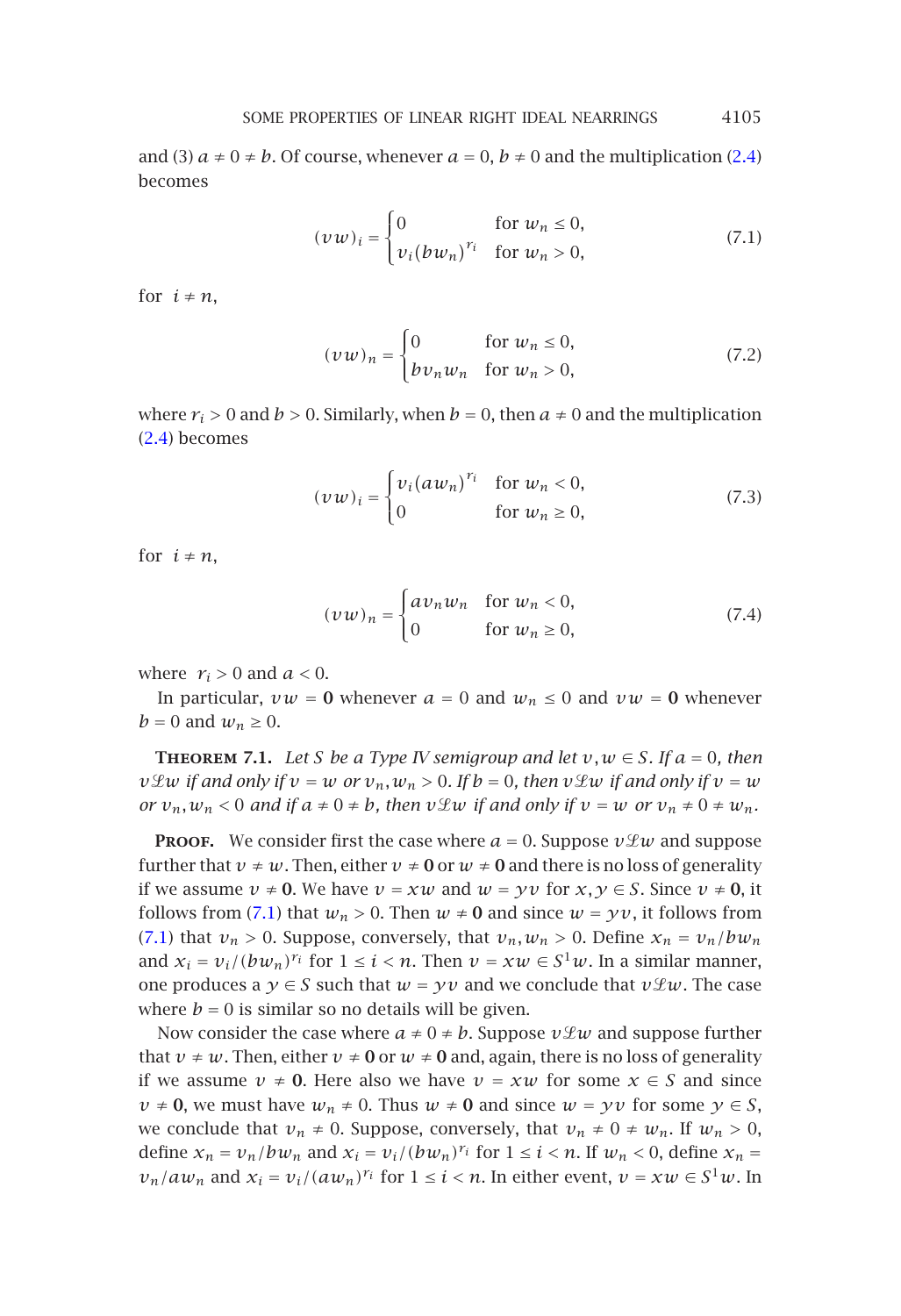a similar manner, one shows that  $w \in S^1 v$  which means  $v \mathcal{L} w$  and the proof is complete.  $\Box$ 

Let  $N(v) = \{i : v_i \neq 0\}$  for  $v \in \mathbb{R}^n$ .

**THEOREM** 7.2. Let *S* be a Type *IV* semigroup and let  $v, w \in S$ *. Then*  $v \Re w$  if *a[nd](#page-21-0) only if*  $v = w$  *or*  $N(v) = N(w)$ *, and*  $v_i w_i \ge 0$  *for*  $1 \le i \le n$  *and either* 

<span id="page-21-2"></span><span id="page-21-0"></span>
$$
\nu_n = 0 = \nu_n, \qquad \left(\frac{\nu_i}{\nu_i}\right)^{1/r_i} = \left(\frac{\nu_j}{\nu_j}\right)^{1/r_j} \quad \forall \, i, j \in N(\nu) \setminus \{n\} \tag{7.5}
$$

*or*

<span id="page-21-1"></span>
$$
\nu_n \neq 0 \neq \nu_n, \qquad \left(\frac{\nu_i}{\nu_i}\right)^{1/r_i} = \frac{\nu_n}{\nu_n} \quad \forall \, i \in N(\nu) \setminus \{n\}.\tag{7.6}
$$

**PROOF.** Consider first the case where  $a \neq 0 \neq b$ . Suppose  $N(v) = N(w)$  and  $v_i w_i \geq 0$  for  $1 \leq i \leq n$  and suppose (7.5) holds. If  $N(v) = \emptyset$ , then  $v = 0 = w$ so we need only to consider the case where  $N(v) \neq \emptyset$ . Choose any  $k \in N(v)$ and define  $x_n = (1/b)(v_k/w_k)^{1/\gamma_k}$ . Let  $x_i$  be arbitrary for  $1 \le i \le n$ . It follows from  $(7.5)$  that

<span id="page-21-3"></span>
$$
\left(\frac{\nu_i}{w_i}\right)^{1/r_i} = \left(\frac{\nu_k}{w_k}\right)^{1/r_k} = bx_n \tag{7.7}
$$

for all  $i \in N(v)$ . It follows readily from (7.7) that  $v_i = w_i(bx_n)^{r_i}$  for all  $i \in$ *N(v)*. Since  $v_i = 0 = w_i$  [fo](#page-21-3)r  $i \notin N(v)$ , we conclude that  $v_i = w_i(bx_n)^{r_i}$  for  $1 \leq i \leq n$  and, of course,  $v_n = 0 = bv_nw_n$ . This implies that  $v = wx$ . In a similar manner, one produces a  $\gamma \in S$  such that  $w = v \gamma$  and we conclude that *v* $\Re w$ . Now suppose that (7.6) holds. Then  $v_n/bw_n > 0$ . Define  $x_n = v_n/bw_n$ and take  $x_i$  for  $1 \le i < n$  to be arbitrary. It then follows from (7.6) that

$$
\frac{\nu_i}{w_i} = \left(\frac{\nu_n}{w_n}\right)^{r_i} = \left(bx_n\right)^{r_i} \tag{7.8}
$$

for all  $i \in N(v)$ . Then  $v_n = bw_n$ ,  $v_i = w_i(bx_n)^{r_i}$  for  $i \in N(v)$  in view of (7.8). Since  $v_i = 0 = bw_i x_i$  for  $i \notin N(v)$ , it readily follows that  $v = wx$ . One shows, in a similar manner, that  $w = v y$  for some  $y \in S$  and we conclude that  $v \Re w$ .

Suppose, conversely, that  $v \Re w$  and suppose further that  $v \neq w$ . Then either  $\nu \neq 0$  or  $\omega \neq 0$  and there is no loss of generality if we assume that  $\nu \neq 0$ . Now  $\nu = w \times$  for some  $x \in S$  and since  $v \neq 0$ , we must have  $x_n \neq 0$ . Consider the case where  $x_n < 0$ . Then  $v_n = a w_n x_n$ . Since  $a x_n > 0$ , it readily follows that  $v_nw_n \ge 0$  and  $v_n = 0$  if and only if  $w_n = 0$ . Suppose  $v_n = 0 = w_n$ . Since  $v_i = w_i(ax_n)^{r_i}$  for  $1 \le i < n$  and it readily follows that  $v_i = 0$  if and only if  $w_i = 0$ , thus,  $N(v) = N(w)$  and for all  $i \in N(v) = N(w)$ , we have

$$
\left(\frac{\nu_i}{w_i}\right)^{1/r_i} = a x_n \tag{7.9}
$$

<span id="page-21-4"></span>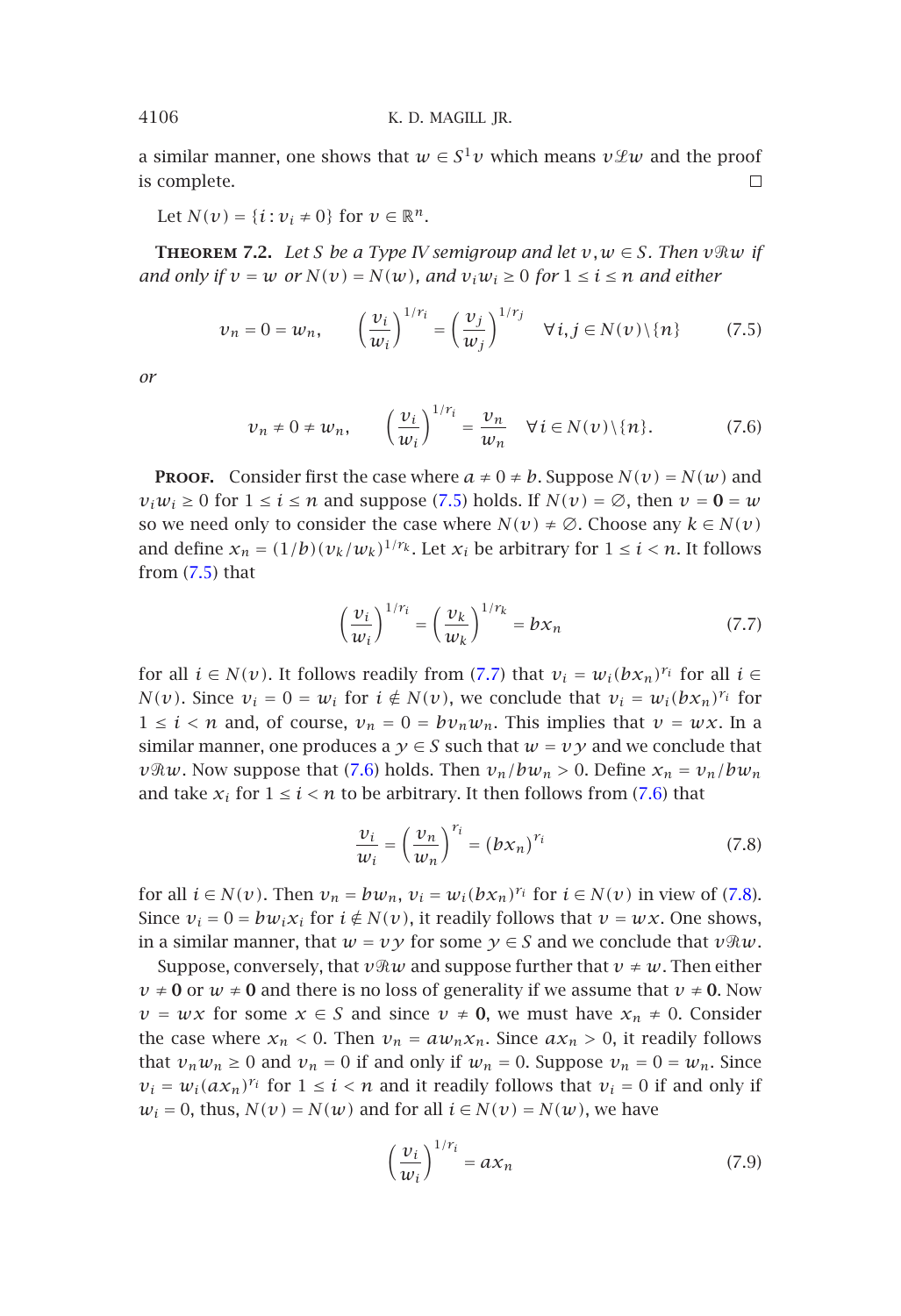and it follows t[hat](#page-22-0) [\(7](#page-22-0).5) is [sati](#page-21-2)sfied in this case. It follows in much the same manner that (7.5) is satisfied whenever  $v_n = 0 = w_n$  and  $x_n > 0$ . It remains to consider the case where  $v_n \neq 0 \neq w_n$ . We again have  $v = wx$  and  $x_n \neq 0$  since  $v \neq 0$  and we consider two subcases.

**SUBCASE 1** ( $x_n < 0$ ). Then  $v_n = a w_n x_n$  and

<span id="page-22-0"></span>
$$
v_i = (w \times)_i = w_i (a \times_n)^{r_i} = w_i \left(\frac{v_n}{w_n}\right)^{r_i}
$$
 for  $1 \le i < n$ . (7.10)

It follows from  $(7.10)$  that  $(7.6)$  is satisfied in t[his ca](#page-21-0)se.

**SUBCASE** 2 ( $x_n > 0$ ). We have  $v_n = bw_n x_n$  and

$$
\nu_i = (w \times)_i = w_i (b \times_n)^{r_i} = w_i \left(\frac{\nu_n}{\nu_n}\right)^{r_i} \quad \text{for } 1 \le i < n \tag{7.11}
$$

and it follows that (7.6) is satisfied in this case also.

The case where  $a = 0$  and the case where  $b = 0$  both differ somewhat from the previous case but since they are similar, we give the details in the latter case only. So w[e con](#page-22-1)sider the case where  $b = 0$ . Suppose that  $N(v) = N(w)$ ,  $v_iw_i \ge 0$  for  $1 \le i \le n$  and suppose further that (7.5) holds. Again, if  $N(v) = \emptyset$ , we have  $v = 0 = w$  so we need only to consider the case where  $N(v) \neq \emptyset$  and we choose any  $k \in N(v)$ . Then  $v_k w_k > 0$  $v_k w_k > 0$  $v_k w_k > 0$ . We define  $x_n = (1/a)(v_k/w_k)^{1/r_k}$  and we take  $x_i$  t[o be](#page-21-2) arbitrary for  $1 \le i < n$ . In view of (7.5), for any  $i \in N(v) \setminus \{n\}$ , we have

<span id="page-22-2"></span><span id="page-22-1"></span>
$$
\left(\frac{\nu_i}{w_i}\right)^{1/r_i} = \left(\frac{\nu_k}{w_k}\right)^{1/r_k} = ax_n.
$$
\n(7.12)

It follows from (7.12) that  $v_i = w_i(ax_n)^{r_i}$  for all  $i \in N(v) \setminus \{n\}$  and since  $v_n =$  $0 = a w_n x_n$  and  $v_i = 0 = w_i (a x_n)^{r_i}$  for  $i < n$  and  $i \notin N(v)$ , we conclude that  $\nu = wx$ . In the [same](#page-22-2) manner, one can produce a  $\gamma \in S$  such that  $w = v \gamma$  and we conclude that  $v \Re w$  whenever (7.5) is satisfied.

Suppose (7.6) is satisfied. Then  $v_nw_n > 0$  and this time we define  $x_n =$  $v_n/aw_n$  and we take  $x_i$  to be arbitrary for  $1 \le i \le n$ . Note that  $x_n \le 0$ . Evidently,  $v_n/w_n = ax_n$  and it follows from (7.6) that

$$
\left(\frac{\nu_i}{w_i}\right)^{1/r_i} = \frac{\nu_n}{w_n} = ax_n \quad \forall \, i \in N(\nu) \setminus \{n\}.\tag{7.13}
$$

It follows from (7.13) that  $v_i = w_i(ax_i)^{r_i}$  for  $i \in N(v) \setminus \{n\}$ . Since  $v_n = aw_nx_n$ and  $v_i = 0 = w_i(ax_n)^{r_i}$  for  $i \notin N(v)$ , we conclude that  $v = wx$ . Similarly,  $w = v y$  for some  $y \in S$  and we conclude that  $v \Re w$ .

Suppose, conversely, that  $v \Re w$  and suppose further that  $v \neq w$ . Then, not both *v* and *w* can be **0** and there is no loss of generality if we assume  $v \neq 0$ . It also follows from our assumption that  $v \neq w$  that  $v = wx$  and  $w = vy$ for appropriate  $x, y \in S$ . Then  $x_n < 0$  since  $v \neq 0$ . Since  $v_n = a w_n x_n$  and  $v_i = w_i(ax_n)^{r_i}$  for  $1 \le i < n$ , we see that  $v_i = 0$  if and only if  $w_i = 0$  for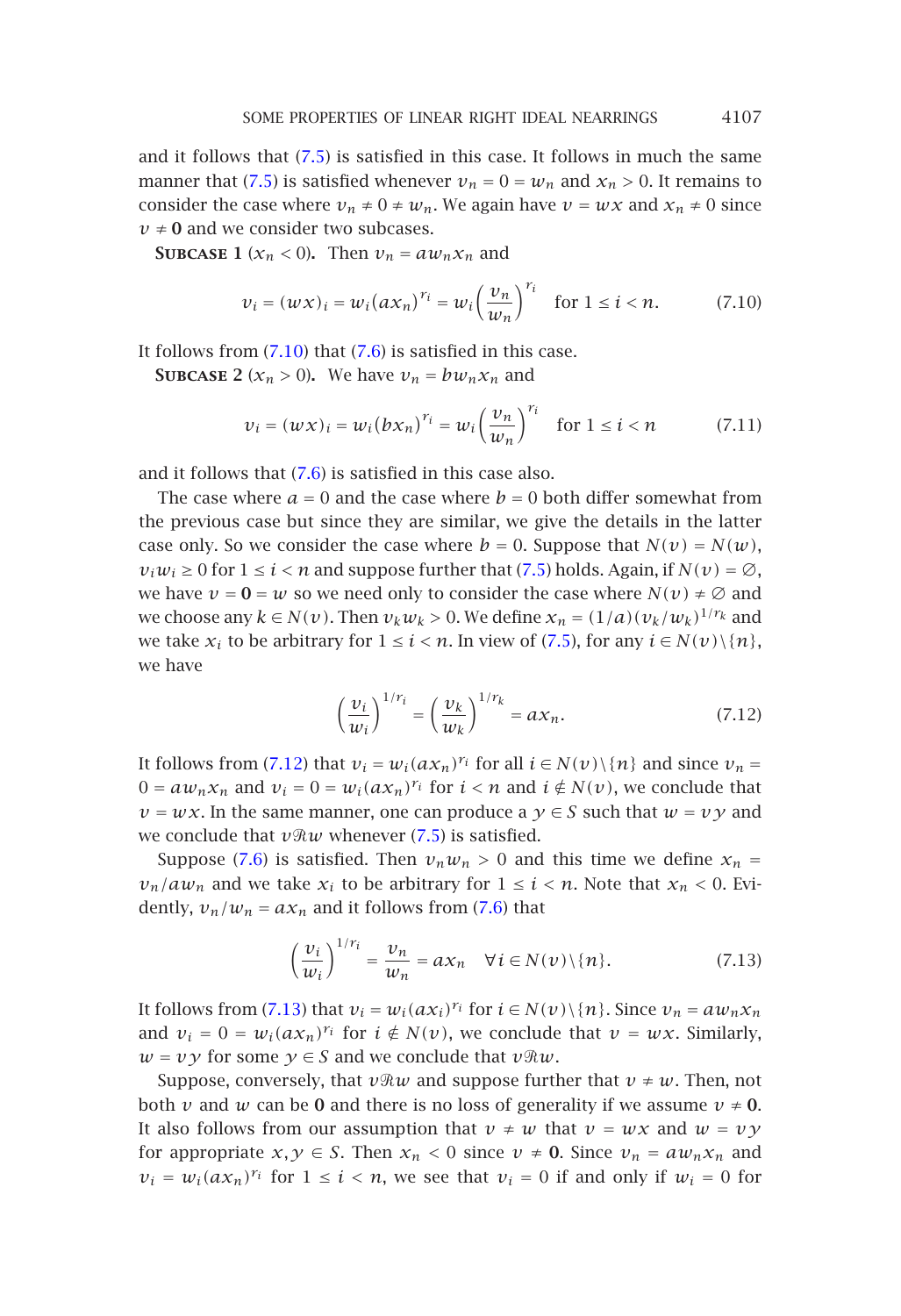$1 \leq i \leq n$ . Thus,  $N(v) = N(w)$ . It follows from the latter assertion that  $w \neq 0$ . Since  $ax_n > 0$ , we conclude that  $v_iw_i \ge 0$  for  $1 \le i \le n$ . Suppose  $v_n = 0$ . Then  $w_n = 0$  as well and since  $v_i = w_i (ax_n)^{r_i}$  for  $1 \le i \le n$ , we conclude that

$$
\left(\frac{\nu_i}{w_i}\right)^{1/r_i} = ax_n \quad \forall \, i \in N(\nu) \setminus \{n\},\tag{7.14}
$$

and it follows from (7.14) that (7.5) holds in this case. Now suppose  $v_n \neq 0$ . Then  $w_n \neq 0$  since  $N(v) = N(w)$ . In this case, we have  $v_n = aw_n x_n$  and since  $v_i = w_i(x_n)^{r_i}$  for  $1 \leq i \leq n$ , we conclude that

$$
\left(\frac{\nu_i}{w_i}\right)^{1/r_i} = a x_n = \frac{\nu_n}{\nu_n} \quad \forall \, i \in N(\nu) \setminus \{n\}.\tag{7.15}
$$

 $\Box$ 

<span id="page-23-0"></span>Thus, (7.6) holds in this case.

Our next result is an immediate consequence of Theorems 7.1 and 7.2.

**Theorem 7.3.** *Suppose S is a Type IV semigroup. Suppose a* = 0 *and suppose v*, *w* ∈ *S.* Then *v*<sup>*x*</sup>(*w if and only if v* = *w or v<sub>n</sub>*, *w<sub>n</sub>* > 0, *N*(*v*) = *N*(*w*), *v*<sub>*i*</sub>  $\omega$ <sub>*i*</sub> ≥ 0 *for*  $1 \leq i \leq n$  *and* 

$$
\left(\frac{\nu_i}{w_i}\right)^{1/r_i} = \frac{\nu_n}{w_n} \quad \forall \, i \in N(\nu) \setminus \{n\}.\tag{7.16}
$$

<span id="page-23-1"></span>**Theorem 7.4.** *Suppose S is a Type IV semigroup and suppose a* = 0*. Then*  $v \in S$  *is a nonzero idempotent of S if and only if*  $v_n = 1/b$ *.* 

**PROOF.** If  $v_n = 1/b$ , then  $(vv)_n = bv_n v_n = v_n$  and  $(vv)_i = v_i (bv_n)^{r_i} = v_i$ for  $1 \leq i \leq n$  and we see that  $\nu$  is a nonzero idempotent. Suppose, conversely, that *v* is a nonzero idempotent. If  $v_n \le 0$ , it follows from (7.1) that  $v^2 = 0$ which contradicts the fact that *v* is idempotent. Thus  $v_n > 0$  and from (7.1) we conclude that  $v_n = (vv)_n = bv_n^2$  which implies that  $v_n = 1/b$ .  $\Box$ 

In what follows, we will denote by  $\mathbb{R}^+_M$  the multiplicative group of positive real numbers.

**Theorem 7.5.** *Let e be a nonzero idempotent of a Type IV semigroup where a* = 0*. Then*  $v \in \mathcal{H}_e$  *if and only if*  $v_n > 0$ *,*  $N(v) = N(e)$ *,*  $v_i e_i ≥ 0$  *for*  $1 ≤ i < n$ *, and*

$$
\left(\frac{\nu_i}{e_i}\right)^{1/r_i} = bv_n \quad \forall \, i \in N(\nu) \setminus \{n\}.\tag{7.17}
$$

*Furthermore,*  $\mathcal{H}_e$  *is isomorphic to*  $\mathbb{R}_M^+$  *for each nonzero idempotent e and S is* the union of its nonzero maximal subgroups, each of which is isomorphic to  $\mathbb{R}_{M}^{+},$ *together with a subsemigroup T with the property that*  $vw = 0$  *for all*  $v \in S$ *and*  $w \in T$ *. Finally, each nonzero idempotent of S is a right identity for S.* 

**PROOF.** The fact that  $\mathcal{H}_e$  consists of all  $v \in S$  such that  $v_n > 0$ ,  $N(v) = N(e)$ ,  $v_i e_i \geq 0$  for  $1 \leq i \leq n$  and satisfies (7.17) is an immediate consequence of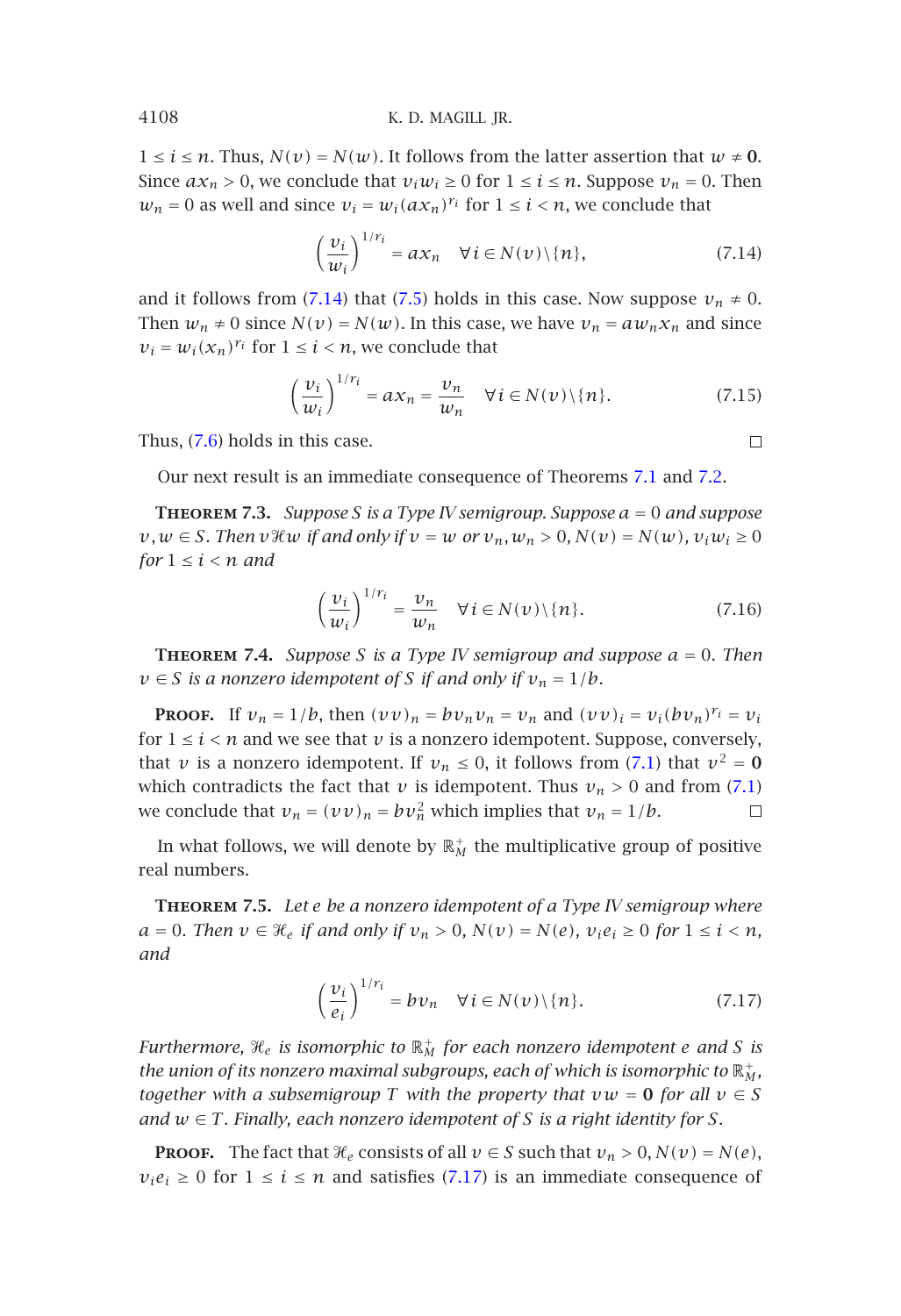#### SOME PROPERTIES OF LINEAR RIGHT IDEA[L NE](#page-20-0)ARRINGS 4109

Theorems 7.3 and 7.4. Define a surjection  $\varphi$  from  $\mathcal{H}_e$  onto  $\mathbb{R}^+_M$  by  $\varphi(v) =$ *bv<sub>n</sub>*. Then  $\varphi(vw) = b(vw)_n = b^2v_nw_n = \varphi(v)\varphi(w)$  and we see that  $\varphi$  is an epimorphism. Suppose  $\varphi(v) = 1$ . Then, we must have  $v_n = 1/b$  which means  $v_n = e_n$  and it follows from (7.17) that  $v_i = e_i$  for  $1 \le i \le n$  as well. Thus  $\nu = e$  and we conclude that  $\varphi$  is an isomorphism from  $\mathcal{H}_e$  onto  $\mathbb{R}_M^+$ . Note that for any nonzero idempot[en](#page-21-4)t *e* and any  $v \in S$  we have  $(ve)_n = bv_n e_n = v_n$  $(ve)_n = bv_n e_n = v_n$  $(ve)_n = bv_n e_n = v_n$ and  $(\nu e)_i = v_i(be_n)^{r_i} = v_i$  for  $1 \leq i < n$  so that *e* is a right identity for *S*. Finally, let  $T = \{v \in S : v_n \leq 0\}$ , it follows from (7.1) that  $vw = 0$  for all *v* ∈ *S* and *w* ∈ *T*. Now suppose *v* ∈ *S*\*T*. Then *v<sub>n</sub>* > 0. Define *e<sub>n</sub>* = 1*/b* and  $e_i = v_i/(bv_n)^{r_i}$ . Then it follows that *e* is a nonzero idempotent and it follows from our previous considerations that  $v \in \mathcal{H}_e$ . Consequently, we conclude that *S* is the union of its nonzero maximal subgroups, each of which is isomorphic to  $\mathbb{R}^+_M$ , together with the subsemigroup  $T$  and the proof is now complete.

[O](#page-23-0)ur [next](#page-23-1) result is an immediate consequence of Theorems 7.1 and 7.2.

**THEOREM** 7.6. *Suppose S* is a Type *IV* semigroup. Suppose  $b = 0$  and  $v, w \in$ *S. Then v* $\mathcal{H}w$  *if and only if*  $v = w$  *or*  $v_n, w_n < 0$ ,  $N(v) = N(w)$ ,  $v_iw_i \ge 0$  for  $1 \leq i \leq n$ , and

$$
\left(\frac{\nu_i}{w_i}\right)^{1/r_i} = \frac{\nu_n}{w_n} \quad \forall \, i \in N(\nu) \setminus \{n\}.\tag{7.18}
$$

The proofs of our next two results are quite similar to those of Theorems 7.4 and 7.5, respectively, and, for that reason, will not be given.

**THEOREM** 7.7. *Suppose S is a Type IV semigroup and*  $b = 0$ *. Then*  $v \in S$  *is a nonzero idempotent of S if and only if*  $v_n = 1/a$ *.* 

**Theorem 7.8.** *Let e be a nonzero idempotent of a Type IV semigroup where b* = 0*.* Then  $v \in \mathcal{H}_e$  if and only if  $v_n < 0$ ,  $N(v) = N(e)$ ,  $v_i e_i \ge 0$  for  $1 \le i \le n$ , *and*  $v_i = e_i(av_n)r_i$  *for all*  $i \in N(v) \setminus \{n\}$ *. Furthermore,*  $\mathcal{H}_e$  *is isomorphic to* R<sup>+</sup> *<sup>M</sup> for each nonzero idempotent e and S is the union [of](#page-20-1) [its](#page-20-1) no[nzer](#page-21-4)o maximal*  $s$ ubgroups, each of which is isomorphic to  $\mathbb{R}^*_M$ , together with a subsemigroup  $T$ *with the property that*  $vw = 0$  *for all*  $v \in S$  *and*  $w \in T$ *. Finally, each nonzero idempotent of S is a right identity for S.*

The proof of our next result is straightforward and will also be omitted.

**THEOREM** 7.9. Suppose *S* is a Type *IV* semigroup with  $a \neq 0 \neq b$ . Then  $v \in S$ *is a nonzero idempotent if and only if either*  $v_n = 1/a$  *or*  $v_n = 1/b$ *.* 

The next result follows immediately from Theorems 7.1 and 7.2.

**THEOREM** 7.10. *Suppose S* is a Type *IV* semigroup with  $a \neq 0 \neq b$  and let  $v, w \in S$ *. Then*  $v \mathcal{H}w$  *if and only if*  $v = w$  *or*  $v_n \neq 0 \neq w_n$ ,  $N(v) = N(w)$ ,  $v_i w_i \geq 0$  *for*  $1 \leq i \leq n$ *, and* 

$$
\left(\frac{\nu_i}{w_i}\right)^{1/r_i} = \frac{\nu_n}{w_n} \quad \forall \, i \in N(\nu) \setminus \{n\}.\tag{7.19}
$$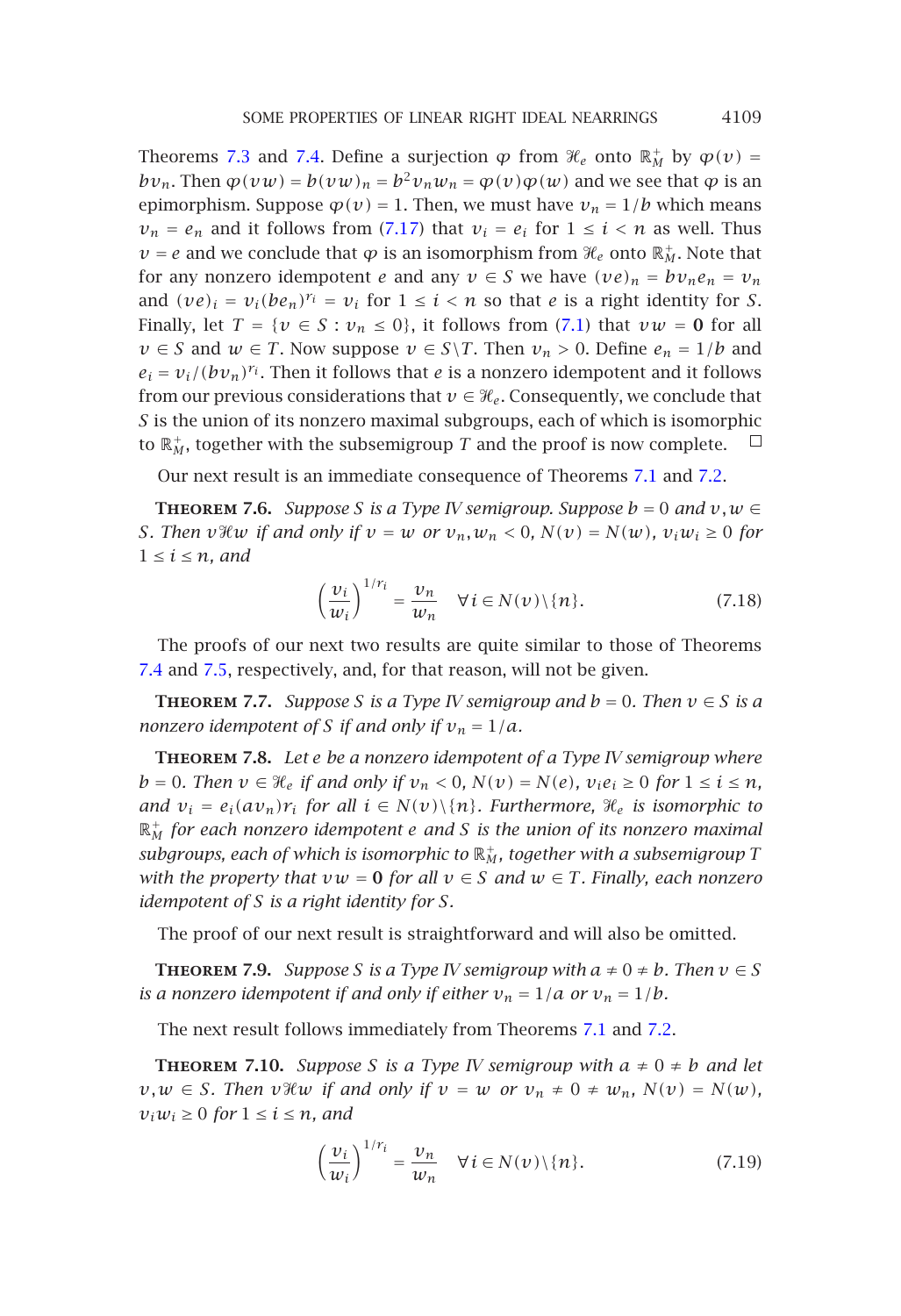**Theorem 7.11.** *Let e be a nonzero idempotent of a Type IV sem[igroup where](#page-23-1)*  $a \neq 0 \neq b$ *.* If  $e_n = 1/a$ , then  $v \in \mathcal{H}_e$  if and only if  $v_n < 0$ ,  $N(v) = N(e)$ ,  $v_i e_i \geq 0$ *for*  $1 \le i \le n$ *, and*  $v_i = e_i (a v_n)^{r_i}$  *for all*  $i \in N(v) \setminus \{n\}$ *. If*  $e_n = 1/b$ *, then*  $v \in \mathcal{H}_e$ *if and only if*  $v_n > 0$ ,  $N(v) = N(e)$ ,  $v_i e_i \ge 0$  for  $1 \le i \le n$ , and  $v_i = e_i (bv_n)^{r_i}$ *for all*  $i \in N(v) \setminus \{n\}$ . Furthermore,  $\mathcal{H}_e$  is isomorphic to  $\mathbb{R}^+_M$  for each nonzero *idempotent e and S is the union of its nonzero maximal subgroups, each of* which is isomorphic to  $\mathbb{R}^+_M$ , together with a subsemigroup  $T$  with the property *that*  $vw = 0$  *for all*  $v \in S$  *and*  $w \in T$ *. Finally, each nonzero idempotent of S is a right identity for S.*

**PROOF.** The proof of this result is quite similar to the proof of Theorem 7.5 so we will omit most of the details. A few remarks, however, are appropriate. If  $e_n = 1/a$ , the map  $\varphi$  defined by  $\varphi(v) = av_n$  is [an isomorph](#page-13-5)ism from  $\mathcal{H}_e$  onto  $\mathbb{R}_M^+$  and if  $e_n = 1/b$ , then the map  $\varphi$  defined by  $\varphi(v) = bv_n$  [is an i](#page-15-0)somorphism from  $\mathcal{H}_e$  onto  $\mathbb{R}_M^+$ . Finally, let  $T = \{v \in S : v_n = 0\}$ . Then  $vw = 0$  for all  $v \in S$ [and](#page-18-2)  $w \in T$  and *S* is the union of *T*, together with all the nonzero maximal subgroups of *S*.  $\Box$ 

We are now in a position to prove a result mentioned in Section 3.

**Theorem 7.12.** *If two linear right ideal nearrings are isomorphic, then they must be of the same type.*

PROOF. We observed, following the proof of Theorem 4.4, that the maximal subgroups of a Type I semigroup are all singletons. Theorem 5.5 assures that the nonzero maximal subgroups of a Type II semigroup are all isomorphic to  $\mathbb{R}_M$  and Theorem 6.5 assures that the nonzero maximal subgroups of a Type III semigroup are all isomorphic to  $\mathbb{R}_M$ . Theorem 7.11 tells us that the nonzero maximal subgroups of a Type IV semigroup are all isomorphic to  $\mathbb{R}_M^+$ . Since a group of order one,  $\mathbb{R}_M$ , and  $\mathbb{R}^+_M$  are all mutually nonisomorphic, the only possibility for a nearring of one type to be isomorphic to a nearring of another type is for a Type II nearring to be isomorphic to a Type III nearring. Let  $\mathcal{N}_2$ and  $\mathcal{N}_3$  be a Type II and a Type III nearrings, respectively. Let  $w$  be any element of  $\mathcal{N}_3$  such that  $w_n = -1$ . One easily verifies that  $v w = -v$  f[or all](#page-20-1)  $v \in \mathcal{N}_3$ . That is, *vw* is the additive inverse of *v* for all  $v \in \mathcal{N}_3$ . It is easily ve[rified that](#page-21-4)  $\mathcal{N}_2$ contains no such element *w*. Consequently,  $N_2$  and  $N_3$  can[not be isomorp](#page-20-1)hic.  $\Box$ 

#### **THEOREM 7.13.** *In a Type IV semigroup,*  $\mathcal{D} = \mathcal{L} \cup \mathcal{R}$ *.*

<span id="page-25-0"></span>**PROOF.** The proofs of the three cases,  $a = 0$ ,  $b = 0$ , and  $a \neq 0 \neq b$  are all quite similar so we give the details in the case  $a = 0$  only. Evidently,  $\mathcal{L} \cup \mathcal{R} \subseteq \mathcal{D}$ so we must verify that  $\mathcal{D} \subseteq \mathcal{L} \cup \mathcal{R}$ . Suppose  $v \mathcal{D}w$ . Then  $v \mathcal{L}u$  and  $u \mathcal{R}w$  for some *u* ∈ *S*. If *v* = *u*, then  $(v, w)$  ∈  $\Re$ . If *v* ≠ *u*, then *v<sub>n</sub>*, *u<sub>n</sub>* > 0 by Theorem 7.1 and since  $N(u) = N(w)$  and  $u_i w_i \ge 0$  for  $1 \le i \le n$ , it follows from Theorem 7.2 that  $w_n > 0$ . Thus,  $v_n, w_n > 0$  and now it follows from Theorem 7.1 that  $(v,w) \in \mathcal{L}$ .  $\Box$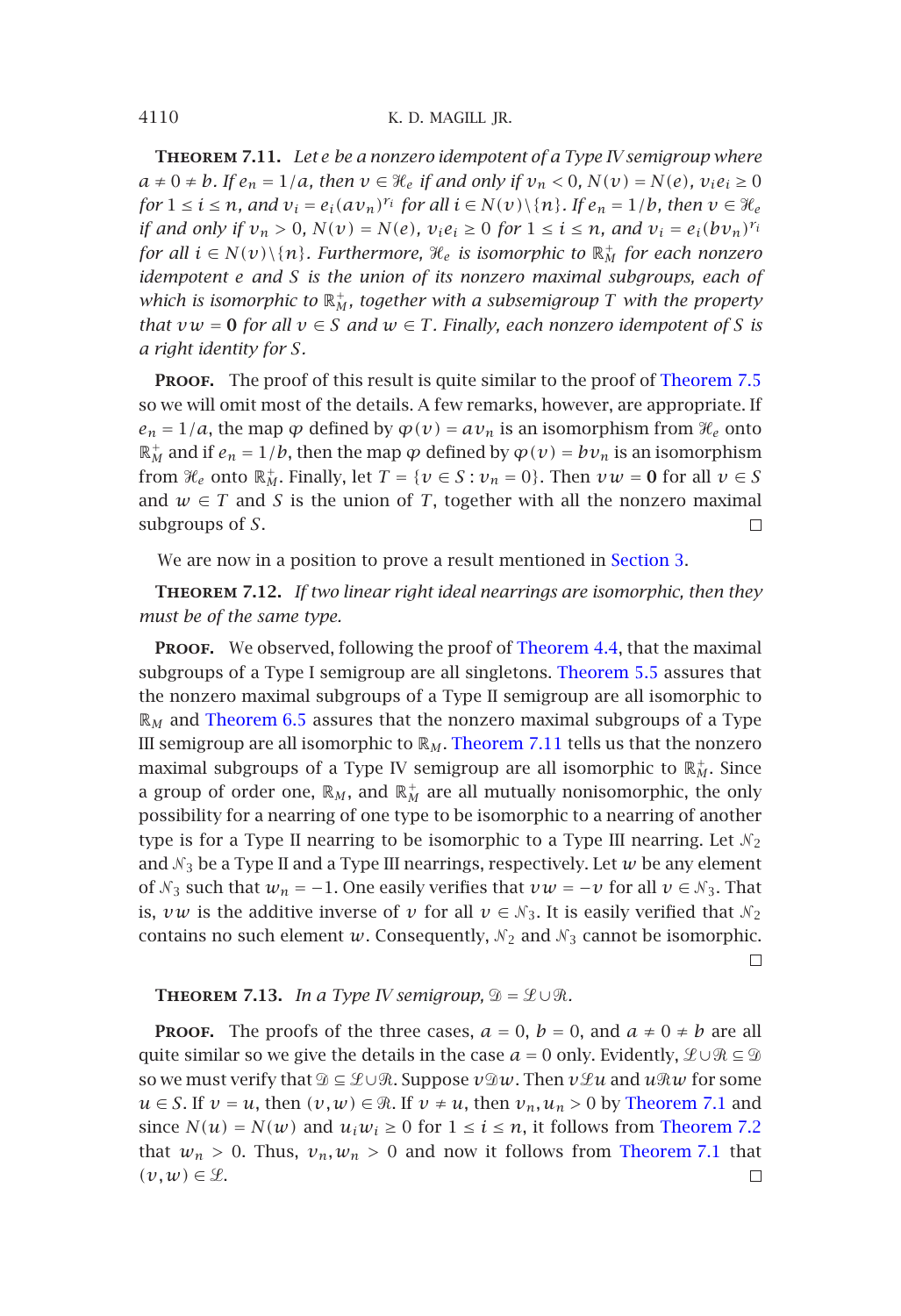**THEOREM** 7.14. Let *S* be a Type *IV* semigroup and suppose  $v, w \in S$  with  $v \neq 0$ *. If*  $a = 0$ *, then*  $v \in SwS$  *if and only if*  $w_n > 0$ *. If*  $b = 0$ *, then*  $v \in SwS$  *if and only if*  $w_n < 0$ *, and if*  $a \neq 0 \neq b$ *, then*  $v \in SwS$  *if and only if*  $w_n \neq 0$ *.* 

<span id="page-26-1"></span>PROOF. The proofs of the three cases are similar. We give the details in the latter case. Suppose  $v \in SwS$ . Then  $v = xwy$  for appropriate  $x, y \in S$ . Suppose  $(wy)_n = 0$ . Then  $v_n = ax_n(wy)_n = 0$  and  $v_i = x_i(a(wy)_n)^{r_i} = 0$  for  $1 \leq i \leq n$ . This, of course, contradicts the fact that  $v \neq 0$ . Thus, we conclude that  $(wy)_n \neq 0$ . Now  $(wy)_n = aw_ny_n$  if  $y_n < 0$  and  $(wy)_n = bw_ny_n$  if  $y_n >$ 0. In either event, we must have  $w_n \neq 0$  since  $(wy)_n \neq 0$ .

Suppose, conversely, that  $w_n \neq 0$ . Take  $y_n = 1$  and take  $y_i$  to be arbitrary for  $1 \leq i < n$ . If  $w_n < 0$ , define  $x_n = v_n/abw_n$  and  $x_i = v_i/(abw_n)^{r_i}$  for  $1 \leq i < n$ . If  $w_n > 0$ , define  $x_n = v_n/b^2 w_n$  and  $x_i = v_i/(b^2 w_n)^{r_i}$  for  $1 \le i < n$ . In either event,  $v = xwy \in SwS$ .  $\Box$ 

**THEOREM 7.15.** *Let S be a Type IV semigroup, suppose*  $v, w \in S$  *[an](#page-1-0)d suppose further that*  $v \neq 0$ *. Then*  $v \in wS$  *if and only if*  $N(v) = N(w)$ *,*  $v_i w_i \geq 0$  *for*  $1 \leq i \leq n$ , and there exists a positive real number c such that

<span id="page-26-0"></span>
$$
\nu_n = c w_n, \qquad \left(\frac{v_i}{w_i}\right)^{1/r_i} = c \quad \forall \, i \in N(\nu) \setminus \{n\}.\tag{7.20}
$$

**PROOF.** As in previous results, there are three cases to consider:  $a = 0$ ,  $b = 0$ , and  $a \neq 0 \neq b$ . We give the details only in the latter case. Suppose *v* ∈ *wS*. Then *v* = *wy* for some *y* ∈ *S*. Now,  $y_n \neq 0$  since *v*  $\neq$  **0**.

**CASE 1** ( $y_n < 0$ ). Let  $c = ay_n$ . Then  $c > 0$  and it follows from (2.4) that  $v_n =$  $(wy)_n = aw_ny_n = cw_n$  and  $v_i = (wy)_i = w_i(ay_n)^{r_i} = w_ic^{r_i}$  for  $1 \leq i \leq n$ . Thus,  $v_i \neq 0$  if and only if  $w_i \neq 0$  for  $1 \leq i \leq n$  since  $c^{r_i} \neq 0$  for  $1 \leq i \leq n$ and we conclude that  $N(v) = N(w)$ . Moreover, since  $c > 0$ , it also follows that  $v_iw_i \geq 0$  for  $1 \leq i \leq n$ . Finally, it readily [follow](#page-26-0)s that  $(v_i/w_i)^{1/r_i} = c$  for all  $i \in N(v) \setminus \{n\}.$ 

<span id="page-26-2"></span>**CASE** 2 ( $y_n > 0$ ). Let  $c = by_n > 0$ . Then  $c > 0$  and it follows from (2.4) that  $v_n = (wy)_n = bw_n y_n = cw_n$  and  $v_i = (wy)_i = w_i (by_n)^{r_i} = w_i b^{r_i}$  for 1 ≤ *i* < *n*. Thus  $v_i \neq 0$  if and only if  $w_i \neq 0$  for  $1 \leq i \leq n$  since  $c^{r_i} \neq 0$  for  $1 \leq i \leq n$  and we conclude that  $N(v) = N(w)$ . Moreover, since  $c > 0$ , it also follows that  $v_i w_i \ge 0$  for  $1 \le i \le n$ . Again, it readily follows that  $(v_i/w_i)^{1/r_i} = c$ for all  $i \in N(v) \setminus \{n\}$ .

Suppose, conversely, that  $N(v) = N(w)$ ,  $v_i w_i \ge 0$  for  $1 \le i \le n$ , and there exists a positive real number *c* such that (7.20) is satisfied. Define  $y_n = c/b$ and take  $y_i$  to be arbitrary for  $1 \le i \le n$ . Then  $y_n > 0$  and  $v_n = cw_n = bw_n y_n$ . In addition, we have  $v_i = w_i c^{r_i} = w_i (b y_n)^{r_i}$  for  $i \in N(v) \setminus \{n\}$ . Since  $v_i = 0$  $w_i(bx_n)^{r_n}$  for  $i \notin N(v) \setminus \{n\}$ , we conclude that  $v_i = w_i c^{r_i} = w_i (b y_n)^{r_n}$  for  $1 \leq i \leq n$ . Thus,  $v = wy \in wS$ .

**THEOREM** 7.16. Let *S* be a Type *IV* semigroup with  $a \neq 0 \neq b$  and let  $v, w \in S$ . *Then*  $v \notin w$  *if and only if*  $v = w$  *or*  $v_n \neq 0 \neq w_n$  *or*  $N(v) = N(w) \neq \emptyset$ ,  $v_i w_i \geq 0$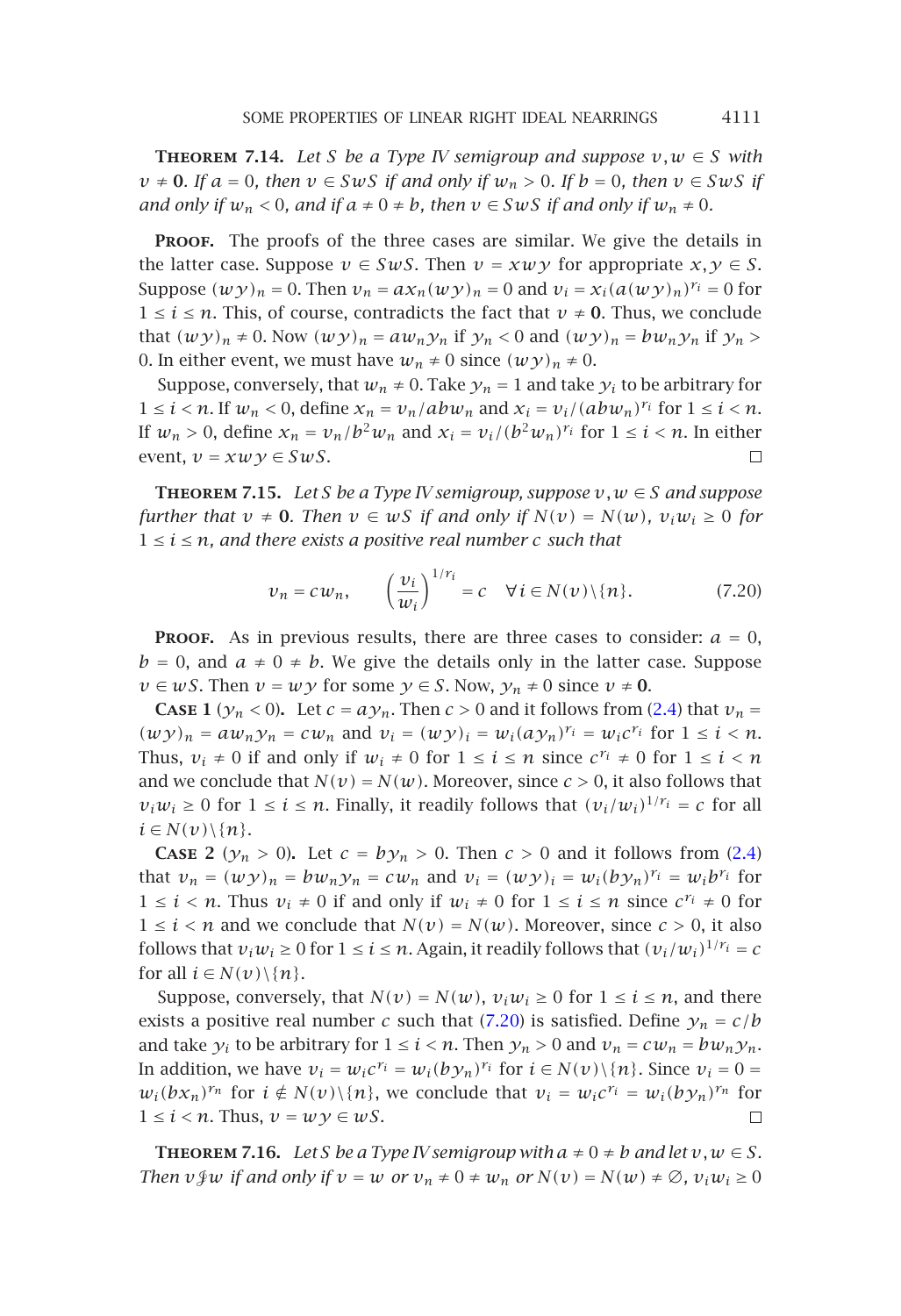*for*  $1 \leq i \leq n$ , and there exists a positive re[al number](#page-25-0) c suc[h](#page-26-1) [that](#page-26-1)

$$
\nu_n = c w_n, \qquad \left(\frac{\nu_i}{w_i}\right)^{1/r_i} = c \quad \forall \, i \in N(\nu) \setminus \{n\}.\tag{7.21}
$$

**PROOF.** Suppose  $v \neq w$  and  $v \circcurlyeq w$ . Since *S* has right identities, it follows that  $S^1 uS^1 = S^1 uS$  for all  $u \in S$ . Thus  $S^1 vS = S^1 wS$  a[nd thus,](#page-26-2)  $v \in S^1 wS$ which means that  $v = xw \gamma$  where  $x \in S^1$  and  $\gamma \in S$ .

**CASE 1** ( $x \ne 1$ ). Then  $x \in S$  and  $v \in SwS$ . It follows from Theorem 7.14 that  $w_n \neq 0$ . Now  $w \in S^1 vS$ . If  $w \in vS$ , it follows from Theorem 7.15 that  $v_n = c w_n \neq 0$ . If  $w \in SvS$ , it follows from Theorem 7.14 that  $v_n \neq 0 \neq w_n$ . In any event, we have  $v_n \neq 0 \neq w_n$  in the case where  $x \neq 1$ .

**CASE 2** ( $x = 1$ ). It follows from Theorem 7.15 that  $N(v) = N(w)$ ,  $v_i w_i \ge 0$ for  $1 \le i \le n$ , and there exists a positive real number *c* such that  $v_n = cw_n$ and  $(v_i/w_i)^{1/r_i} = c$  for all  $i \in N(v) \setminus \{n\}.$ 

Now suppose  $v \neq w$ . If  $v_n \neq 0 \neq w_n$ , it follows from Theorem 7.16 that  $SvS = SwS$  which implies that  $v \circ w$ . Now consider the case where  $N(v) =$ *N(w)*,  $v_i w_i ≥ 0$  for  $1 ≤ i ≤ n$ , and there exists a positive real number *c* such that  $v_n = c w_n$  and  $(v_i/w_i)^{1/r_i} = c$  for all  $i \in N(v) \setminus \{n\}$ . It follows from Theorem 7.15 that  $v \in wS$ . Since  $w_n = (1/c)v_n$  and  $(w_i/v_i)^{1/r_i} = 1/c$  for all  $i \in$ *N*(*v*)\{*n*}, we conclude that  $w \in vS$ . Thus,  $v \circ w$  and the theorem is proved.  $\Box$ 

The proofs of our two closing results are similar to the proof of the previous theorem and, for that reason, will be omitted.

**THEOREM** 7.17. Let *S* be a Type *IV* semigroup with  $a = 0$  and let  $v, w \in S$ . *Then*  $v \notin \mathcal{V}$  *if and only if*  $v = w$  *or*  $v_n, w_n > 0$  *or*  $N(v) = N(w) \neq \emptyset$ ,  $v_i w_i \geq 0$ *for*  $1 \leq i \leq n$ , and there exists a positive real number c such that

$$
\nu_n = c w_n, \qquad \left(\frac{\nu_i}{w_i}\right)^{1/r_i} = c \quad \forall \, i \in N(\nu) \setminus \{n\}.\tag{7.22}
$$

<span id="page-27-2"></span><span id="page-27-1"></span><span id="page-27-0"></span>**THEOREM** 7.18. Let *S* be a Type *IV* semigroup with  $b = 0$  and let  $v, w \in S$ *. Then*  $v \notin w$  *if and only if*  $v = w$  *or*  $v_n, w_n < 0$  *or*  $N(v) = N(w) \neq \emptyset$ ,  $v_i w_i \geq 0$ *for*  $1 \leq i \leq n$ , and there exists a positive real number c such that

$$
\nu_n = c w_n, \qquad \left(\frac{\nu_i}{w_i}\right)^{1/r_i} = c \quad \forall \, i \in N(\nu) \setminus \{n\}.\tag{7.23}
$$

#### **References**

- [1] J. R. Clay, *Nearrings. Geneses and Applications*, Oxford Science Publications, Clarendon Press, Oxford University Press, New York, 1992.
- [2] A. H. Clifford and G. B. Preston, *The Algebraic Theory of Semigroups. Vol. I*, Mathematical Surveys, vol. 7, American Mathematical Society, Rhode Island, 1961.
- [3] K. D. Magill Jr., *Linear right ideal nearrings*, Int. J. Math. Math. Sci. **27** (2001), no. 11, 663–674.